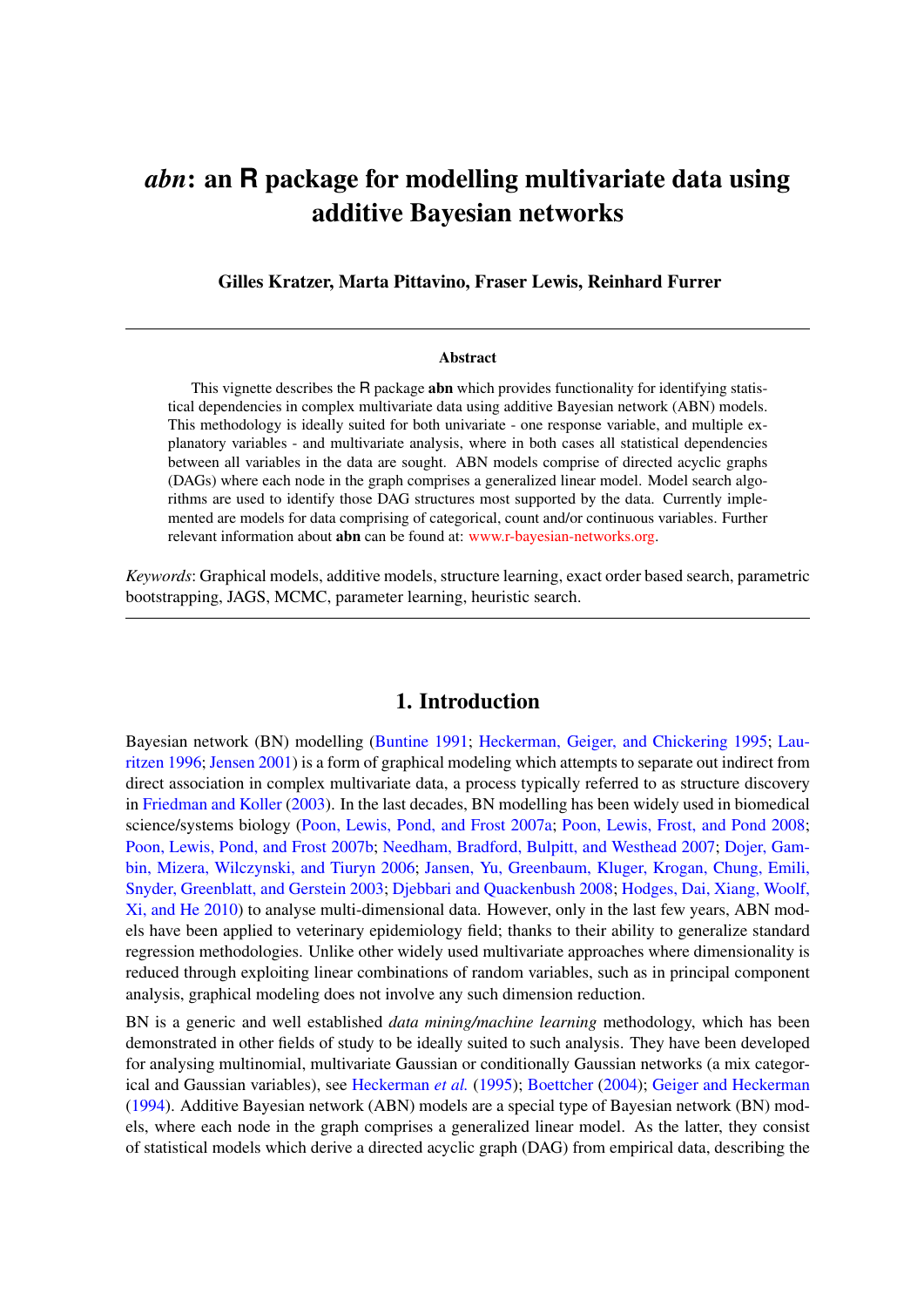### 2 The **abn** package

dependency structure between random variables. All types of BN models comprise of two reciprocally dependent parts: a qualitative (the structure) and a quantitative (the model parameters) part. The DAG is the graphical representation of the joint probability distribution of all random variables in the data. The model parameters are represented by a local probability distribution for all the variables in the network.

A number of libraries for fitting such BNs are available from CRAN. These types of BN have been constructed to ensure conjugacy, that is, enable posterior distributions for the model parameters and marginal likelihood to be calculated analytically. The purpose of **abn** is to provide a library of functions for more flexible BNs which can also not rely on conjugacy, which opens up an extremely rich modeling framework but at some considerable additional computational cost.

Currently abn includes functionality for fitting non-conjugate BN models which are multi-dimensional analogues of combinations of Binomial (logistic) and Gaussian regression. It includes also model with Poisson (log) distribution for count data and generalised linear models with random effects (with the previous distributions).

The objective in BN modeling structure discovery is to perform a model search on the data to identify an optimal model. Recall that BN models have a vast search space - super-exponential in the number of nodes - and it is generally impossible to determine a globally optimal model. How best to summarize a set of locally optimal networks with different structural features is an open question, and there are a number of widely used and intuitively reasonable possibilities. For example, one option is to conduct a series of heuristic searches and then simply select the best model found in [Heckerman](#page-36-1) *[et al.](#page-36-1)* [\(1995\)](#page-36-1); alternatively, a single summary network can be constructed using results across many different searches [\(Hodges](#page-36-7) *et al.* [2010;](#page-36-7) [Poon](#page-37-1) *et al.* [2007a\)](#page-37-1). Otherwise, an exact search method, as the one presented in [Koivisto and Sood](#page-36-10) [\(2004\)](#page-36-10) which perform an exhaustive search, can be used. There are obvious pros and cons to either approaches and both are common in the literature and provide a good first exploration of the data.

For a general non-technical review of BN modeling applied in biology see [Needham](#page-37-4) *et al.* [\(2007\)](#page-37-4). While, a general introduction to BN modelling in veterinary epidemiology is provided by [Lewis,](#page-37-5) [Brulisauer, and Gunn](#page-37-5) [\(2011\)](#page-37-5). Further applications of BN to veterinary studies were described by [Ward](#page-38-0) [and Lewis](#page-38-0) [\(2013\)](#page-38-0); [Wilson, Ribeiro, and Boinas](#page-38-1) [\(2013\)](#page-38-1); [Sanchez-Vazquez, Nielen, Edwards, Gunn,](#page-38-2) [and Lewis](#page-38-2) [\(2012\)](#page-38-2). Graphical modelling techniques used to analyse epidemiological data were used by [Firestone, Lewis, Schemann, Ward, Toribio, and Dhand](#page-36-11) [\(2013\)](#page-36-11); [Firestone, Lewis, Schemann, Ward,](#page-36-12) [Toribio, Taylor, and Dhand](#page-36-12) [\(2014\)](#page-36-12); [Lewis and McCormick](#page-37-6) [\(2012\)](#page-37-6); [Lewis](#page-37-7) [\(2012\)](#page-37-7); [Lewis and Ward](#page-37-8) [\(2013\)](#page-37-8); [Schemann, Lewis, Firestone, Ward, Toribio, Taylor, and Dhand](#page-38-3) [\(2013\)](#page-38-3); [Ludwig, Berthiaume,](#page-37-9) [Boerlin, Gow, Léger, and Lewis](#page-37-9) [\(2013\)](#page-37-9); [McCormick, Sanchez-Vazquez, and Lewis](#page-37-10) [\(2013\)](#page-37-10) resulting in dozens of publications, and references therein.

In this manual we first consider a series of examples illustrating how to fit different types of models and run different searches and summary analysis to a (synthetic) data set comprising of 250 observations from a joint distribution comprising of 17 categorical and 16 continuous variables which is included as part of the abn library. This data set is a single realization from a network of the same structure as that presented in [Lewis](#page-37-5) *et al.* [\(2011\)](#page-37-5), which is based on real data and sufficiently complex to provide a realistic example of data mining using Bayesian Network modeling. Then, a fully explained Case Study is provided, where all the important steps to conduct a data analysis using additive Bayesian networks are illustrated. Another detailed introduction and further relevant case studies about abn can be found at: [www.r-bayesian-networks.org.](http://www.r-bayesian-networks.org)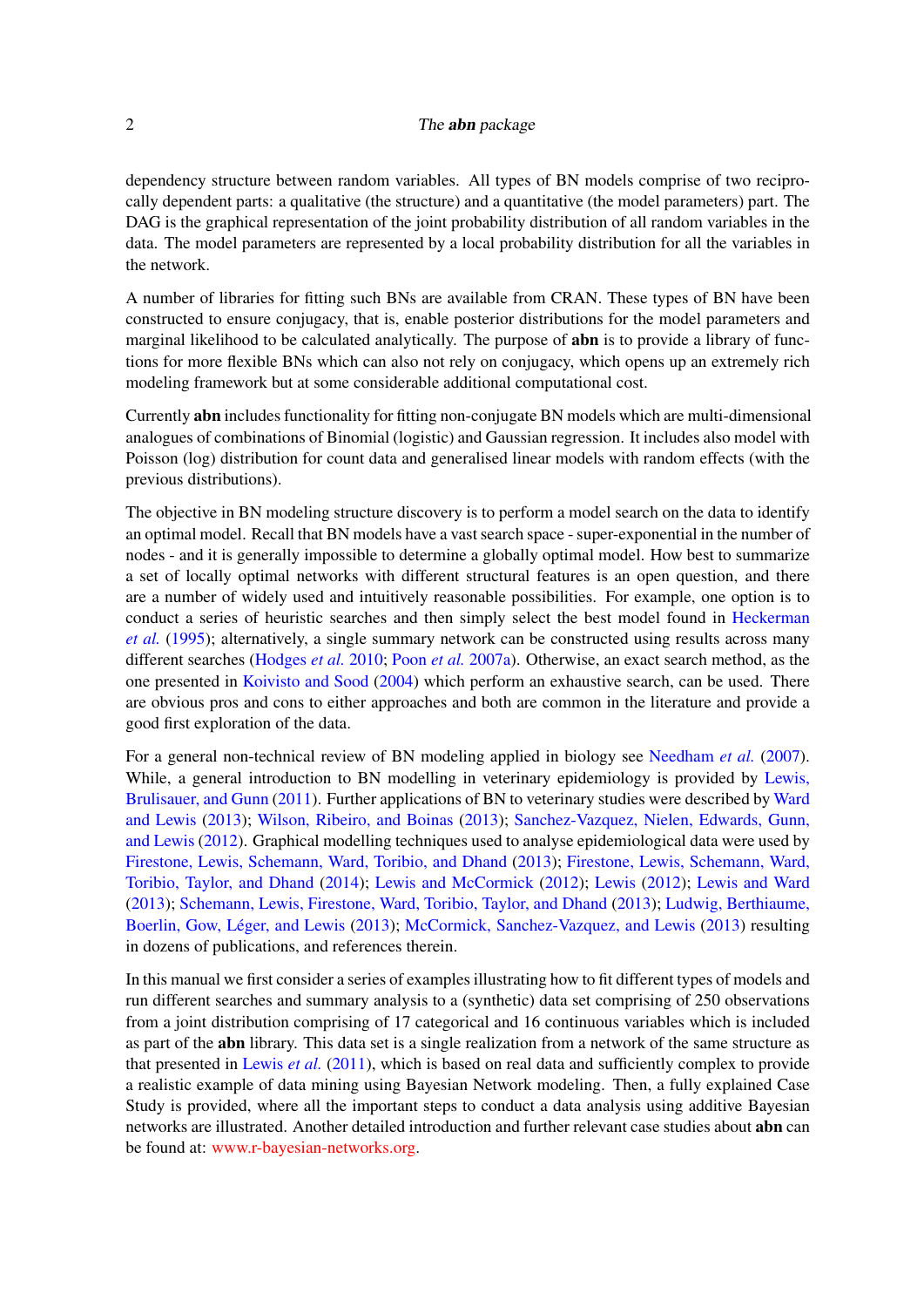# 2. Pigs Case Study

We present data on disease occurrence in pigs provided by the industry body the 'British Pig Health Scheme' (BPHS). The main objective of BPHS is to improve the productivity of pig production in the UK, and reducing disease occurrence is a significant part of this process. The data we consider here comprise of a randomly chosen batch of 50 pigs from each of 500 randomly chosen pig producers in the UK. These are 'finishing pigs', animals about to enter the human food chain at an abattoir. Each animal is assessed for the presence of a range of different disease conditions by a specialist swine veterinarian. We consider here the following nine disease conditions: enzootic-pneumonia (EPcat); pleurisy (plbinary); milk spots (MS); hepatic scarring (HS); pericarditis (PC); peritonitis (PT); lung abscess (Abscess); tail damage (TAIL); and papular dermatitis (PDcat). The presence of any of these conditions results in an economic loss to the producer. Either directly due to the relevant infected part of the animal being removed from the food chain, or indirectly in cases such as enzooticpneumonia, which may potentially indicate poor herd health and efficiency losses on the farm. An additional loss, though not directly monetary, is the presence of tail damage which may be suggestive of welfare concerns, which may also be linked to sub-optimal production efficiency. Milk spots and hepatic scarring result from infestation with Ascaris suum which is particularly important as this is a zoonotic helminth parasite.

### 2.1. Deciding on a search method

As a very rough rule of thumb if there are less than 20 variables (and no random effects) then probably the most robust model search option is an exact search (as opposed to a heuristic) which will identify a globally best DAG. Followed then by parametric bootstrapping in order to assess whether the identified model contains excess structure (this is an adjustment for over-modelling). Although, the parametric bootstrapping might require access to a cluster computer to make this computationally feasible. This is arguably one of the most comprehensive and reliable statistical modelling approaches for identifying an empirically justified best guess (DAG) at 'nature's true model', the unknown mechanisms and processes which generated the study data.

## *Order Based Searches*

It is generally not feasible to iterate over all possible DAG structures when dealing with more than a handful of variables, hence the reliance on heuristic searches. It is also extremely difficult to construct efficient Monte Carlo Markov chain samplers across BN structures. A solution to this was proposed in [Friedman and Koller](#page-36-3) [\(2003\)](#page-36-3) where rather than sample across DAGs, it was proposed to sample across node orderings. A node order is simply the set of integers 1 through n, where n is the number of variables in the data. A DAG is consistent with an ordering if for each node in the order its parents come before it. For example a DAG with only an arc from  $1\rightarrow 2$  is consistent with ordering 1, 2, 3, 4 as the parent 1 comes before 2, but a DAG with an arc from  $2\rightarrow 1$  is not consistent with this ordering. In effect, each order is a collection of DAGs, and note that each DAG may be consistent with multiple orders, i.e. the empty DAG is consistent with every possible ordering. This introduces bias, in that averaging across orders need not give the same results as averaging across DAGs, if the latter were possible. This is relevant when estimating posterior probabilities of individual structural features, and is baised towards more parsimonious features as they are consistent with more orders. Note that this bias does not apply to maximising across orders, as in finding most probable structures (see later). The big advantage of searching across orders is that there are  $n!$  different orders compared to a reasonably tight upper bound of  $2^{n \choose 2}$  for different DAGs.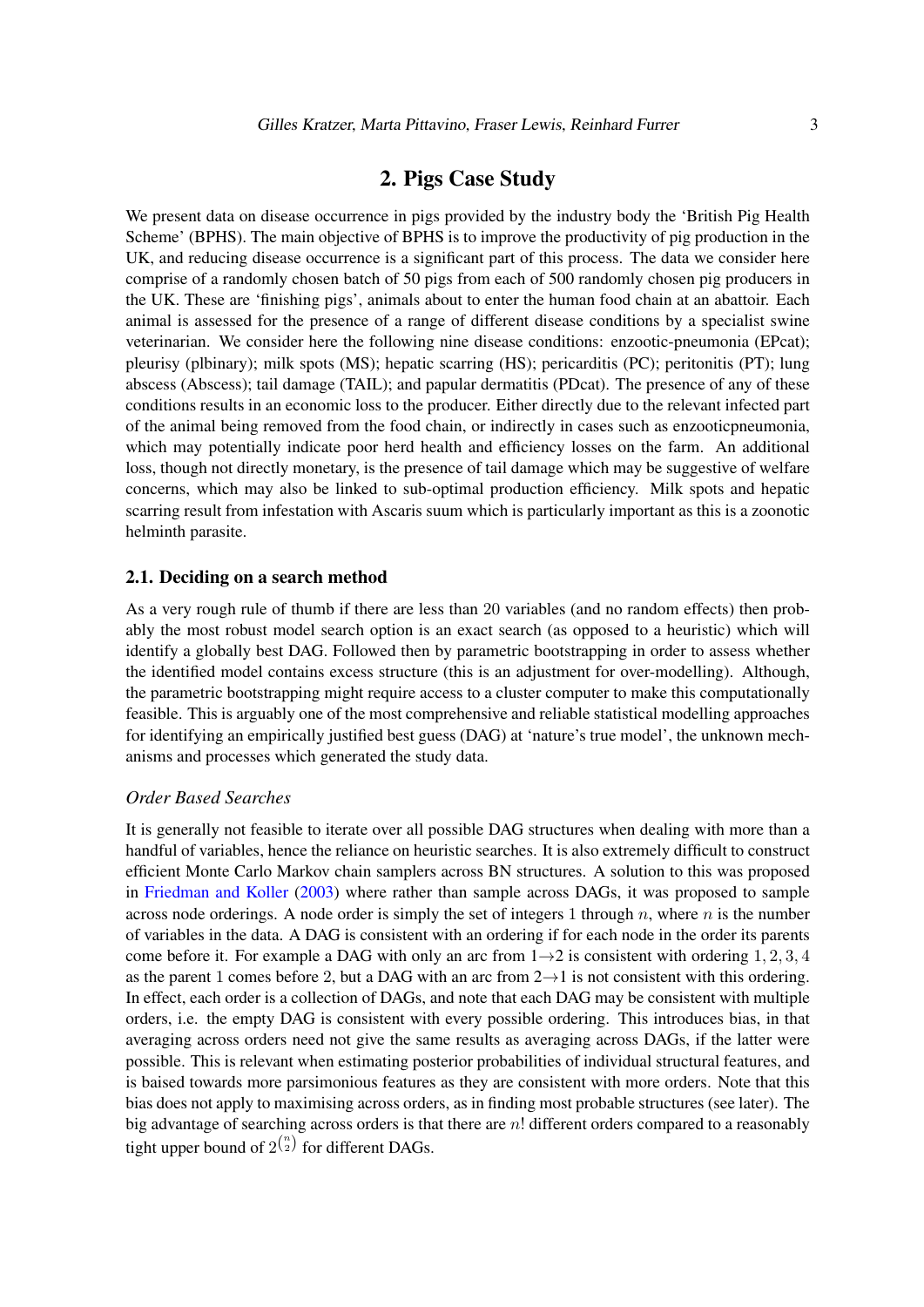There are (at least) two approaches for searching across orders. The first is to construct a Markov chain which samples from the posterior distribution of all orders, and is the approach presented in [Friedman and Koller](#page-36-3) [\(2003\)](#page-36-3). Alternatively, in [Koivisto and Sood](#page-36-10) [\(2004\)](#page-36-10) an exact method is proposed which rather than sample across orders, performs an exhaustive search. This has the advantage that it can also be used to find the globally optimal DAG of the data - the most probable structure - as well as posterior probabilities for structural features, such as individual arcs. The drawback is that this exact approach is only feasible with smaller number of variables e.g. up to 12 or 13 when dealing with additive models. For the code provided in **abn** this exact approach is readily feasible up to 20 variables using typical desktop computing, and potentially up to 25 variable with access to a shared memory cluster computer.

#### *Most Probable Structure*

Using the exact order based method due to [Koivisto and Sood](#page-36-10) [\(2004\)](#page-36-10) it is also possible to identify the DAG with globally best network score. Identification of a most probable structure is split into two parts. Firstly we calculate a cache of individual node scores, for example using buildscorecache. Next, an exhaustive order based structural search is carried out using the function mostprobable which relies on the information in the node cache.

As in the heuristic searches it is possible to ban or retain certain arcs, for example when splitting multinomial variables. This is done in the node cache computation step. There are two different structural priors implemented in this search, the first in the uniform prior where all structures (all parent combinations) are equally likely. This is the default  $prior.choice=1$  in mostprobable and the other functions. Also implemented is the prior used in [Koivisto and Sood](#page-36-10) [\(2004\)](#page-36-10) where all parent combinations of equal cardinality are equally weighted, this is  $prior$ . choice=2. The latter does give the same prior weight to a parent combination with no parents and a parent combination comprising off all possible parents (since there is only one choice of each,  $n - 1$  choose 0 and n-1 choose  $n - 1$ ). This may not be desirable but is included as a prior for completness. Note that the order based search is exact in the sense that it will identify a DAG who score is equal to the best possible score if it was possible to exhaustive search across all DAGs. For example, if using prior.choice=1 then the network found should have a score greater than or equal to that found using the previously described heuristic searches. The structure found need not be unique in that others may exist with the same globally optimal score, the order based search is only guaranteed to find one such structure.

To calculate the most probable structure we again use buildscorecache() to calculate a cache of individual node scores. Next, the function mostprobable() does the actual exhaustive order based search, and works for both conjugate and additive models since as with calculating the posterior probabilities this step only involves structural searching and is not concerned with the precise parameterisation of each BN model.

### 2.2. Preparing the data

There are two main things which need to be checked in the data before it can be used with any of the abn model fitting functions.

• All records with missing variables must be either removed or else the values completed. There are a range of libraries available from CRAN for completing missing values using approaches such as multiple imputation. Ideally, marginalising over the missing values is preferable (as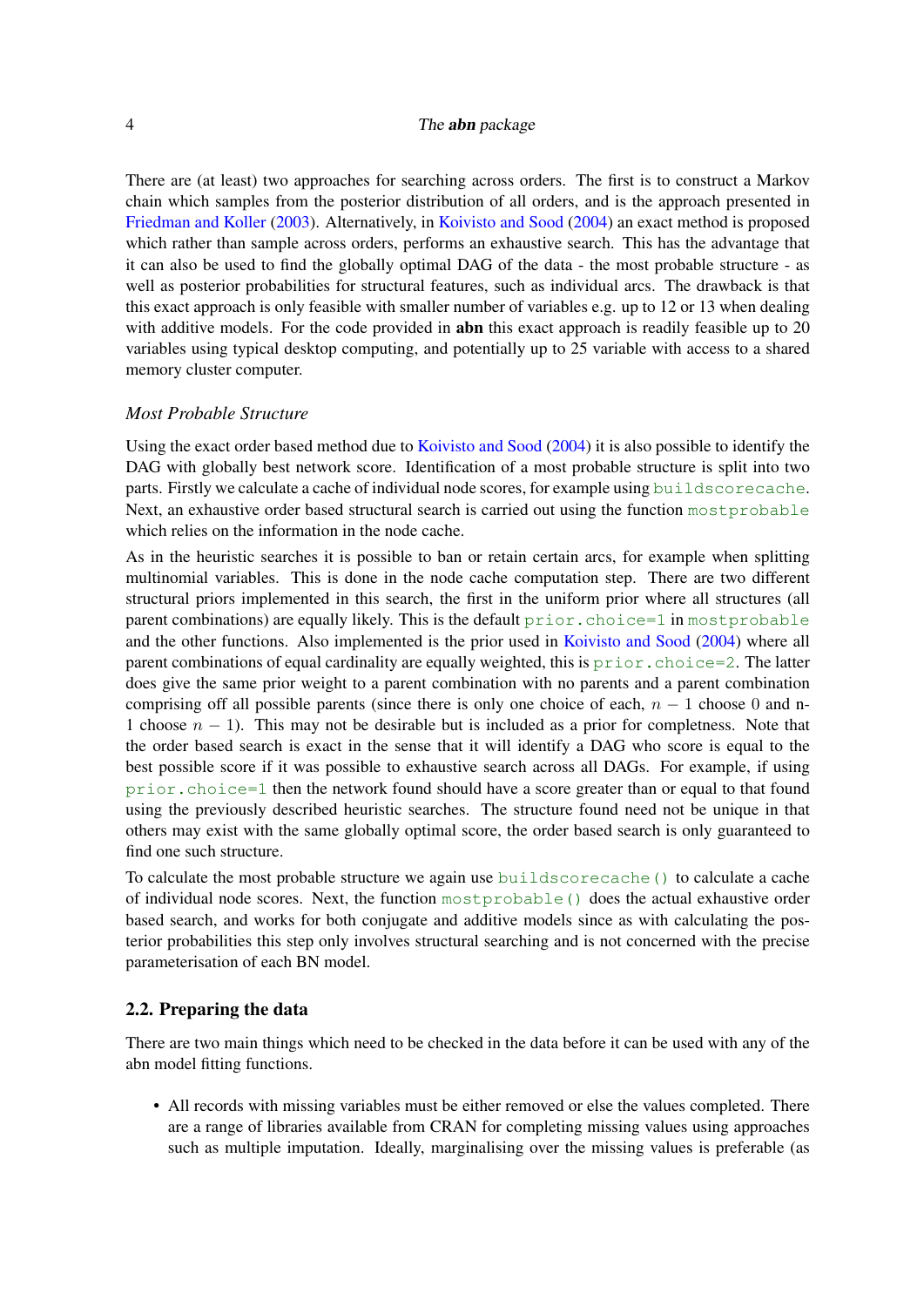opposed completing them as this then results in essentially dealing with models of models), but this is far from trivial here and not yet (and may never be) implemented in abn. To remove all records with one or more missing values then code similar to the following probably suffices:

```
library (abn) # Load the library
mydat \leq pigs.vienna[,-11] # Get data, drop batch variable
mydat[ complete.cases(mydat),]
```
N.b. this is not actually needed with pigs.vienna.

• All variables which are to be treated as binary must be coerced to factors. To coerce an existing variable into a factor then:

 $mydat[, 1] < -$  **as.factor**( $mydat[, 1]$ )

coerces the first variable in data.frame pigs.vienna. The levels (labels of the factor) can be anything provided there are only two and a "success" here is take to be the second level. For example, the second value in the vector returned by:

**levels**( $mydat$ [, 1])

To include additional variables in the modeling, for example interaction terms or polynomials, then these must be created manually and included into the data.frame just like any other variable.

#### 2.3. Initial searches for a optimal model

Below is some R code which will perform an exact search. We want to find the DAG with the best goodness of fit (network score - log marginal likelihood) and ideally we would search for this without any apriori complexity limit (max number of parents). However, this may be both not computationally feasible and also highly inefficient. For example, with 25000 observation is it really realistic to consider models with up to 9 covariates per node.

One approach is to start off with an apriori limit of one parent per node, find the best DAG, and then repeat an identical search process (again using functions buildscorecache and mostprobably) with a parent limit of 2. And so on, stopping when the maximal DAG found no longer changes when the complexity limit is relaxed (increased). The parent limits max.par are not inserted, in the code below, the max.par command can vary from one to an higher parent limits. These initial searches can be easily automatized, in the library subdirectory system.file('bootstrapping example', package='abn') is possible to find a script file initsearch.bash that performs the initial search explained before in an automated way, increasing progressively the number of parents, from 1 to 5 (for this specific example). The run time for the mostprobable function increases very considerably with the number of parents.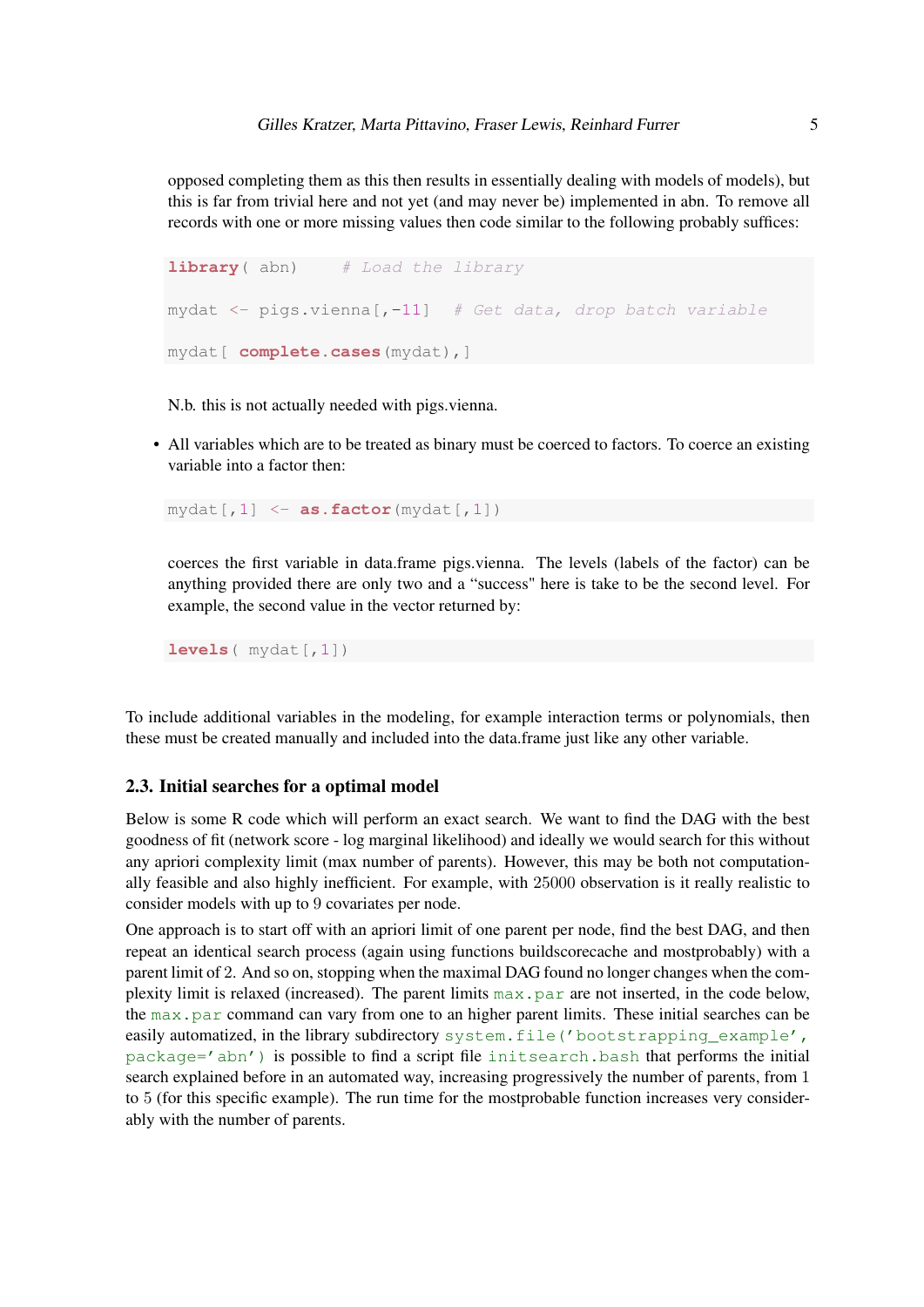ban <- **matrix**( **rep**(0,**dim**(mydat)[2]^2),ncol=**dim**(mydat)[2])

The ban and retain matrix must have the names set:

```
colnames( ban) <- rownames(ban) <- names(mydat)
retain <- matrix( rep(0,dim(mydat)[2]^2),ncol=dim(mydat)[2])
colnames( retain) <- rownames(retain) <- names(mydat)
```
Setup the distribution list for each node:

```
mydists <- list( PC="binomial", PT="binomial", MS="binomial",
                 HS="binomial", TAIL="binomial",
                 Abscess="binomial", Pyaemia="binomial",
                 EPcat="binomial", PDcat="binomial",
                 plbinary="binomial")
```
Build a cache of all the local computations:

```
mycache <- buildscorecache( data.df=mydat,
           data.dists=mydists, dag.banned=ban,
           dag.retained=retain, max.parents=max.par)
```
Run the actual exact search:

```
mp.dag <- mostprobable( score.cache=mycache)
fabn <- fitabn( dag.m=mp.dag,data.df=mydat,
                data.dists=mydists)
```
datadir <- **tempdir**()

Save the results obtained:

```
save( mycache, mp.dag, fabn, file=
      paste(datadir, "mp", max.par, ".RData", sep=""))
```
## 2.4. Results from the initial search

Searches across parent limits 1 through 5 were run and we now examine the results. What we are looking for is simply the model with the best score (the largest, the least negative, mlik value), checking that this does not improve when more parents are permitted. This then says we have found a DAG with maximal goodness of fit. What we find (below) is that the goodness of fit does not improve when we increase the parent limit beyond 3.

The code necessary to analyze the results from the script file and to visualize the resulting DAG, in a linux environment, is the following: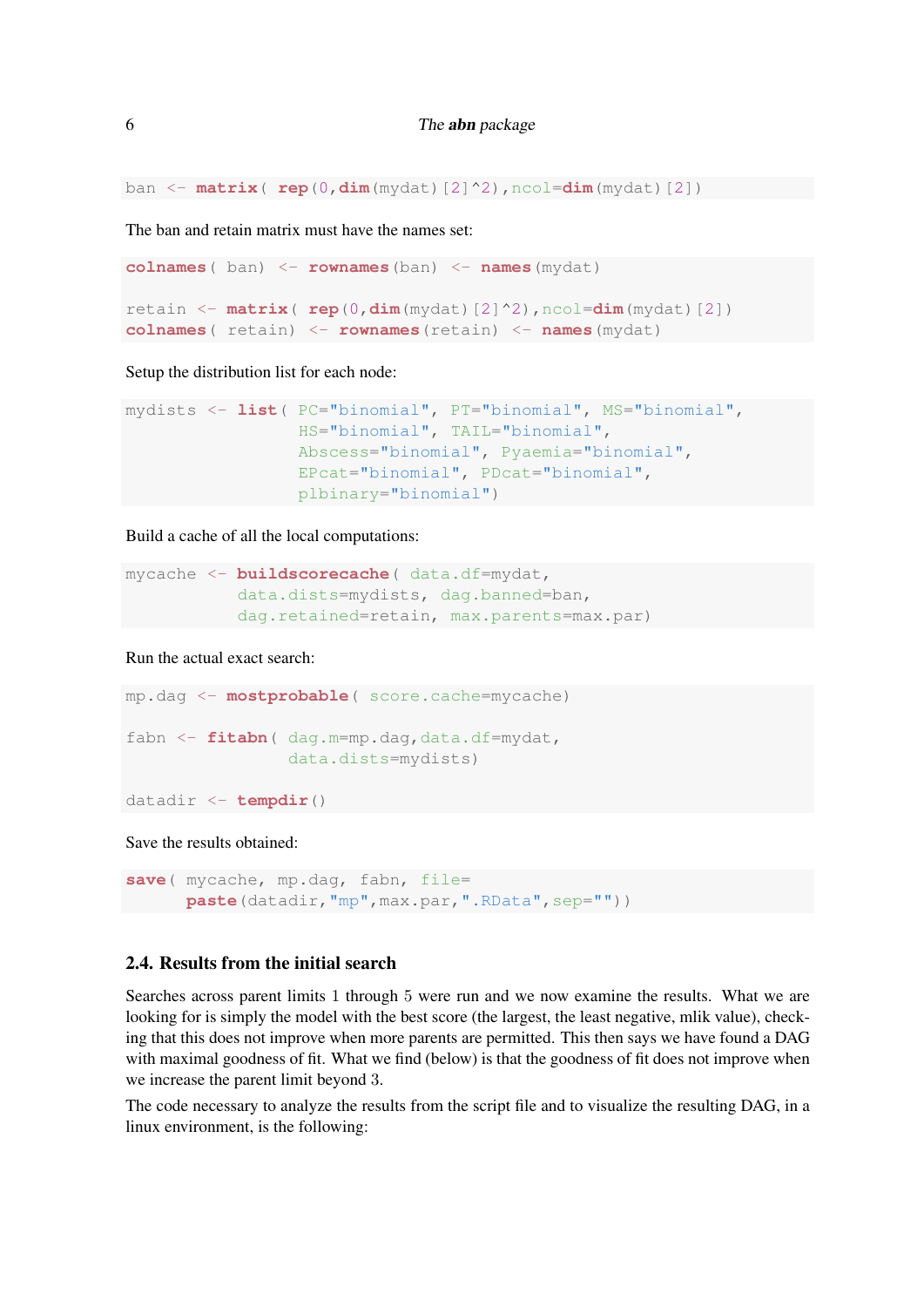<span id="page-6-0"></span>

Figure 1: Comparison of goodness of fits for different parent limits

```
load( "RData/Rout1.RData")
ml1 <- fabn$mlik;
tographviz( dag.m=mp.dag,data.df=mydat,data.dists=mydists,
            outfile="DAG_cycle.dot")
system( "dot -Tpdf -o DAG_cycle.pdf DAG_cycle.dot")
system( "evince DAG_cycle.pdf&")
```
List of resulting marginal likelihood from the initial search:

mp.mlik <- **c**( -44711.62,-44685.53,-44684.64,-44684.64,-44684.64)

The actual DAG corresponding to the maximum marginal likelihood: mp.mlik=  $-44684.64$  is in Fig. [2.](#page-7-0)

### 2.5. Adjustment for overfitting: parametric bootstrapping using MCMC

We have identified a DAG which has the best (maximum) possible goodness of fit according to the log marginal likelihood. This is the standard goodness of fit metric in Bayesian modelling [\(Mackay](#page-37-11) [1992\)](#page-37-11), and includes an implicit penalty for model complexity. While it is sometimes not always apparent from the technical literature, the log marginal likelihood can easily (and sometimes vastly) overfit with smaller data sets. Of course the difficulty is identifying what constitutes 'small' here. In other words using the log marginal likelihood alone (or indeed any of the other usual metrics such as AIC or BIC) is likely to identify structural features, which, if the experiment/study was repeated many times, would likely only be recovered in a tiny faction of instances. Therefore, these features could not be considered robust. Overfitting is an ever present issue in model selection procedures, particular is common approaches such as stepwise regression searches, see [Babyak](#page-36-13) [\(2004\)](#page-36-13).

A well established approach for addressing overfitting is to use parametric bootstrapping [\(Friedman,](#page-36-14) [Goldszmidt, and Wyner](#page-36-14) [1999\)](#page-36-14). The basic idea is very simple. We take our chosen model and then simulate data sets from this, the same size as the original observed data, and see how often the different structural features are recovered. For example, is it reasonable for our data set of 434 observations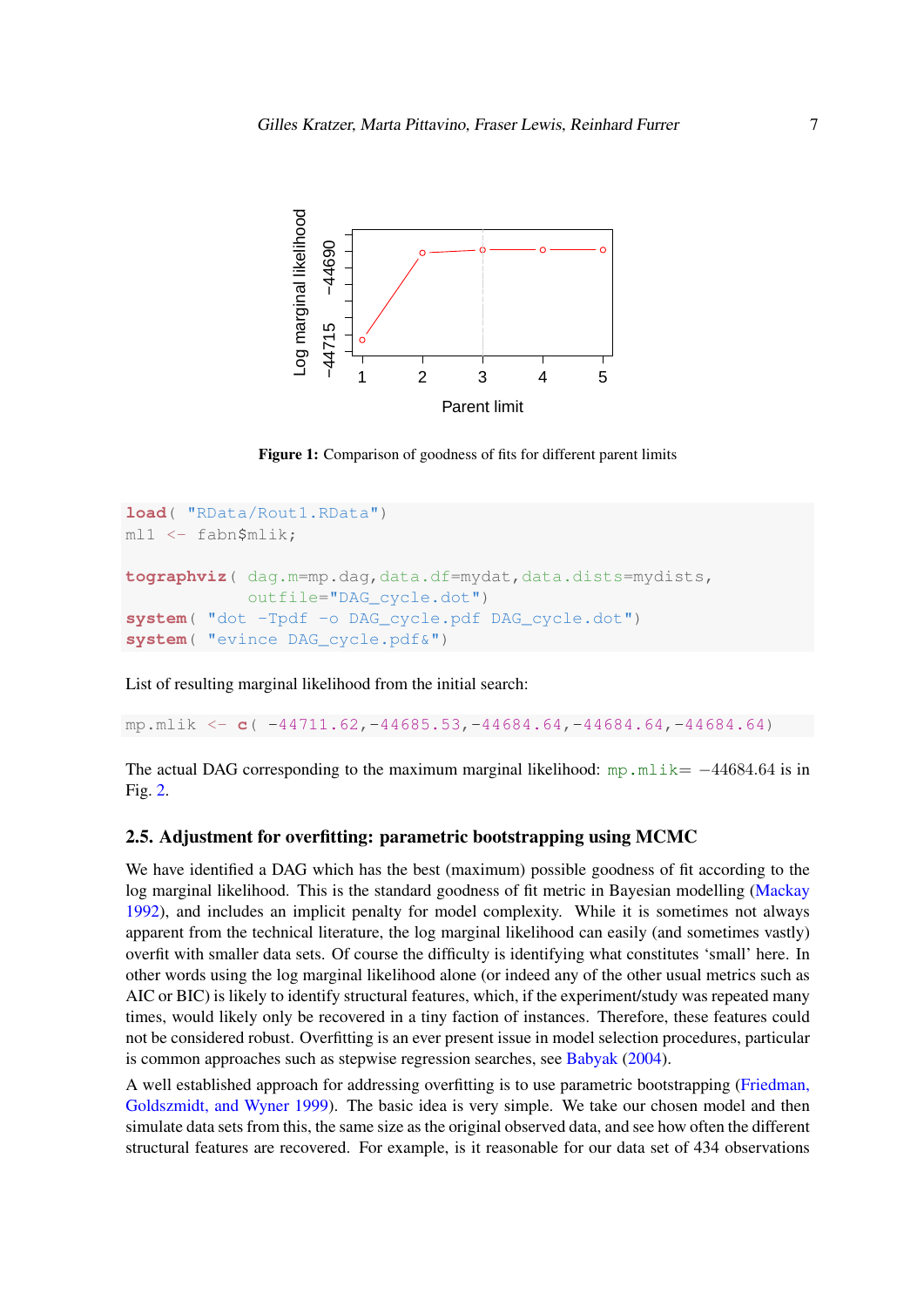<span id="page-7-0"></span>

Figure 2: Globally optimal DAG, found with a maximum number of 3 or more parents.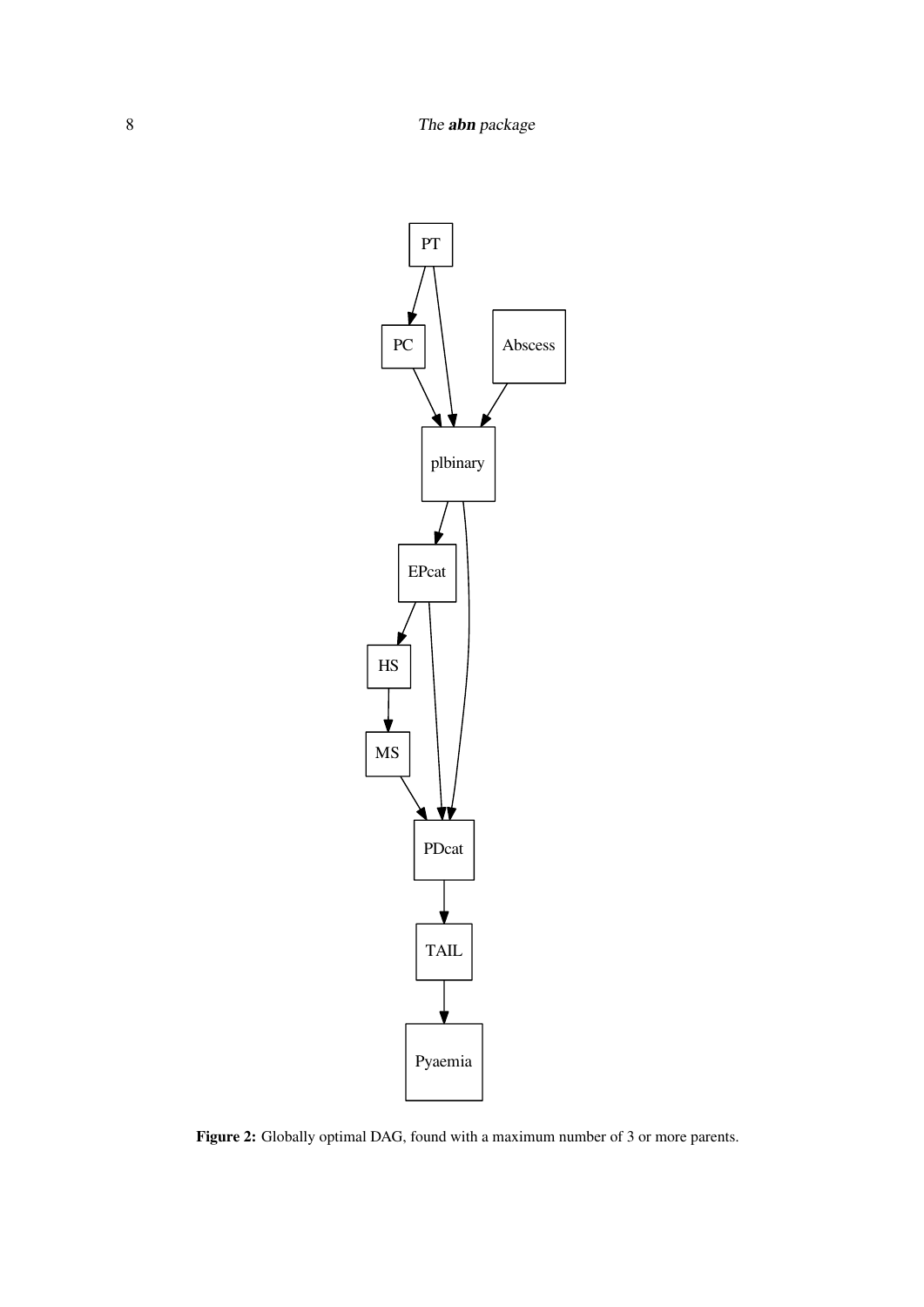to support a complexity of 29 arcs? Parametric bootstrapping is arguably one of the most defensible solutions for addressing overfitting, although it is likely the most computationally demanding, as for each simulated (bootstrap) data set we need to repeat the same exact model search as used with the original data. And we may need to repeat this analysis hundreds (or more) times to get robust results. Performing parametric bootstrapping is easy enough to code up if done in small manageable chunks.

Here we provide a step-by-step guide along with necessary sample code.

# 2.6. Software needed

We have a DAG model and MCMC software such as JAGS and WinBUGS are designed for simulating from exactly such models. So all we need to do is implement our DAG model, e.g. in Fig. [2,](#page-7-0) in the appropriate JAGS (or WinBUGS) syntax (which are very similar). Here I am going to use JAGS, developed by [Plummer](#page-37-12) [\(2003\)](#page-37-12), in preference to WinBUGS or OpenBUGS for no other reason than that is what I am most familiar with, and JAGS is relatively straightforward to install (compile from source) on a cluster. Binary versions of JAGS are also available for most common platforms (Linux, Windows, OS X). To implement our DAG in JAGS we need write a model definition file (a BUG file) which contains the structure of the dependencies in the model. We also need to provide in here the probability distributions for each and every parameter in the model. Note that in Bayesian modelling the parameter estimates will not generally conform to any standard probability distribution (e.g. Gaussian) unless we are in the very special case of having conjugate priors. The marginal parameter distributions required can be estimated using the fit abn function and then fed into the model definition. We next demonstrate one way of doing this which is to use empirical distributions, in effect we provide JAGS with a discrete distribution over a fine grid which approximates whatever shape of density we need to sample from.

### 2.7. Generating marginal densities

The function  $fitab$  has functionality to estimate the marginal posterior density for each parameter in the model. The parameters can be estimated one at a time by manually giving a grid (e.g. the x values where we want to evaluate  $f(x)$  or else all together. In the latter case a very simple algorithm will try and work out where to estimate the density. This can work better sometimes and others, although it seems to work fine here for most variables. In order to use these distributions with JAGS we must evaluate the density over an equally spaced grid as otherwise the approach used in JAGS will not sample correctly. The basic command needed here is:

```
marg.f <- fitabn ( dag.m=mydag, data.df=mydat, data.dists=mydists,
                  compute.fixed=TRUE,n.grid=1000)
```
We should not simply assume that the marginals have been estimated accurately, and they should each be checked using some common sense. Generally speaking, estimating the goodness of fit (mlik) for a DAG comprising of GLM nodes is very reliable. This marginalises out all parameters in the model. Estimating marginal posterior densities for individual parameters, however, can run into trouble as this presupposes that the data contains sufficient information to accurately estimate the "shape" (density) for every individual parameter in the model. This is a stronger requirement than simply being able to estimate an overall goodness of fit metric. If a relatively large number of arcs have been chosen for a node with relatively few observations (i.e. "success" in a binary node) then this may not be possible, or at least the results are likely to be suspect. Exactly such issues - overfitting - are why we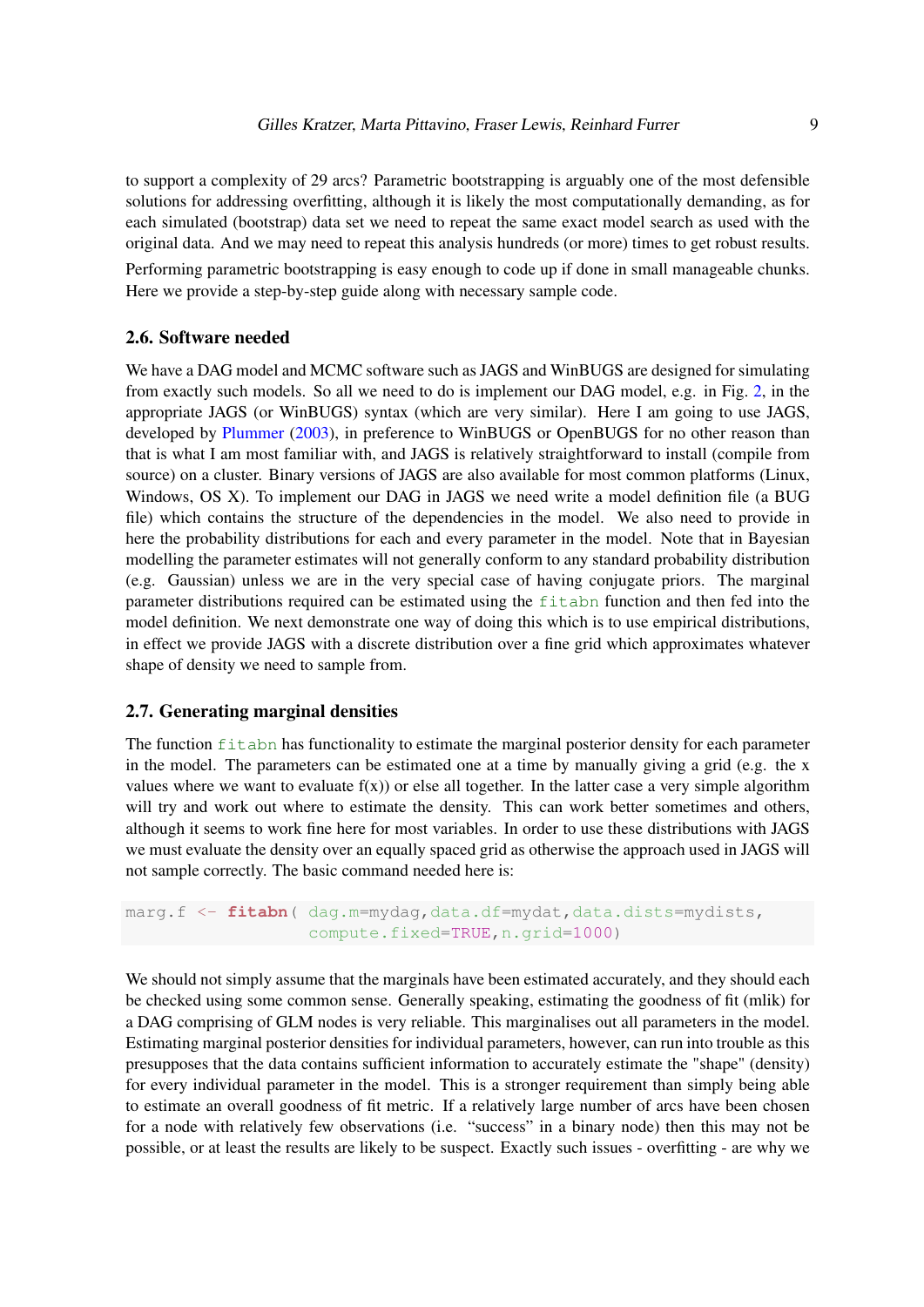### 10 The **abn** package

are performing the parametric bootstrapping in the first place but they can also pose some difficulties before getting to this stage.

It is essential to first visually check the marginal densities estimated from fitabn. Something like the following will create one pdf file where each page is a separate plot of a marginal posterior density.

```
library( Cairo) # Available from CRAN
CairoPDF( "MargPlots_PigsData.pdf")
for( i in 1:length(marg.f$marginals)){
 cat( "processing marginals for node:",
 nom1 <- names( marg.f$marginals)[i],"\n")
 cur.node <- marg.f$marginals[i]
  # Get the marginal for current node, this is a matrix [x, f(x)]cur.node <- cur.node[[1]]
  # This is always [[1]] for models without random effects
 for( j in 1:length(cur.node)){
 cat( "processing parameter:",nom2<- names(cur.node)[j],"\n")
 cur.param <- cur.node[[j]]
 plot( cur.param, type="l", main=paste(nom1, ":", nom2)) } }
dev.off()
```
These plots (available in system.file('bootstrapping\_example',package='abn')) suggests that the all the marginal estimates looks fine. Moreover, we can now perform an additional common sense check on their reliability. A probability density must integrate to unity (the area under the curve is equal to one). The densities here are estimated numerically and so we would not expect to get exactly one (n.b. no internal standarization is done so we can check this), but if the numerical estimation has worked reliably then we would expect this to be close (e.g.  $0.99, 1.01$ ) to on.

<span id="page-9-0"></span>

Figure 3: Approximated area under marginal densities

From Fig. [3](#page-9-0) it is obvious that everything went fine in the marginal density estimation. To check the area we used the following code, which has as final output a file called pigs\_post\_params.R which contains all the information JAGS needs to sample from the marginal posterior distributions.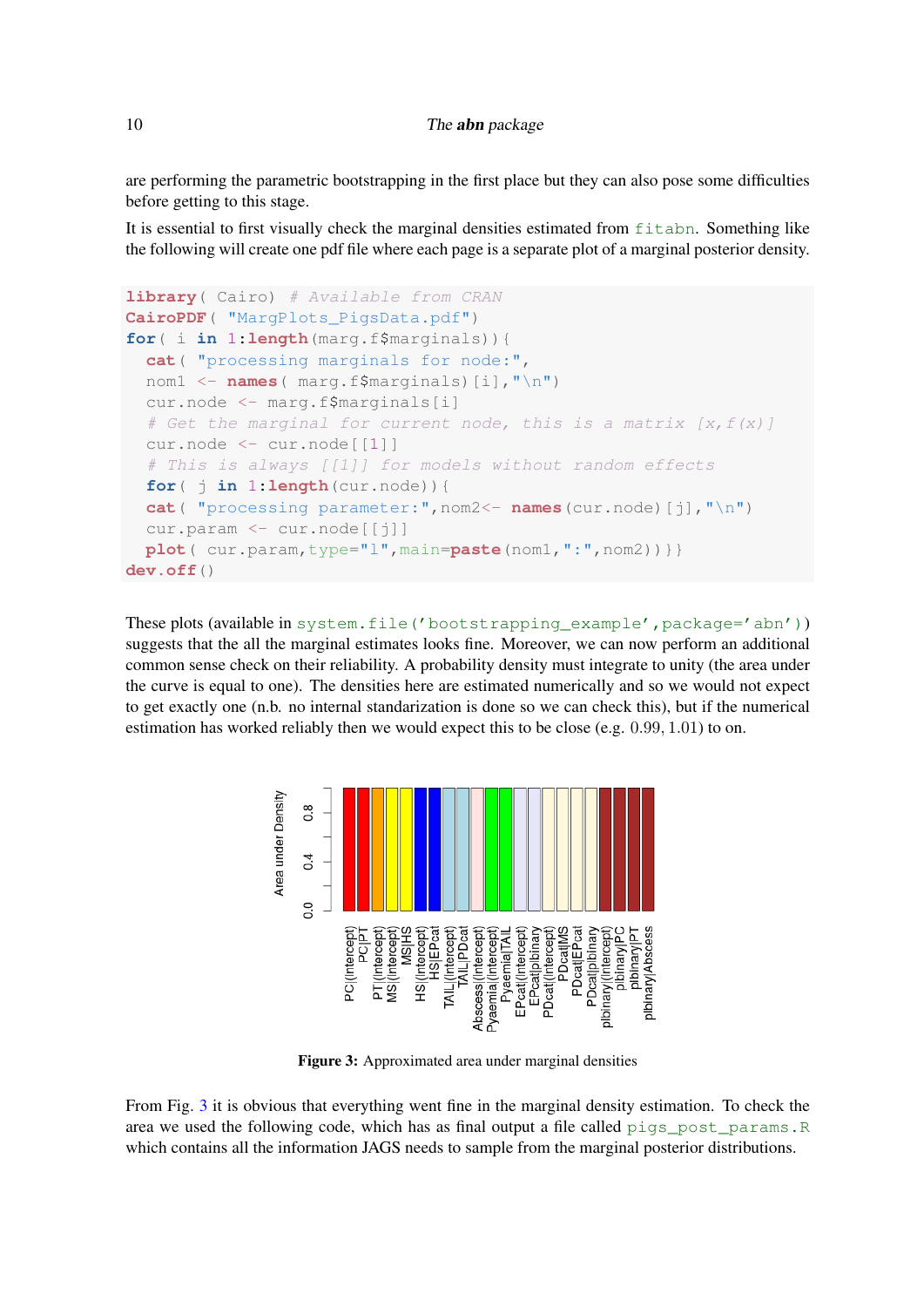```
marnew <- marg.f$marginals[[1]]
for( i in 2: length(marg.f$marginals)){
marnew <- c(marnew, marg.f$marginals[[i]])}
```
A straightforward question is: how reliable are the marginals? If the numerical routines work well then the area under the density function should be close to unity.

```
myarea <- rep( NA,length( marnew))
names( myarea) <- names( marnew)
for( i in 1:length(marnew)){
  tmp <- spline(marnew[[i]])
  # Spline just helps make the estimation smoother
 myarea[i] <- sum(diff(tmp$x)*tmp$y[-1])}
  # Just width x height of rectangles
cbind( myarea)
```
Now visualise myarea as a plot, the colours need to be adjusted:

```
library( Cairo)
mycols <- rep("green",length(marnew))
mycols[1:2] < - "red"; # PCmycols[3] <- "orange"; # PT
mycols[4:5] \leftarrow "yellow"; # MSmycols[6:7] < - "blue"; # HSmycols[8:9] <- "lightblue"; # TAIL
mycols[10] <- "mistyrose"; # Abscess
mycols[11:12] <- "green"; # Pyaemia, lightcyan
mycols[13:14] \leftarrow "lavender"; # EPcatmycols[15:18] <- "cornsilk"; # PDcat
mycols[19:22] \leftarrow "brown" ; # plbinaryCairoPNG( "Area_PigsData.png",pointsize=10,width=720,height=640)
par( las=2, mar=c(8.1,4.1,4.1,2.1))
barplot( myarea,ylab="Area under Density",ylim=c(0,2), col=mycols)
dev.off()
```
Now we create the data in the right format ready for going to JAGS:

```
print( names(marnew))
# want to bind all the marginals the same nodes into a matrix
m <- marnew;
# PT -> PC, 1 parent, 2 params;
PC.p <- cbind( m[["PC|(Intercept)"]], m[["PC|PT"]])
# PC --> NO PARENTS, 1 params;
PT.p <- cbind( m[["PT|(Intercept)"]])
# HS -> MS, 1 parent, 2 params;
```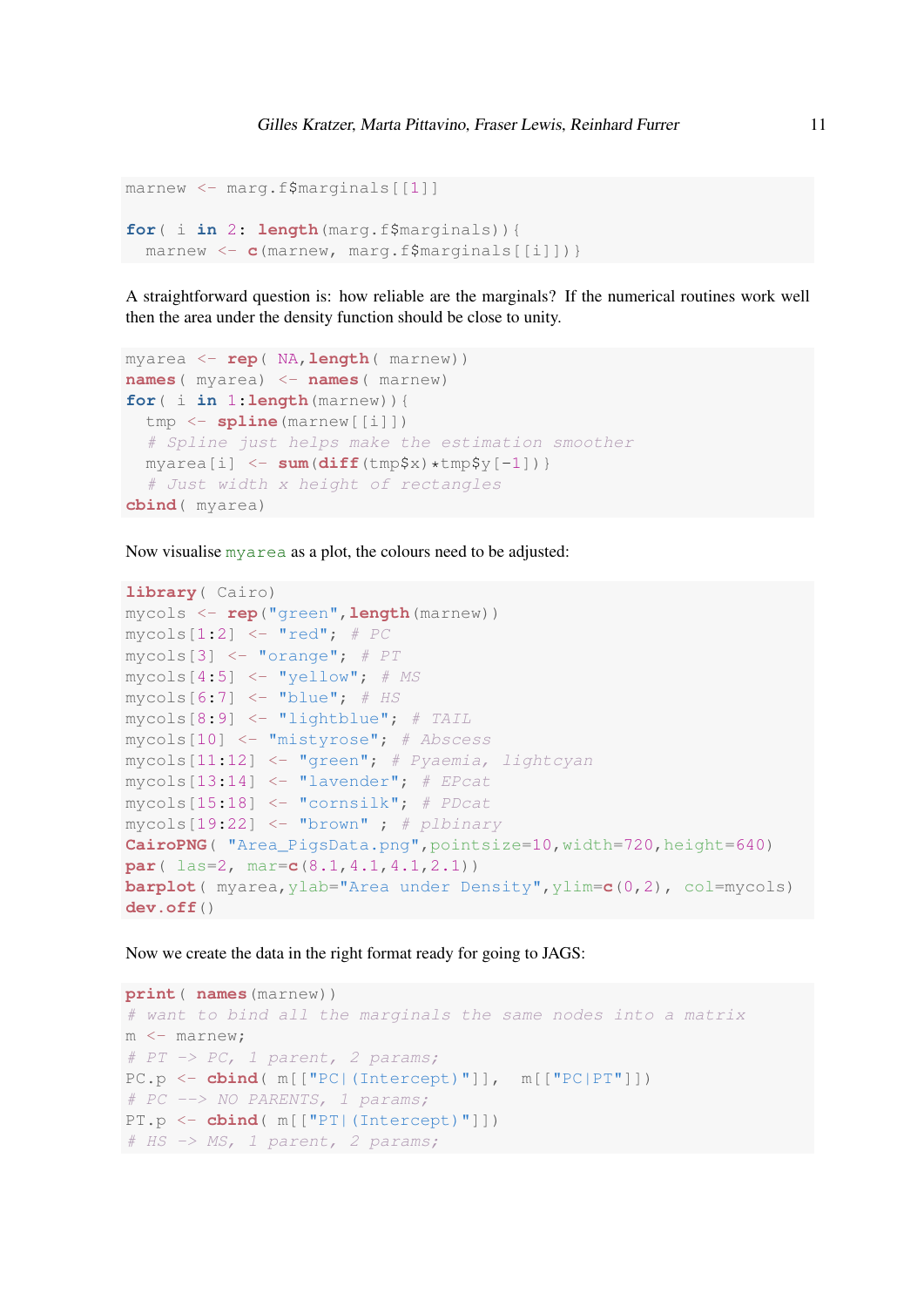```
MS.p <- cbind( m[["MS|(Intercept)"]], m[["MS|HS"]])
# EPcat -> HS, 1 parent, 2 params;
HS.p <- cbind( m[["HS|(Intercept)"]], m[["HS|EPcat"]])
# PDcat -> TAIL, 1 parent, 2 params;
TAIL.p <- cbind( m[["TAIL|(Intercept)"]], m[["TAIL|PDcat"]])
# Abscess --> NO PARENTS, 1 param;
Abscess.p <- cbind( m[["Abscess|(Intercept)"]])
# TAIL -> Pyaemia, 1 parent, 2 params;
Pyaemia.p <- cbind(m[["Pyaemia|(Intercept)"]],m[["Pyaemia|TAIL"]])
# plbinary -> EPcat, 1 parent, 2 params;
EPcat.p <- cbind( m[["EPcat|(Intercept)"]], m[["EPcat|plbinary"]])
# MS, EPcat, plbinary --> PDcat, 3 parents, 4 params;
PDcat.p <- cbind( m[["PDcat|(Intercept)"]], m[["PDcat|MS"]],
                  m[["PDcat|EPcat"]], m[["PDcat|plbinary"]])
# PC, PT, Abscess --> plbinary, 3 parents, 4 params;
plbinary.p <- cbind(m[["plbinary|(Intercept)"]],m[["plbinary|PC"]],
                    m[["plbinary|PT"]], m[["plbinary|Abscess"]])
dump( c( "PC.p","PT.p","MS.p","HS.p","TAIL.p","Abscess.p",
         "Pyaemia.p","EPcat.p","PDcat.p","plbinary.p"),
          file=paste('Jags/',"pigs_post_params.R",sep=""))
```
### 2.8. Building BUG model

Once we have the posterior distributions the next step is to actually create the DAG in JAGS. This involves creating a BUG file, a file which contains a definition of our DAG (from Fig. [2\)](#page-7-0) in terms which can be understood by JAGS. This can easily be done by hand, if rather tedious, and should be checked carefully for errors (which JAGS will prompt about in any case). The BUG file is here. This file is fairly heavily commented (it might look complicated but most of it is just copy and paste with minor edit) - the syntax is similar to R - and should be fairly self explanatory. Note that unlike a more usual use of WinBUGS or JAGS we have no data here, we are simply providing JAGS with a set of marginal probability distributions and how they are inter-dependent, and we want it to then generate realisations from the appropriate joint probability distribution. The next step is to tell JAGS to perform this simulation, i.e. generate a single bootstrap data set of size  $n = 25000$ observations based on the assumption that the DAG is Fig. [2](#page-7-0) is our true model. The BUG file can be found in system.file('bootstrapping\_example', package='abn') in the file pigs\_model.bug.

## 2.9. A single bootstrap analysis

To run JAGS we use four separate files: i) the BUG model definition file (model.bug); ii) a file pigs\_post\_params.R which contains the marginal distributions referred to in the BUG file; iii) a script which runs the MCMC simulation  $jags\_pigs\_scriptpt$ .R; and finally iv) a file which sets of random number seed (inits.R - the value in this must be changed to use different streams of random numbers). These four files are contained in this tarball. To run this example extract all the files into one directory and then at the command line type 'jags jags pigs script.R'. In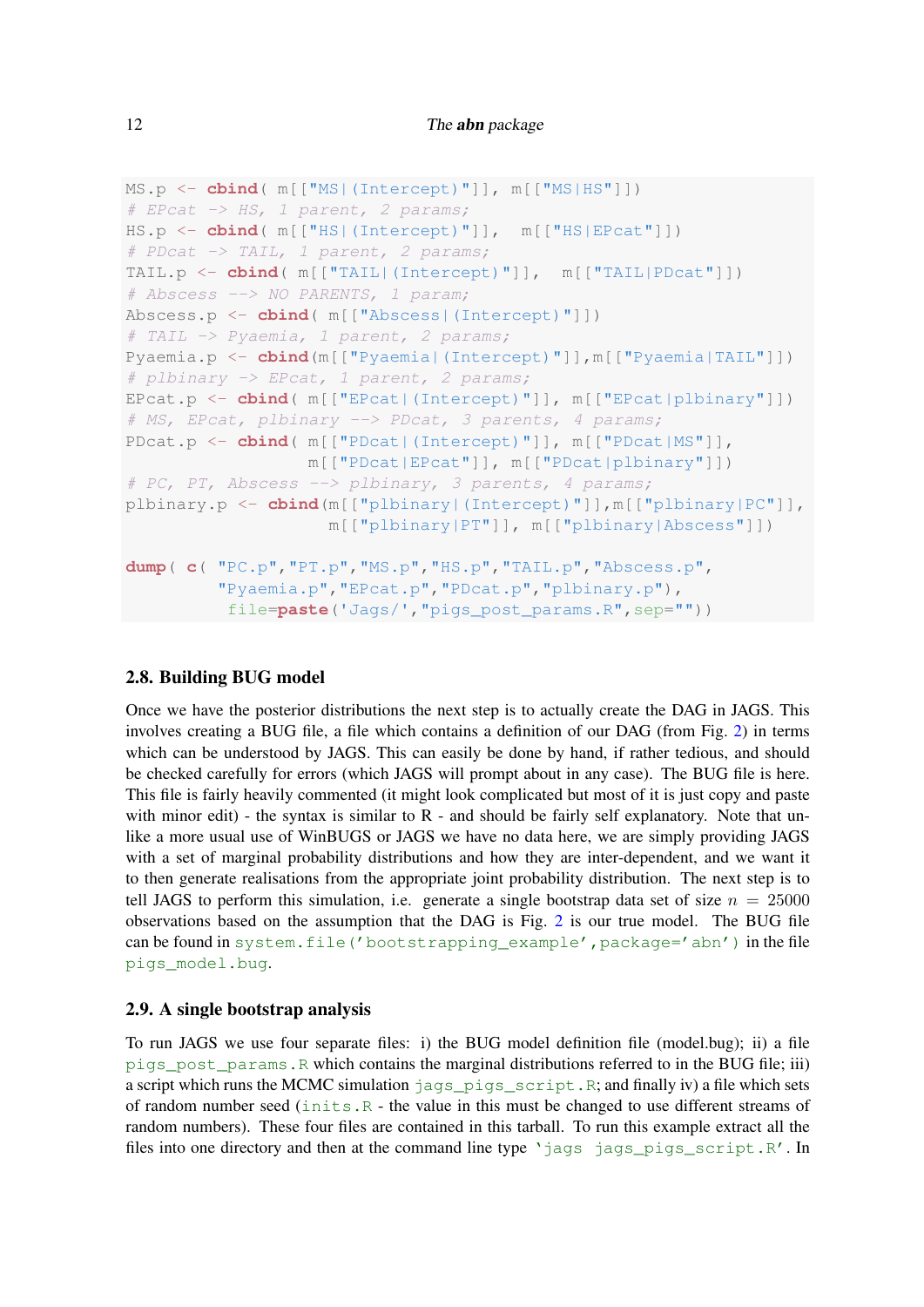terms of the MCMC component, a burn-in of 100000 is used but as there are no data here this takes no time to run and is likely of little use and could be shorted (it is just included to allow JAGS any internal adaptations or diagnostics that it might need to do). The actual MCMC is then run for 250000 iterations with a thin of 10, which gives 25000 observations for each variable - the same size as the original data. The number of MCMC steps and thin is a little arbitrary and this could be run for longer with a bigger thin, but for this data looking at autocorrelation plots for the Gaussian variables there appears no evidence of correlation at a thin of 10 and so this seems sufficient here.

The next step is to automate a single run, e.g. generate a single bootstrap sample and then perform an exact search on this, just as was done for the original data. This file performs a single such analysis in R - just drop this into the same directory as the four JAGS file above. For ease we also call the JAGS script from inside R which might require some messing about with the PATH variable on Windows (e.g. if you open up a cmd prompt then you should be able to type "jags" without needed to give a full path). The output from this is given below and "results" is a single matrix (DAG) which is saved in an R workspace called boot1run.RData.

Get the pigs data, drop batch variable

orig.data <- pigs.vienna[,-11]

Now create a single bootstrap sample:

**system**("jags jags\_pigs\_script.R")

Read in boot data and convert to data.frame in same format as the original data, e.g. coerce to factors, using the appropriate R package coda, described in [Plummer, Best, Cowles, and Vines](#page-37-13) [\(2006\)](#page-37-13):

```
library( coda)
boot.data <- read.coda("out1chain1.txt","out1index.txt")
boot.data <- as.data.frame(boot.data)
for( j in 1:dim(orig.data)[2]){if(is.factor(orig.data[,j]))
        { boot.data[,j]<- as.factor(boot.data[,j])
          levels(boot.data[,j]) <- levels(orig.data[,j]) } }
```
Now we have the boot.data in identical format as the original:

```
ban <- matrix( rep(0,dim(orig.data)[2]^2),
               ncol=dim(orig.data)[2])
colnames( ban) <- rownames(ban) <- names(orig.data)
retain <- matrix( rep(0,dim(orig.data)[2]^2),
                  ncol=dim(orig.data)[2])
colnames( retain) <- rownames(retain) <- names(orig.data)
mydists <- list( PC="binomial", PT="binomial", MS="binomial",
                 HS="binomial", TAIL="binomial",
                 Abscess="binomial", Pyaemia="binomial",
```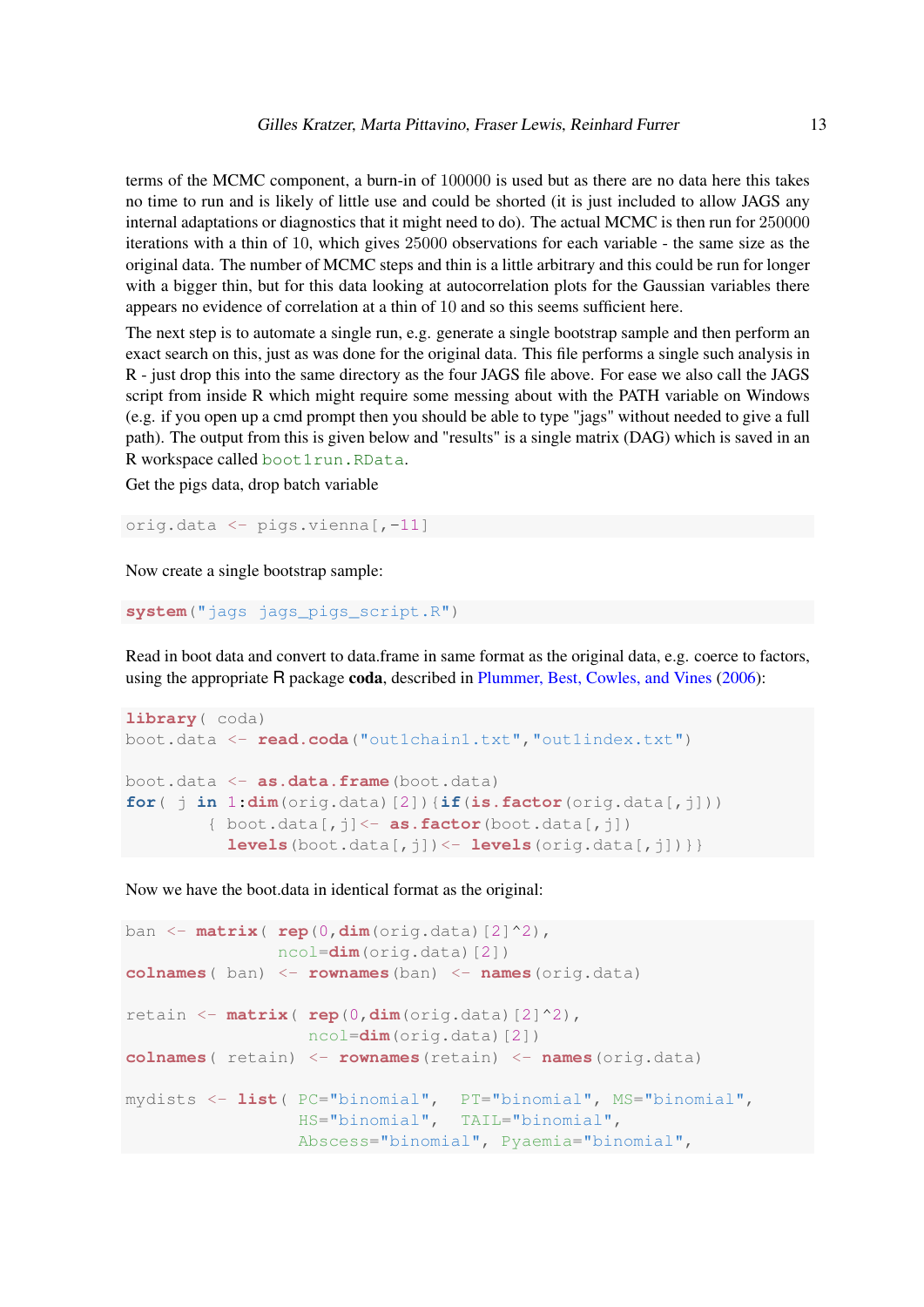```
EPcat="binomial", PDcat="binomial",
plbinary="binomial")
```
Set the parent limits to 3, equal to the original data:

 $max.par \leftarrow 3;$ 

Build a cache on bootstrap data:

```
boot1.cache <- buildscorecache( data.df=boot.data,
               data.dists=mydists, max.parents=max.par,
               dag.banned=ban, dag.retained=retain)
```
Run mostprobable search on the bootstrap data:

```
boot1.mp <- mostprobable( score.cache=boot1.cache)
datadir <- tempdir()
save( boot1.mp,file=paste( datadir,"boot1run.RData",sep=''))
```
Once this works on your local machine it is then a case of trying to automate this in the most efficient way, for example for use on a cluster. The crucial thing here is that the random number seed used each time (in the file  $inits$ . R) must be changed for each bootstrap simulation otherwise an identical bootstrap data set will be produced!

### 2.10. Ways to summarise results from parametric bootstrapping

The globally optimal DAG, Fig. [2,](#page-7-0) has 12 arcs. It way be that some of these are due to overmodelling which means they will be recovered in relatively few bootstrap analyses. 10240 bootstrap analyses were conducted (on a cluster) and all the R files, MPI wrapper, and also the actual results (in R workspaces) can be found in the folder system.file('bootstrapping\_example', package='abn').

The first step is to explore the bootstrap results. Of some interest is how many of the arcs were recovered during each of the bootstrap "simulations". This is given in Fig. [4.](#page-14-0) We can see right away that not all the arcs in the original DAG (Fig. [2](#page-7-0) - with 12 arcs) were recovered - even just once. This provides overwhelming evidence that the original exact search has indeed overfitted to the original data. Not at all surprising given the relatively small sample size. We must therefore trim off some of the complexity - arcs - from the original DAG in order to justify that our chosen DAG is a robust estimate of the underlying system which generated the observed data.

A parametric bootstrapping approach was suggested in [Friedman](#page-36-14) *et al.* [\(1999\)](#page-36-14) which uses simulation to assess whether a chosen model comprises more complexity than could reasonably be justified given the size of the observed data set. Using Markov chain Monte Carlo simulation via JAGS (open source software), 10240 independent (assumed by inspecting autocorrelations from the MCMC output) data sets of the same size as the original data were generated from our chosen model in i). For each of these bootstrap data sets an identical exact order-based search as in i) was conducted.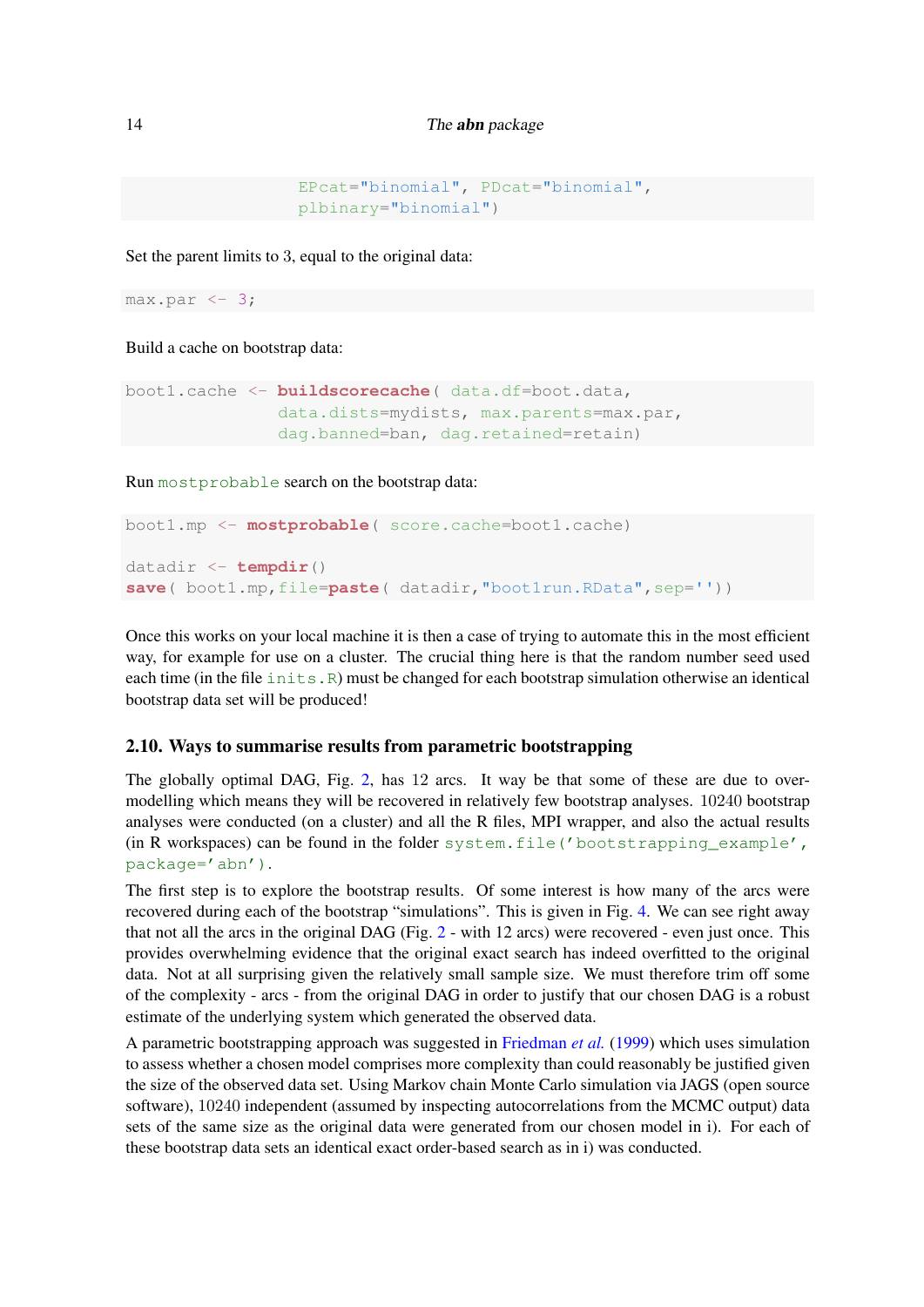<span id="page-14-0"></span>

Figure 4: Number of arcs recovered in bootstrapping

There are a number of different options in terms of trimming/pruning arcs. One common option which apes the use of majority consensus trees in phylogenetics trees are just special cases of DAGs, is to remove all arcs which were not recovered in at least a majority (50%) of the bootstrap results. Fig. [5](#page-14-1) shows the frequency at which each arc was recovered, the maximum value possible being 10240 (100% support). Collating results across these 10240 searches we find that only 14% of the globally optimal DAGs found comprised 12 or more arcs. Approximately 68% of DAGs had 11 or more arcs therefore a robust model of the original data has no more than 11 arcs. Almost identical results were obtained using a random selection of 5012 searches suggesting that sufficient bootstrap samples had been performed. The usual cut-off for structural support of features (arcs) is 50% in BN modeling [\(Poon](#page-37-1) *et al.* [2007a,](#page-37-1)[b,](#page-37-3) [2008;](#page-37-2) [Lycett, Ward, Lewis, Poon, Pond, and Brown](#page-37-14) [2009;](#page-37-14) [Lewis](#page-37-5) *et al.* [2011\)](#page-37-5), and is analogous to the widespread use of majority consensus trees in phylogenetics. We therefore conclude that our chosen model in i) with 11 arcs is robust. This is perhaps not surprising given we have a large data set of 25K observations.

<span id="page-14-1"></span>

|                    | PС | PТ       | ΜS   |          |      |      |   |      |      | HS TAIL Abscess Pyaemia EPcat PDcat plbinary |
|--------------------|----|----------|------|----------|------|------|---|------|------|----------------------------------------------|
| РC                 | 0  | 6607     | 0    | $\Omega$ | 0    |      |   |      |      |                                              |
| PT                 |    | 0        | 0    |          | 0    |      |   |      |      |                                              |
| ΜS                 | 0  | 0        | 0    | 5243     | 0    |      |   |      |      |                                              |
| ΗS                 |    | 0        | 0    |          | 0    |      | 0 | 4402 |      |                                              |
| TAIL               |    | 0        | 0    |          | 0    |      |   | 0    | 6190 |                                              |
| Abscess            | 0  | $\Omega$ | 0    |          |      |      |   |      |      |                                              |
| Pyaemia            | 0  | 0        | 0    | 0        | 3257 |      |   |      |      |                                              |
| EPcat              |    | $\Omega$ | 0    |          | 0    |      |   |      | 0    | 9686                                         |
| PDcat              |    | 0        | 5096 |          |      |      |   | 3703 | 0    | 9009                                         |
| plbinary 9249 6606 |    |          | 0    |          | 0    | 9799 |   |      |      |                                              |

Figure 5: Frequencies at which each arc in the original DAG was recovered during bootstrapping

Note that this 50% is not in any way comparable with the usual 95% points used in parameter estimation as these are entirely different concepts (an explanation for this can be found here).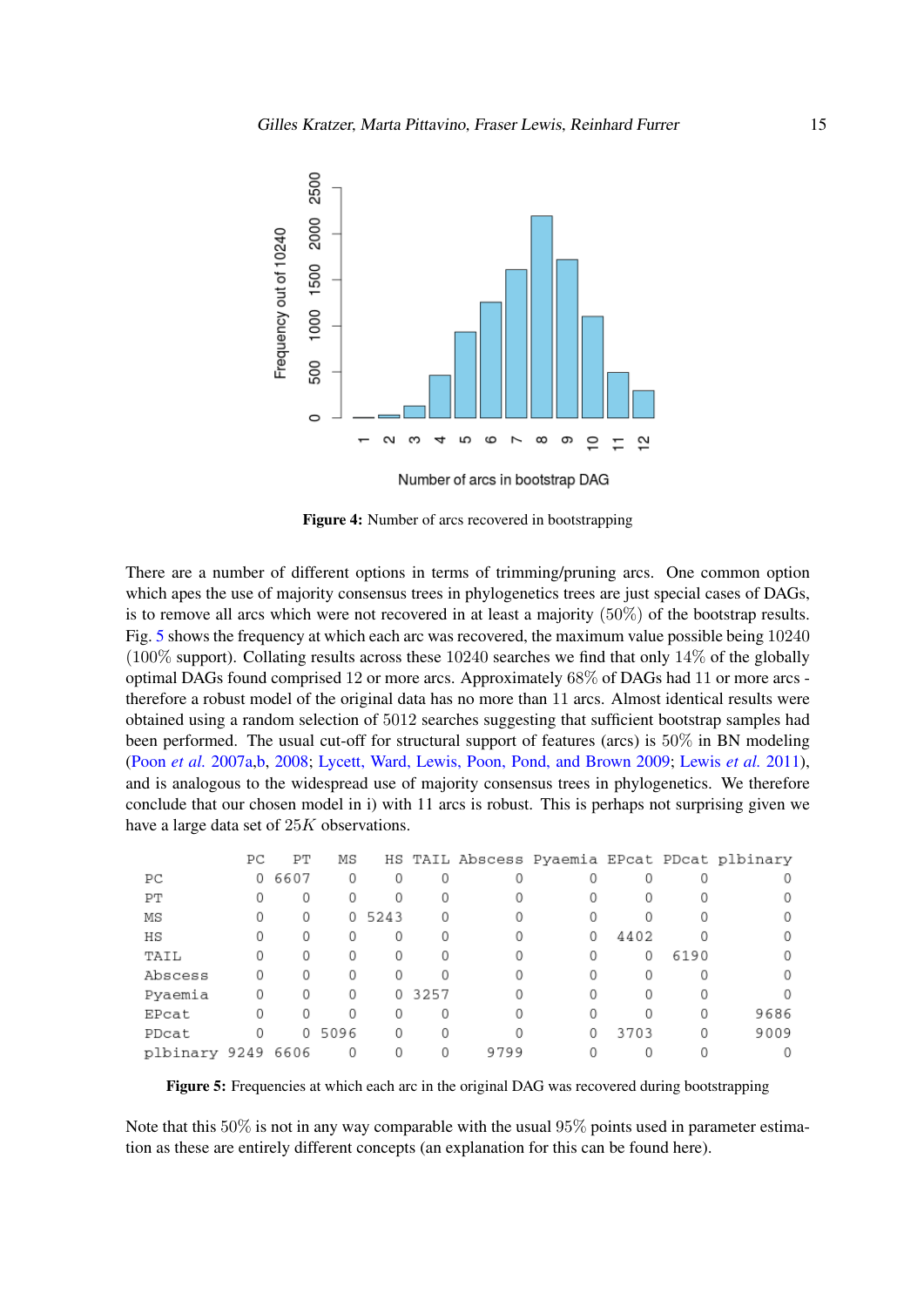Another option, other than choosing a different level of support (which is entirely up to the researcher), is to consider an undirected network. That is, include all arcs if there support - considering both directions - exceeds 50%. This is justifiable due to likelihood equivalence which means that - generally speaking - the data cannot discriminate between different arc directions (see here for an explanation) and therefore considering arcs recovered in only one direction may be overly conservative. Again, this decision is likely problem specific. For example, from a purely statistical perspective being conservative is generally a good thing, but from the scientists point of view this may then remove most of the more interesting results from the study. Obviously a balance is required.

In this data it turns out that removing all arcs with have less than 50% support gives an identical pruned network as if we were to consider both arc directions jointly. In generally this need not be the case. Fig. [6](#page-16-0) shows out optimal DAG after removing these arcs. This is our optimal model of the data. All the code for analysing the results from the bootstrap analyses can be found here:

```
mydata <- pigs.vienna[,-11]
N < -10240;
# Write out manually, clearer than using rep()
mydag <- matrix(c(
# PC PT MS HS TAIL Abscess Pyaemia EPcat PDcat plbinary
 0, 1, 0, 0, 0, 0, 0, 0, 0, 0,
 0, 0, 0, 0, 0, 0, 0, 0, 0, 0,
 0, 0, 0, 1, 0, 0, 0, 0, 0, 0, 0,
 0, 0, 0, 0, 0, 0, 0, 0, 0, 0, 0,
 0, 0, 0, 0, 0, 0, 0, 0, 1, 0,
 0, 0, 0, 0, 0, 0, 0, 0, 0, 0, 0,
 0, 0, 0, 1, 0, 0, 0, 0, 0, 0,
 0, 0, 0, 0, 0, 0, 0, 0, 0, 1,
 0, 0, 1, 0, 0, 0, 0, 1, 0, 1,
 1, 1, 0, 0, 0, 1, 0, 0, 0, 0),
 byrow=TRUE,ncol=10)
colnames(mydag) <- rownames(mydag) <- names(mydata)
sum( mydag) # 12 arcs, as in original model, Figure 2
mydists <- list( PC="binomial", PT="binomial", MS="binomial",
              HS="binomial", TAIL="binomial",
              Abscess="binomial", Pyaemia="binomial",
              EPcat="binomial", PDcat="binomial",
              plbinary="binomial")
# Use fitabn to check mydaq is correct (no typos mlik = -44684.64)
print( fitabn(dag.m=mydag,data.df=mydata,data.dists=mydists)$mlik)
bestdag <- mydag
```
The next command reads all files with  $mp[number]$ . RData and create a list of results: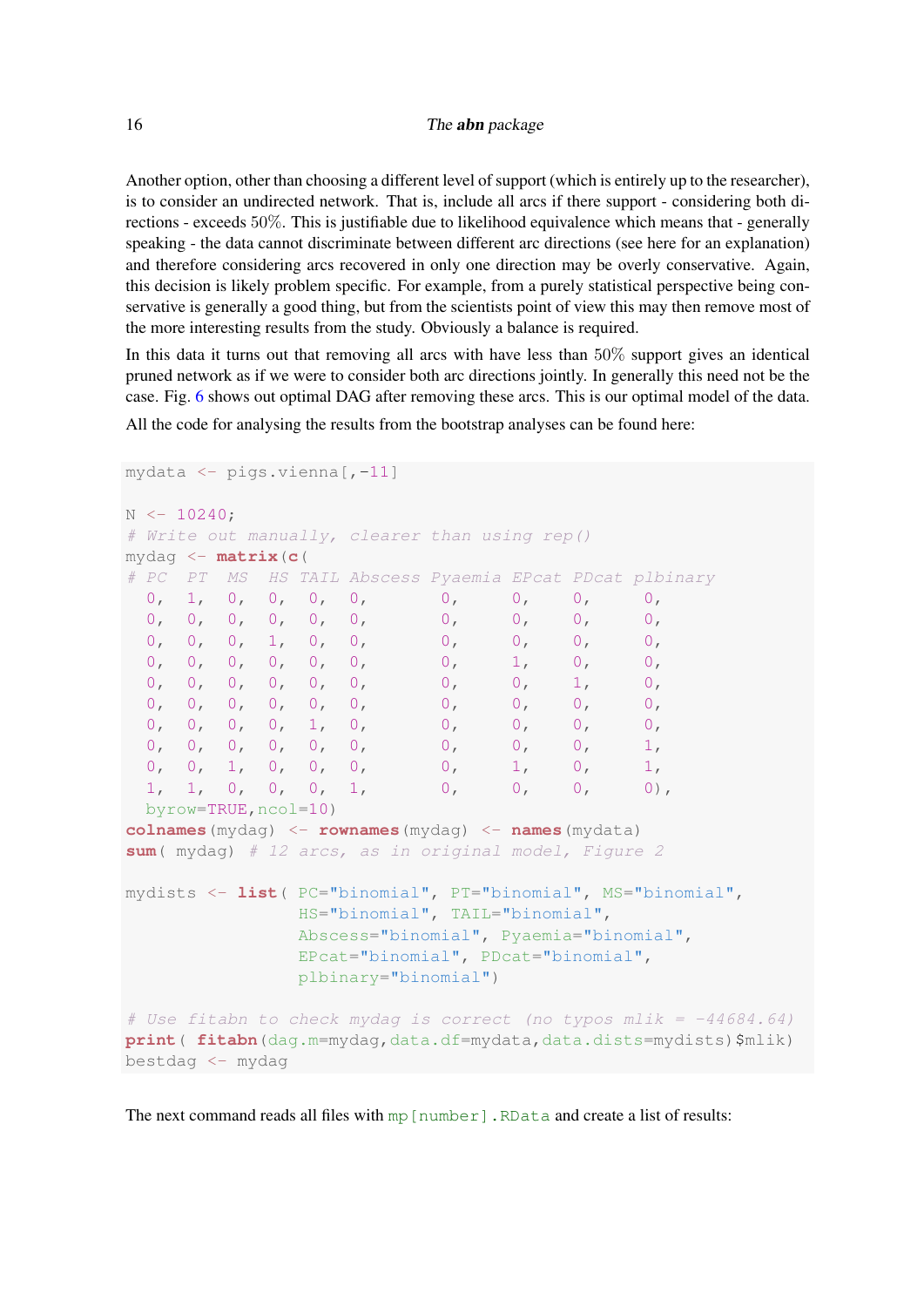<span id="page-16-0"></span>

Figure 6: Optimal DAG after removal of arcs supported at less than 50% in bootstrapping. Contains 8 Arcs.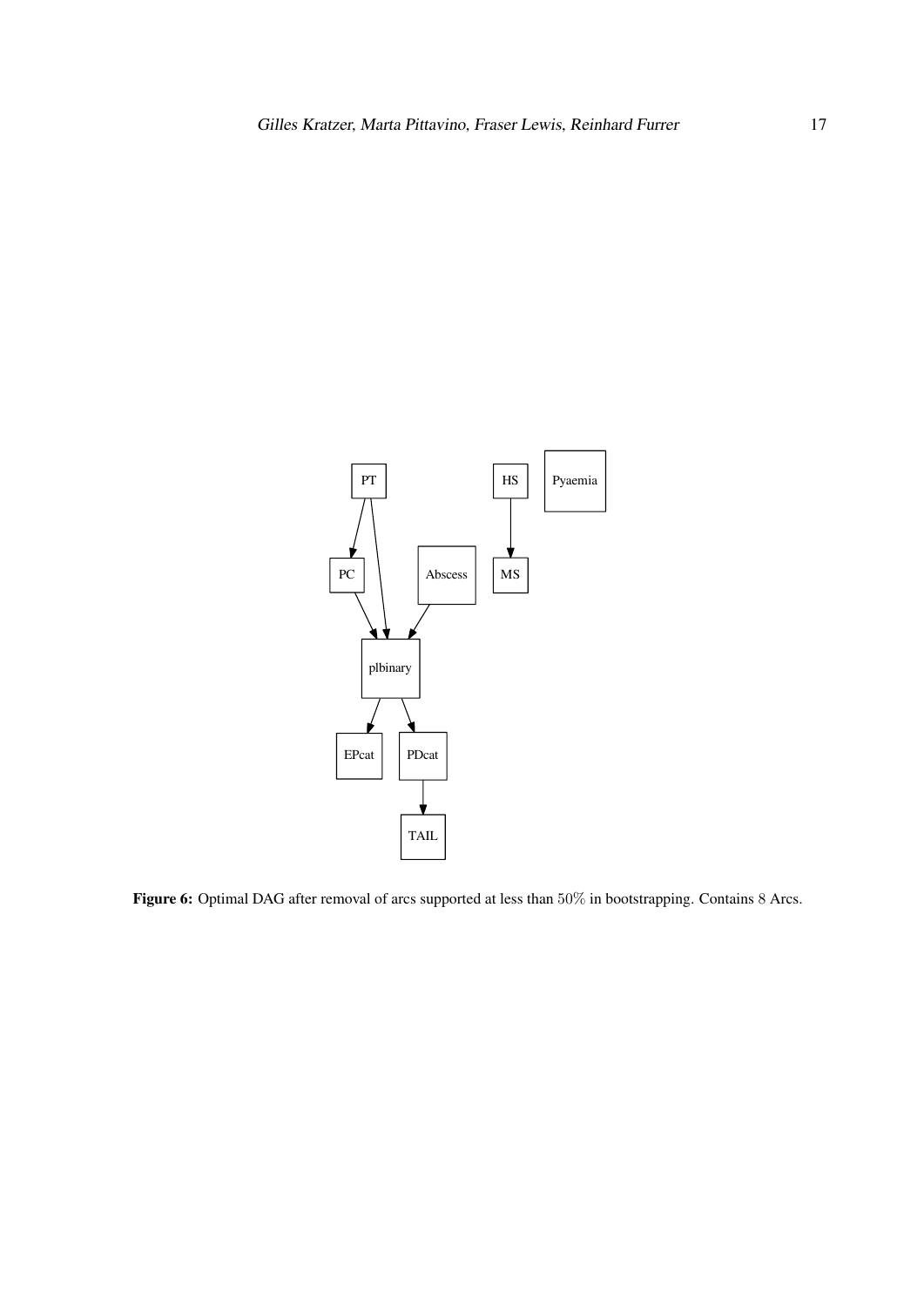```
boot.dags <- list()
these <- grep("mp10Kboot\\d+.RData", dir())
num <- 1
for( i in dir()[these]){# Load each file
  load(i) # Provides dags, a list
 tmp <- dags[which(unlist(lapply(dags,sum))>0)]
  # Get valid entries in dags but as a list
  for ( \uparrow in 1: length(tmp)) {
  # For each entry copy into boot.dags, and increment counter
   boot.dags[[num]] <- tmp[[j]]; num <- num+1 }
  rm( dags)
}
```
It is always good practice, have a look at mlik values for the bootstraps viz a viz the original:

```
if( FALSE){
 scores <- rep(0,length(boot.dags))
 for(i in 1:length(boot.dags)){
    scores[i] <- fitabn(dag.m=boot.dags[[i]],data.df=mydata,
  }
 scores.b <- scores[-which(scores< -N)]
 orig.score <- fitabn(dag.m=bestdag,data.df=mydata,
 plot(density(scores.b,from=min(scores.b),to=max(scores.b)))
 abline(v=orig.score,lwd=2,col="blue")
}
```
We now trim all arcs from the boot results which do not occur in the Master DAG - bestdag - since we know these are due to overfitting:

```
boot.dags.trim <- boot.dags
for( i in 1:length(boot.dags)){
  boot.dags.trim[[i]] <- boot.dags.trim[[i]]*bestdag }
arc.freq <- lapply(boot.dags.trim,sum)
arc.freq <- table(unlist(arc.freq))
library( Cairo)
CairoPNG("PigsFreqBootRes.png",pointsize=10,width=720,height=700)
par(las=1, mar=c(6.1,6.1,4.1,2.1))
barplot( arc.freq,ylab="",xlab="",col="skyblue",
         names.arg=names(arc.freq), ylim=c(0,2500))
par( las=1)
mtext( "Number of arcs in bootstrap DAG",1,line=3,cex=1.5)
par( las=3)
mtext( "Frequency out of 10240",2,line=4,cex=1.5)
```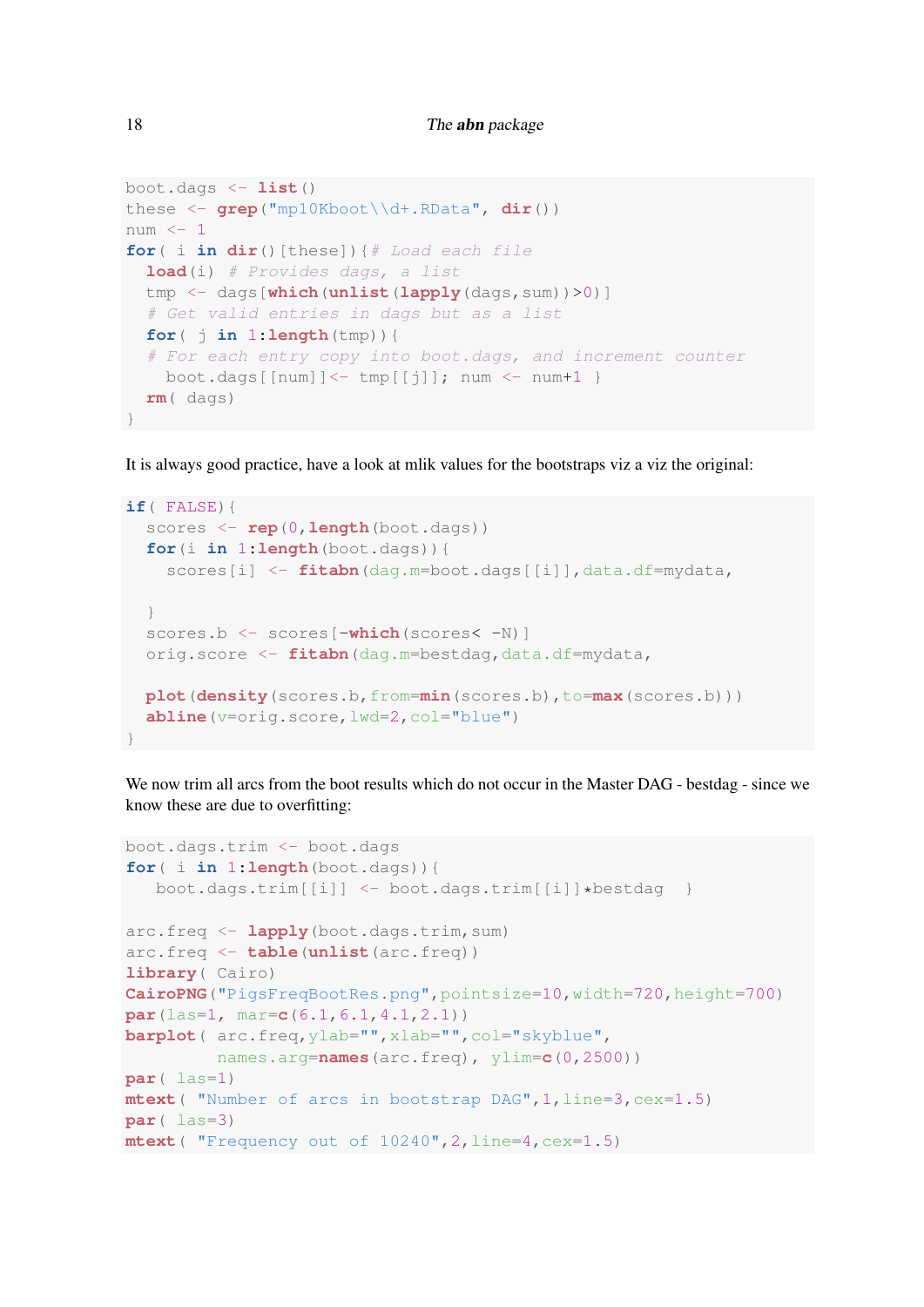```
dev.off()
total.dag <- matrix(rep(0,dim(bestdag)[2]^2),ncol=dim(bestdag)[2])
colnames(total.dag) <- rownames(total.dag)<- colnames(bestdag)
# Get the support for each arc, total.dag:
for( i in 1:length(boot.dags)){
 if(sum(boot.dags[[i]])>0){total.dag <- total.dag+boot.dags[[i]]}}
total.dag <- total.dag*bestdag # We only want arcs in the best DAG
total.dag
```
The frequencies at which each arc in the original DAG was recovered during bootstrapping. We get the majority consensus (directed DAG):

```
f \leftarrow function (val, limit) { if (val < limit) { return(0) }
                              else {return(1)}}
bestdag.trim <- apply( total.dag,c(1,2),FUN=f,limit=N/2)
```
We get the majority consensus (undirected DAG), but with arcs in the most supported direction:

```
bestdag.trim.nodir <- bestdag
bestdag.trim.nodir[,] \leftarrow 0 # Set zero
child <- NULL; parent <- NULL
for( i in 1:dim(total.dag)[1]){
  for( j in 1:dim(total.daq) [2]) {
     if(i>j){ # Get most supported direction
              \textbf{if}(\text{total}.dag[i, j]>total.dag[j, i]){
                m.i \le -i; m.j \le -j;else {m.i <- j; m.j <- i;}
               # Does arc quality - exceed threshold of support
              if(total.dag[i,j]+total.dag[j,i]>N/2){
               # We want this as more than 5000
              bestdag.time.nodir[m.i,m.j] < -1}}}}}
tographviz( dag.m=bestdag.trim,data.df=mydata,
            data.dists=mydists, outfile="postbootpigs.dot")
system( "dot -Tpdf -o postbootpigs.pdf postbootpigs.dot")
system( "evince postbootpigs.pdf&")
save( bestdag.trim,file=paste("bestdagpigs trim.RData",sep=''))
```
### 2.11. Estimating marginals from the final DAG

Once we have identified our optimal DAG then it is usual to want to examine the parameters in this model, e.g. in Fig. [7.](#page-19-0) These are our results, the effects of the various variables in our study. This process is very similar to when estimating the marginals for the bootstrapping but should now be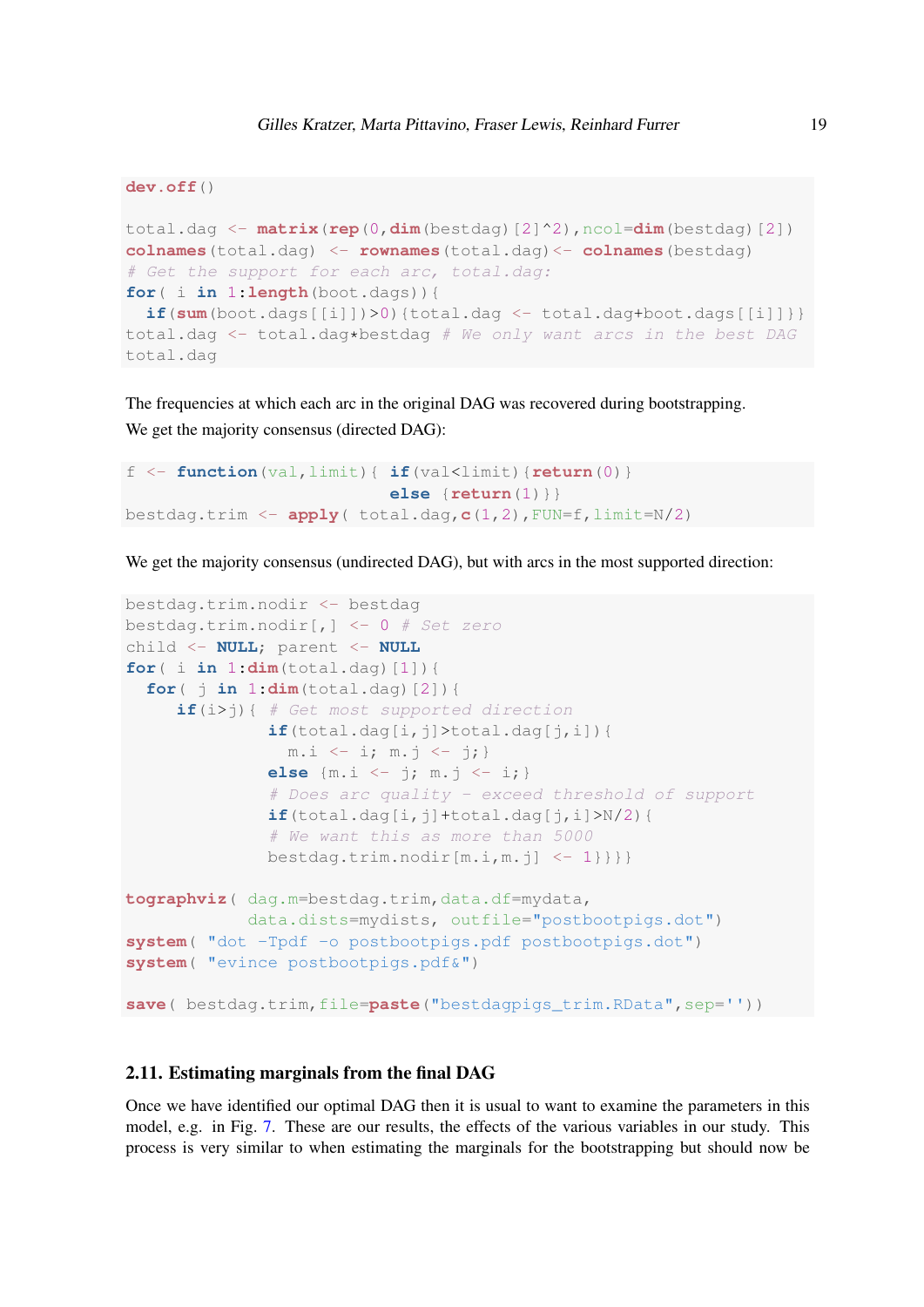### <span id="page-19-0"></span>20 The **abn** package



Figure 7: Marginal posterior density based in the node plbinary

easier since we should have removed any difficulties due to over-fitting. The posterior density plots for the final DAG can be found in the pdf called Pigs\_PostBootPlots.pdf. These all look fine. An outlook on the parameters can be done based on the variable plbinary.

The R code for creating the marginals and quantiles can be found below:

```
mydata <- pigs.vienna[,-11]
mydists <- list( PC="binomial", PT="binomial", MS="binomial",
                 HS="binomial", TAIL="binomial",
                 Abscess="binomial", Pyaemia="binomial",
                 EPcat="binomial", PDcat="binomial",
                 plbinary="binomial")
marg.f <- fitabn(dag.m=bestdag.trim,data.df=mydata,
               data.dists=mydists,compute.fixed=TRUE,
               n.grid=1000)
library( Cairo)
CairoPDF("Pigs_PostBootPlots.pdf")
for( i in 1:length(marg.f$marginals)){
  cat( "processing marginals for node:",
  nom1 <- names(marg.f$marginals)[i],"\n")
  cur.node <- marg.f$marginals[i]
  # Get marginal for current node, this is a matrix [x, f(x)]cur.node <- cur.node[[1]]
```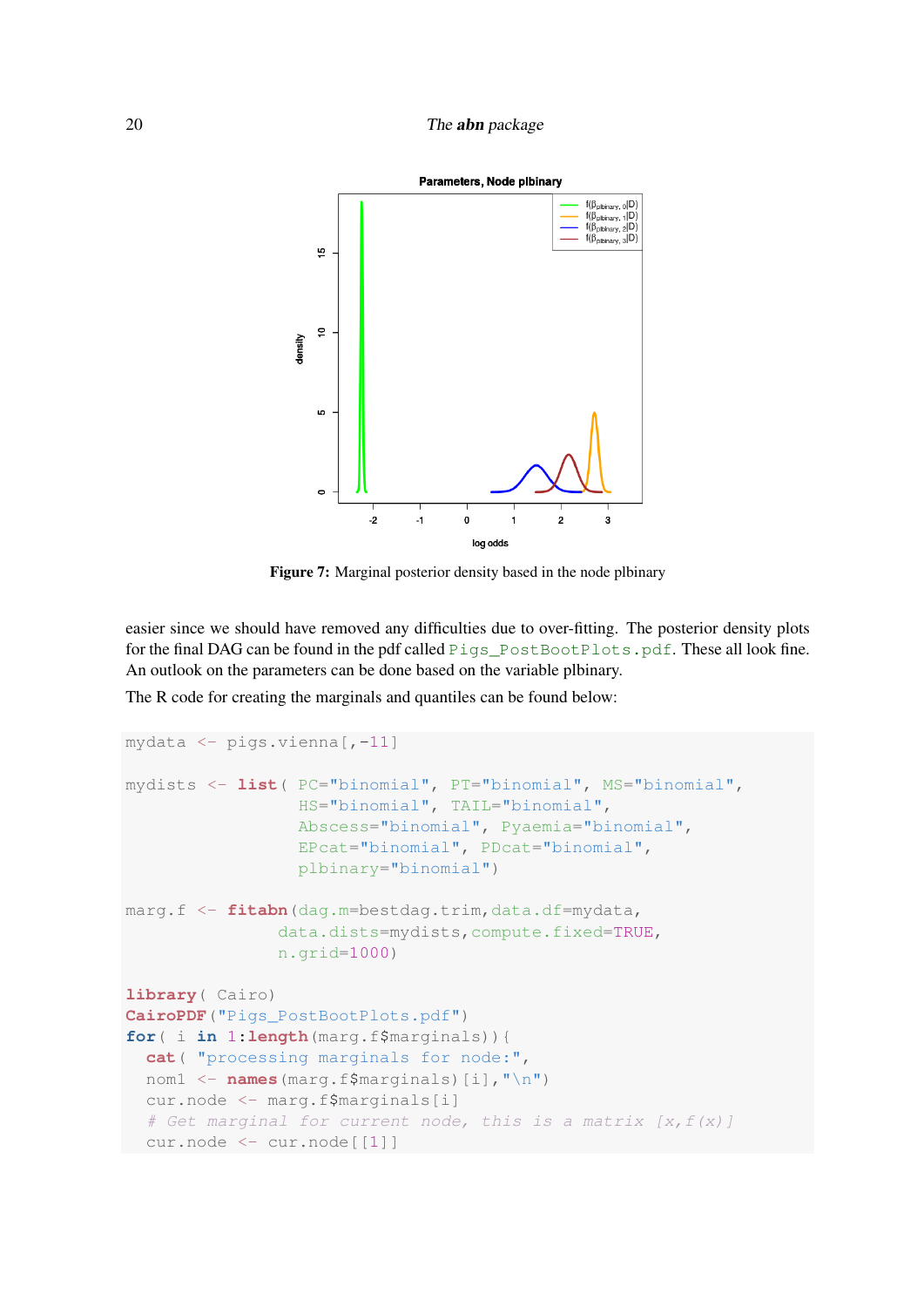```
# This is always [[1]] for models without random effects
   for( j in 1:length(cur.node)){
   cat("processing parameter:",
   nom2 \leftarrow names (cur.node) [j], "\n")
   cur.param <- cur.node[[j]]
   plot( cur.param,type="l",main=paste(nom1,":",nom2))}}
dev.off()
marnew <- marg.f$marginals[[1]]
for(i in 2: length(marg.f$marginals)){
  marnew <- c(marnew, marg.f$marginals[[i]])}
margs <- marnew;
mymat <- matrix(rep(NA,length(margs)*3),ncol=3)
rownames(mymat) <- names(margs)
colnames(mymat) <- c("2.5%","50%","97.5%")
ignore.me <- union(grep("\\(Int",names(margs)),
                   grep("prec",names(margs)))
```
These are not effect parameters, but background constants and precisions:

```
comment <- rep("",length(margs))
for(i in 1:length(margs)){
 tmp <- margs[[i]]
 tmp2 <- cumsum(tmp[,2])/sum(tmp[,2])
 mymat[i,] <- c(tmp[which(tmp2>0.025)[1]-1,1],
                 tmp[which(tmp2>0.5)[1],1],
                 tmp[which(tmp2>0.975)[1],1])
 myvec \leftarrow mymat[i, ]if( !(i%in%ignore.me) && (myvec[1]<0 && myvec[3]>0)){
      comment [i] \leq "not sig. at 5\"}
  # Truncate for printing
 mymat[i,] <- as.numeric(formatC(mymat[i,],digits=3,format="f"))}
cbind( mymat)
```
The code above produce the table of percentiles that can be found in Table [1.](#page-21-0)

All of the effect parameters, that is, ignoring the intercept terms (which is just a background constant) and the precision parameters - have 95% confidence (or credible) intervals which do not cross the origin. Note this is not guaranteed to happen this criteria was not part of the model selection process, and all the parameters in the model have been justified using mlik and bootstrapping. But having such marginal intervals can make presenting the results possibly easier to a skeptical audience.

### 2.12. Pigs Case Study Conclusion

Based on the results presented in the previous section, it possible to draw a conclusion of the study. From Table [1,](#page-21-0) we can notice that, a part from HS, which has a protective effect on MS, all others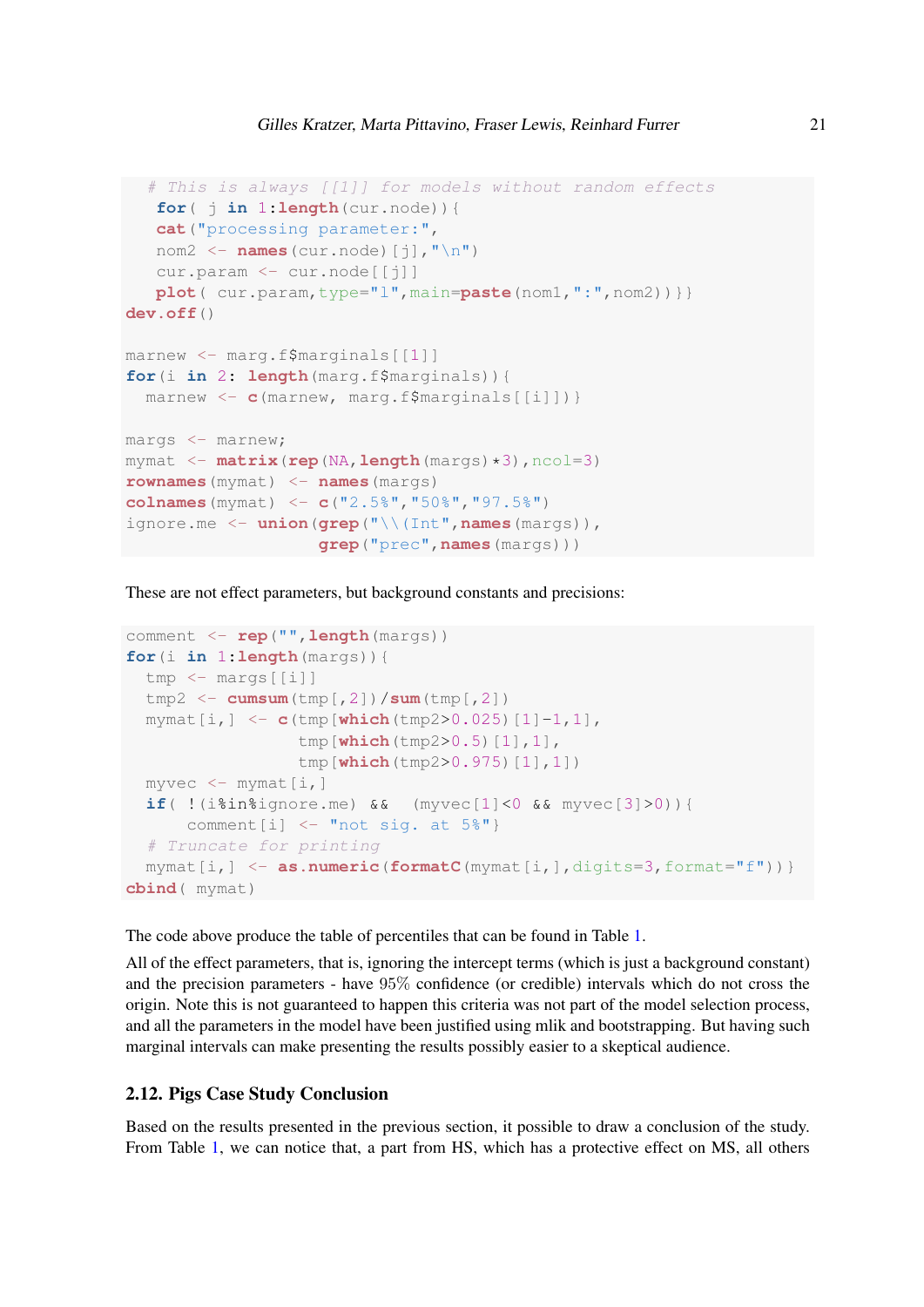<span id="page-21-0"></span>

|                              |         | <b>Odds Ratio</b> |          |
|------------------------------|---------|-------------------|----------|
|                              | $2.5\%$ | 50%               | $97.5\%$ |
| PC (Intercept)               | 0.03    | 0.03              | 0.03     |
| <b>PC</b>  PT                | 17.71   | 26.44             | 39.21    |
| $\overline{PT}$  (Intercept) | 0.00    | 0.00              | 0.00     |
| MS (Intercept)               | 0.06    | 0.06              | 0.07     |
| <b>MS HS</b>                 | 0.20    | 0.30              | 0.44     |
| HS (Intercept)               | 0.06    | 0.06              | 0.06     |
| TAIL (Intercept)             | 0.00    | 0.00              | 0.00     |
| <b>TAIL</b> PDcat            | 2.61    | 4.32              | 6.78     |
| Abscess (Intercept)          | 0.00    | 0.01              | 0.01     |
| Pyaemia (Intercept)          | 0.00    | 0.00              | 0.00     |
| EPcat (Intercept)            | 0.36    | 0.37              | 0.38     |
| EPcat plbinary               | 1.97    | 2.14              | 2.31     |
| PDCat (Intercept)            | 0.04    | 0.04              | 0.04     |
| PDcat plbinary               | 1.78    | 2.08              | 2.41     |
| plbinary (Intercept)         | 0.10    | 0.11              | 0.11     |
| $\overline{PC}$ (Intercept)  | 12.92   | 15.12             | 17.71    |
| PC (Intercept)               | 2.72    | 4.36              | 6.97     |
| $PC$ (Intercept)             | 6.23    | 8.71              | 12.17    |

Table 1: Marginal posterior quantiles for each parameter. The red lines indicate point estimates bigger than 1, corresponding to risk factor. While the blue line refers to estimates smaller than 1, indicating protective factor.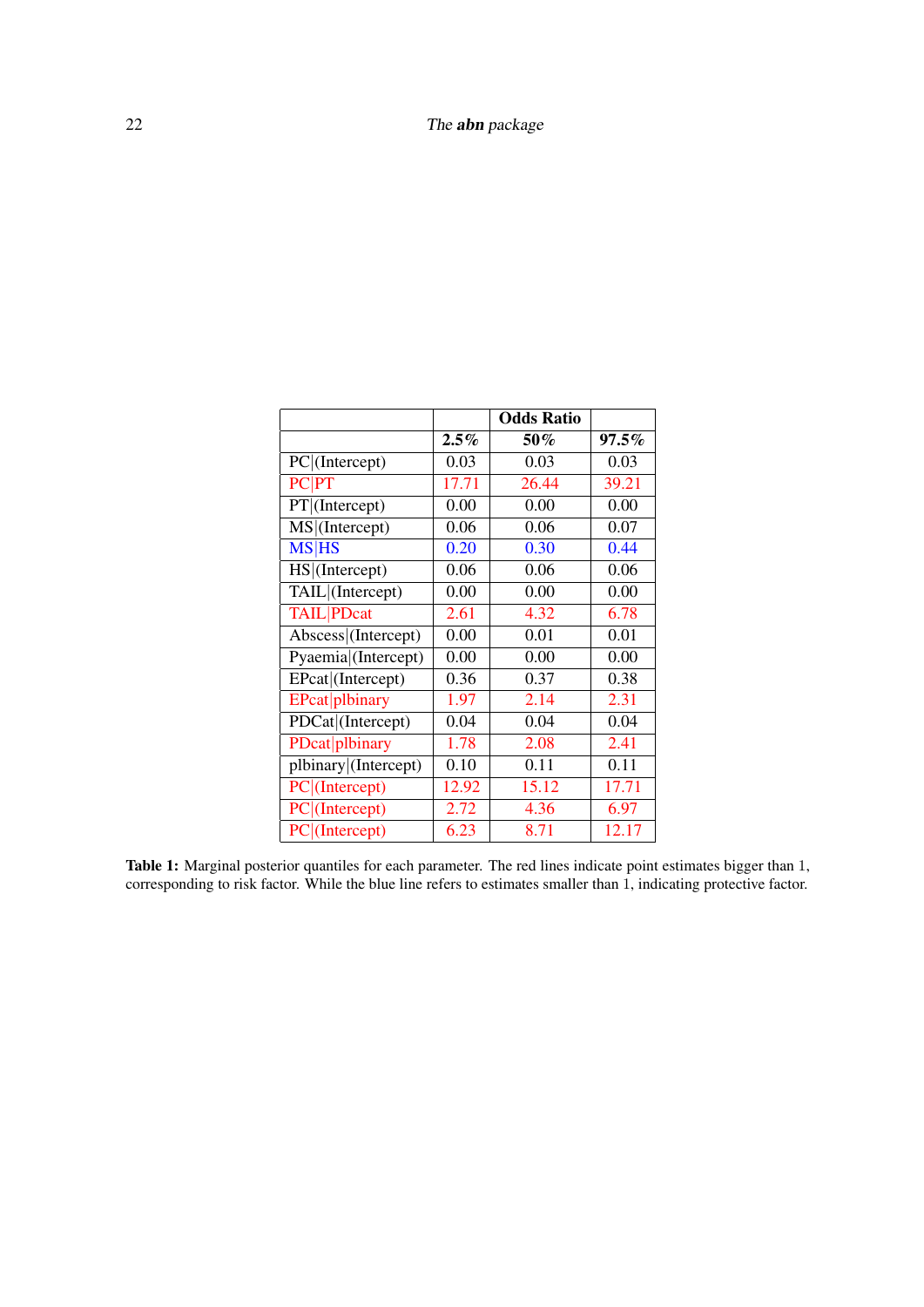parameters have a risk effect on possible disease outcome. Our final optimal ABN model of this disease system suggests that the presence of Pyaemia is independent from other conditions. Moreover, the remaining diseases split into two separate connected components.

Some interesting biological questions, resulting from ABN model, can be related to the similarity of causal pathways between these two groups of diseases and to the common causes shared within each of these groups.

The principal reasons because ABN models should be used are linked to their ability of generalization of the usual GLM to multiple dependent variables: fully multi-dimensional models. Specifically, results from ABN analyses can be used as a basis for developing new biological questions about factors potentially affecting disease's presence, and inform the design of future targeted studies.

# 3. An additional example

In the next subsections we illustrate how to fit an ABN model to different kinds of data, starting with the introdcution of the data we are going to deal with. The main purpose of BN structure discovery is to estimate the joint dependency structure of the random variables in the available data, and this is achieved by heuristically searching for optimal models and comparing their goodness of fit using Bayes factors. It is assumed that all structures are equally supported in the absence of any data - an uniformative prior on structures - and so comparing Bayes factors collapses to comparing the marginal likelihoods which is done on a log scale. The log marginal likelihood for a BN is typically referred to as the network score.

### 3.1. Simulated Data Example var33

Figure [1](#page-6-0) shows the structure of the distribution which generated the data set var33 included with **abn.** This diagram was created using the  $\text{toqraphviz}$  () function of **abn** (see later examples) which translates the matrix which defines a network - a directed acyclic graph - into a text file of suitable format for processing in Graphviz, where this processing was done outside of R. Graphviz is freely available and operates on most platforms and can be downloaded from [www.graphviz.org,](http://www.graphviz.org) there is also an R package which interfaces to Graphviz available from the Bioconductor project (requires an installation of Graphviz).

### <span id="page-22-0"></span>3.2. Fitting an additive BN model to categorical data

An additive BN model for categorical data can be constructed by considering each individual variable as a logistic regression of the other variables in the data, and hence the network model comprises of many combinations of local logistic regressions [\(Rijmen](#page-37-15) [2008\)](#page-37-15). The parameters in this model are the additive terms in a usual logistic regression and independent Gaussian priors are assumed for each covariate. Note that the variables here must all be binary, and so all multinomial variables need to be split into separate binary factors (and added to the original data.frame) in order to form the network model. This is analogous to forming the design matrix in a conventional additive model analysis. Similarly, interaction terms can be added by including appropriate additional columns in the data.frame. In these models the log marginal likelihood (network score) is estimated using Laplace approximations at each node. Hyperparameters for the means and variances in the Gaussian priors are fixed at zero and 1000 respectively, and other values can be given explicitly in the call to fit abn but this is not recommended without good reason.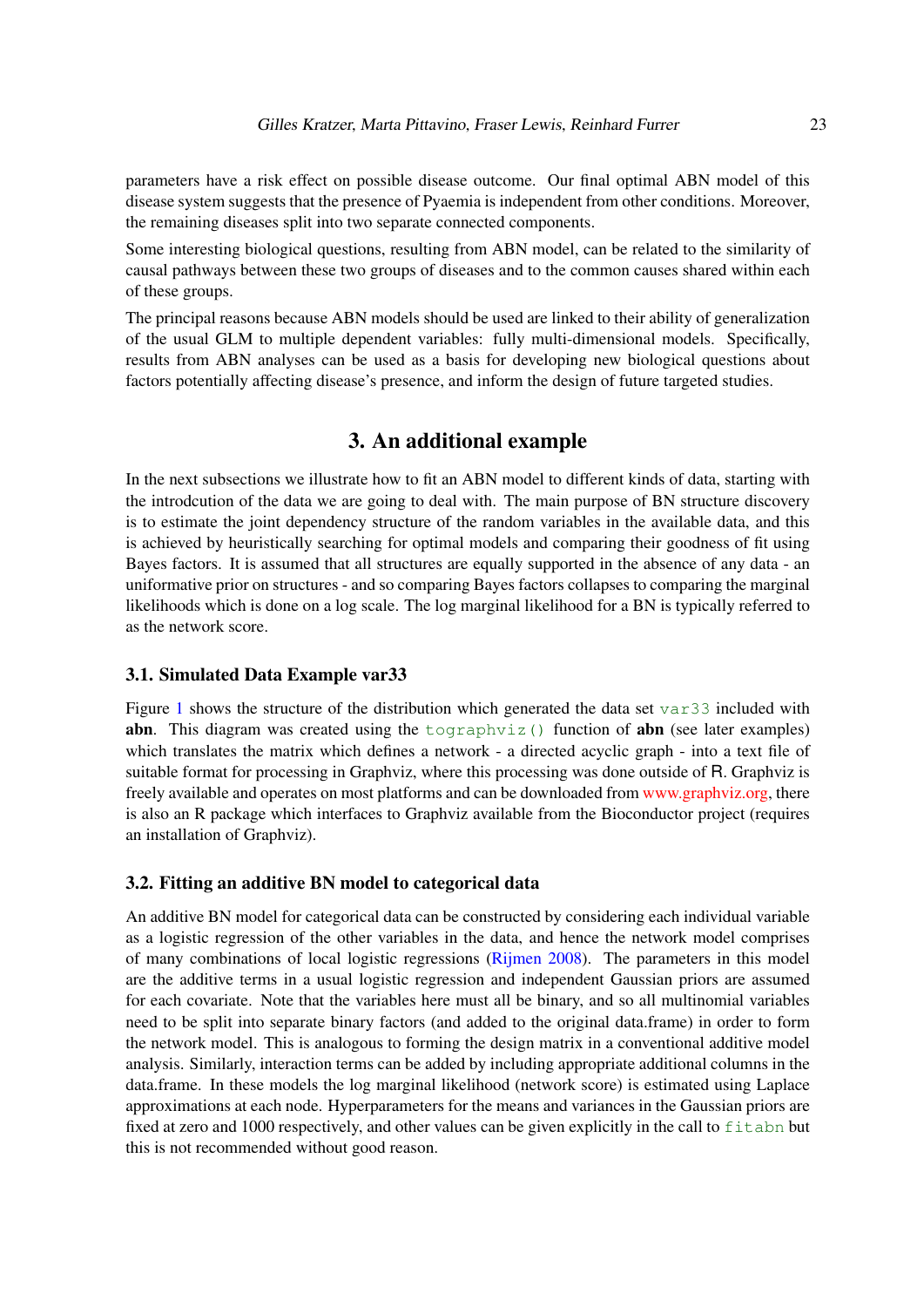

Figure 8: Directed acyclic graph representation of the joint probability distribution which generated data set var33 which is included with abn. The square nodes are categorical (binary) and the oval nodes continuous variables.

To fit an additive model use fitabn (data.df,dag.m,data.dists,  $\ldots$ ). In the following code we fit first the independence model with no arcs and then the same dependence model as above. Turning on verbose=TRUE simply gives the individual log marginal likelihoods for each node (n.b. the numbering is that used internally and simply denotes the variables in the data.frame from left to right).

The following code fits a network to the subset of the variables from var33 which are categorical. In this data these are all binary. Note that all categorical variables should be set as factors.

```
library( abn)
## Loading required package: Cairo
bin.nodes <- c( 1,3,4,6,9,10,11,12,15,18,19,20,21,26,27,28,32)
var33.cat <- var33[,bin.nodes] #Categorical nodes only
dag33 <- matrix( 0, 17, 17)
colnames( dag33) <- rownames( dag33) <- names( var33.cat)#Set names
```
Move back to independence model: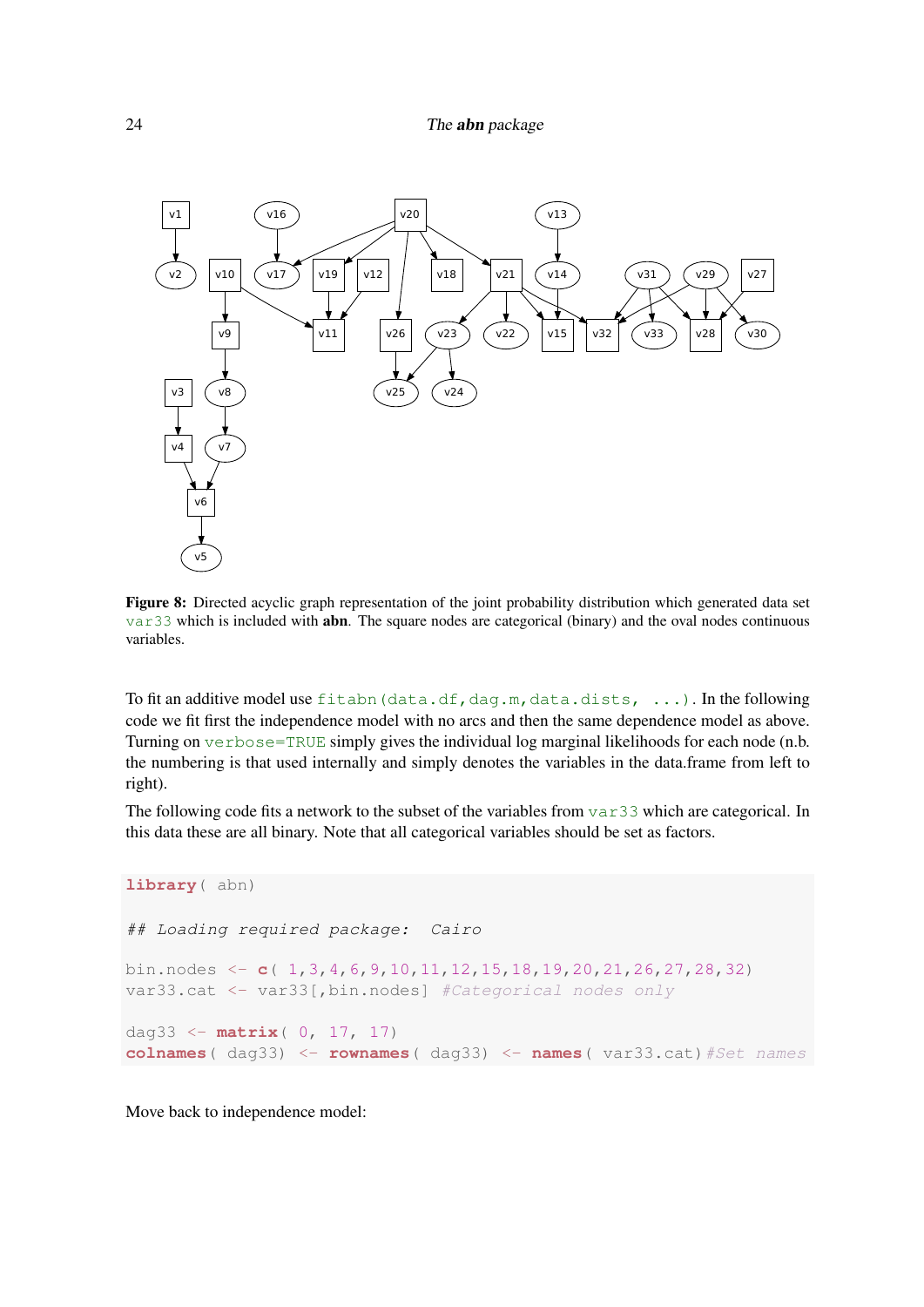```
dag33["v11","v12"] <- 0; dag33["v11","v10"]<- 0; dag33["v4","v3"]<- 0;
```
Setup the distribution list for each categorical node:

```
mydists.cat <- list( v1 ="binomial", v3 = "binomial",
      v4 = "binomial", v6 = "binomial", v9 = "binomial",
      v10 = "binomial", v11 = "binomial", v12 = "binomial",
      v15 = "binomial", v18 = "binomial", v19 = "binomial",
      v20 = "binomial", v21 = "binomial", v26 = "binomial",
      v27 = "binomial", v28 = "binomial", v32 = "binomial")
ind.mod.cat <- fitabn( data.df=var33.cat, dag.m=dag33,
                      data.dists=mydists.cat, verbose=FALSE)
```
It is possible to change to verbose=TRUE if one want to check how change the score for each individual node.

The network score for a model with conditional independencies is:

ind.mod.cat\$mlik ## [1] -2856.948

The structure of the network definition matrix is where each row is a "child" and each column is its "parents", where a 1 denotes a parent (or arc) is present. Now lets fit a model with some conditional dependencies, for example where  $\sqrt{11}$  is conditionally dependent upon  $\sqrt{12}$  and  $\sqrt{10}$ , and  $\sqrt{4}$  is conditionally dependent upon v3.

Now fit the model with some conditional dependencies:

```
dag33["v11","v12"] \leftarrow 1;
dag33["v11","v10"] \leftarrow 1;
dag33["v4","v3"] <- 1;
dep.mod.cat <- fitabn( data.df=var33.cat, dag.m=dag33,
                         data.dists=mydists.cat, verbose=FALSE)
```
The network score for a model with conditional dependencies is:

```
dep.mod.cat$mlik
## [1] -2850.081
```
The network score is considerably improved and therefore suggests support for these new structural features. To produce a visual description of the model then we can export to graphviz as follows:

```
tographviz( dag=dag33, data.df=var33.cat, data.dists=mydists.cat,
          outfile="mydagcat.dot", directed=TRUE) #Create file
```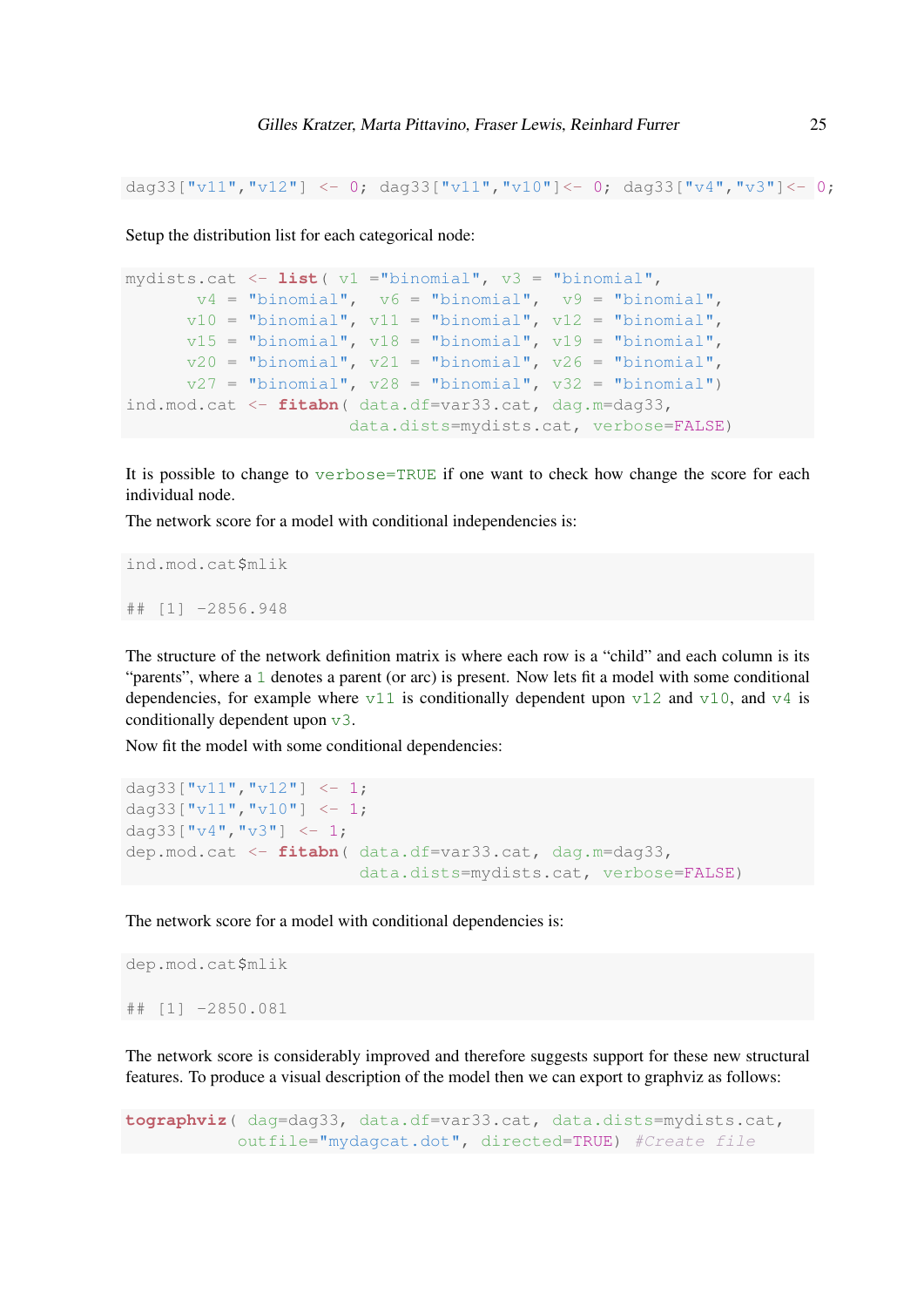#### 26 The **abn** package



Figure 9: Directed acyclic graph dag33 created using tographviz() and Graphviz

mydagcat.dot can then be processed with graphviz unix shell typing: "dot -Tpdf mydagcat.dot -o mydagcat.pdf" or using gedit if on Windows.

In tography iz() the data.df argument is used to determine whether the variable is a factor or not, where factors are displayed as squares and non-factors as ovals. To use the full range of visual Graphviz options simply use the file created by  $\text{tographviz}$  () as a starting point and manually edit this in a text editor before running through dot or one of the other Graphviz layout processors.

### 3.3. Fitting an additive BN model to continuous data

We now consider analogous models to those in Section [3.2](#page-22-0) but where the network comprises of Gaussian linear regressions rather than logistic regressions. The structure of these models again assumes independent Gaussian priors for each of the coefficients in the additive components for the mean response at each node (with hyper means  $= 0$  and hyper variances  $= 1000$ ). The Gaussian response distribution is parameterized in terms of precision  $(1/\sigma^2)$ , and independent Gamma priors are used with shape=0.001 and scale= $1/0.001$  (where these are as defined in the rgamma help page). By default, each variable in the data.frame is standardised to a mean of zero and standard deviation of one, this has no effect on the identification of dependencies between variables. We start droping the categorical nodes:

```
var33.cts <- var33[,-bin.nodes]
dag33 <- matrix( 0, 16, 16)
colnames( dag33) <- rownames( dag33) <- names( var33.cts)
```
Setup the distribution list for each continuous node:

```
mydists.cts <- list( v2 = "gaussian", v5 = "gaussian",
        v7 = "gaussian", \quad v8 = "gaussian", \quad v13 = "gaussian",v14 = "gaussian", v16 = "gaussian", v17 = "gaussian",v22 = "gaussian", v23 = "gaussian", v24 = "gaussian",v25 = "gaussian", v29 = "gaussian", v30 = "gaussian",v31 = "gaussian", v33 = "gaussian")
```
Now fit the model defined in dag33 - full independence

```
ind.mod.cts <- fitabn( data.df=var33.cts, dag.m=dag33,
              data.dists=mydists.cts, verbose=FALSE)
```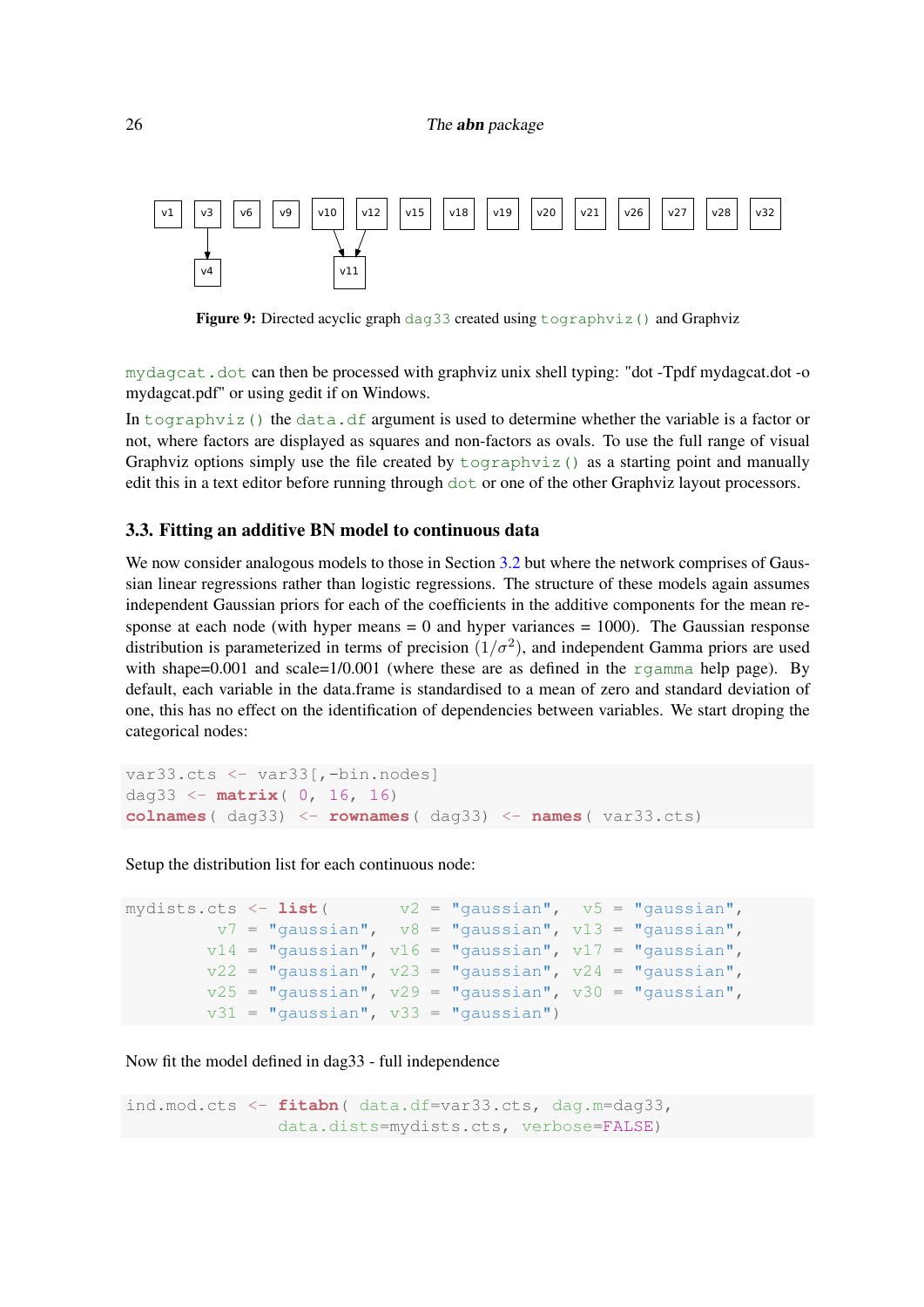We use as default priors, a Gaussian density with 0 mean and variance 1000. While for the precision, inverse of variance, we use a Gamma density of hyperparameters  $0.001$  and  $1/0.001$ . This is the network score (goodness of fit, log marginal likelihood):

```
ind.mod.cts$mlik
## [1] -5949.52
```
Now fit a model with conditional dependencies, for example let  $\sqrt{33}$  depend on  $\sqrt{31}$ , and  $\sqrt{24}$  depend on v23, and v14 depend on v13.

```
dag33["v33","v31"] \leq -1;
dag33["v24","v23"] <- 1;
dag33["v14", "v13"] \leftarrow 1;
dep.mod.cts <- fitabn( data.df=var33.cts, dag.m=dag33,
                data.dists=mydists.cts, verbose=FALSE)
```
The network score for a model with conditional independence is:

```
dep.mod.cts$mlik
## [1] -5704.547
tographviz( dag=dag33, data.df=var33.cts, data.dists=mydists.cts,
            outfile="mydagcts.dot", directed=TRUE) #Create file
```
mydagcat.dot can then be processed with graphviz unix shell typing: "dot -Tpdf mydagcat.dot -o mydagcat.pdf" or using gedit if on Windows.



Figure 10: Directed acyclic graph dag33 for continuous variables only created using tographviz() and Graphviz

### 3.4. Fitting an additive BN model to mixed data

To conclude the fitting of a single pre-specified model to data, e.g. based on expert opinion, we consider an additive BN model which comprises both binary and Gaussian nodes and this comprises of a combination of Binomial (logistic) and Gaussian linear models. Again fitabn() is used and the code is almost identical to the previous examples.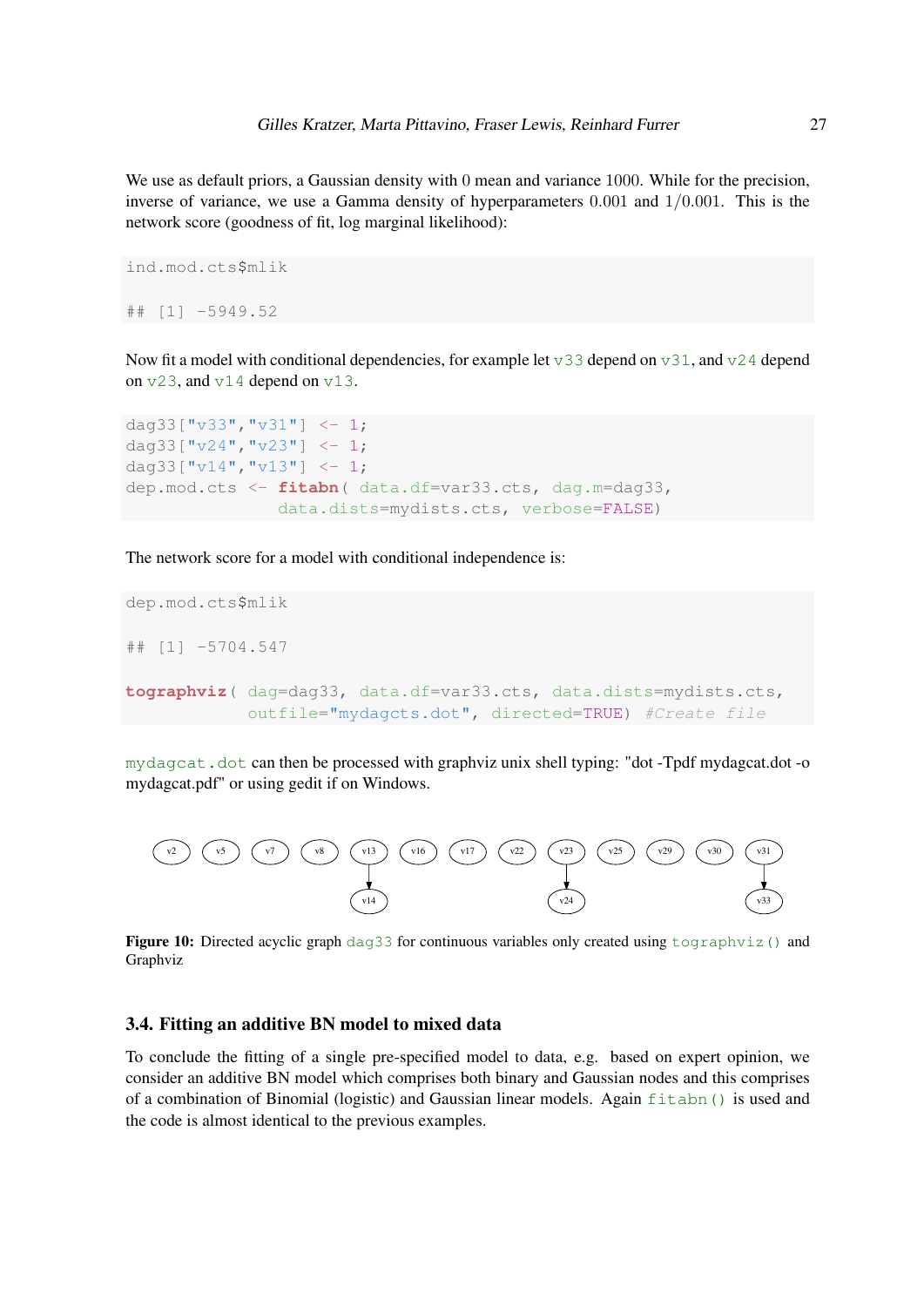dag33 <- **matrix**( 0, 33, 33) **colnames**( dag33) <- **rownames**( dag33)<- **names**( var33)

Setup distribution list for each mixed node:

```
mydists.mix \leftarrow list ( v1 = "binomial", v2 = "gaussian",
        v3 = "binomial", v4 = "binomial", v5 = "gaussian",
       v6 = "binomial", v7 = "gaussian", v8 = "gaussian",
       v9 = "binomial", v10 = "binomial", v11 = "binomial",
       v12 = "binomial", v13 = "gaussian", v14 = "gaussian",
       v15 = "binomial", v16 = "gaussian", v17 = "gaussian",
       v18 = "binomial", v19 = "binomial", v20 = "binomial",
       v21 = "binomial", v22 = "gaussian", v23 = "gaussian",
       v24 = "gaussian", v25 = "gaussian", v26 = "binomial",v27 = "binomial", v28 = "binomial", v29 = "gaussian",
       v30 = "gaussian", v31 = "gaussian", v32 = "binomial",v33 = "gaussian")
```
Now fit the model defined in dag33, full independence:

```
ind.mod <- fitabn( data.df=var33, dag.m=dag33,
          data.dists=mydists.mix, verbose=FALSE)
```
The network score with no conditional dependencies is:

```
ind.mod$mlik
## [1] -8806.468
```
We now fit a BN model which has the same structure as the joint distribution used to generate the data and later create a visual graph of this model. We then define a model with many independencies:

```
dag33[2, 1] <- 1;
dag33[4,3] < -1;dag33[6,4] <- 1; dag33[6,7] <- 1;
dag33[5,6] <-1;dag33[7,8] < -1;dag33[8,9] <-1;dag33[9,10] <-1;
dag33[11,10] \leftarrow 1; dag33[11,12] \leftarrow 1; dag33[11,19] \leftarrow 1;
dag33[14, 13] <- 1;
dag33[17,16] \leftarrow 1; dag33[17,20] \leftarrow 1;
dag33[15,14] \leftarrow 1; dag33[15,21] \leftarrow 1;
dag33[18, 20] <- 1;
dag33[19, 20] <- 1;
dag33[21, 20] <- 1;
```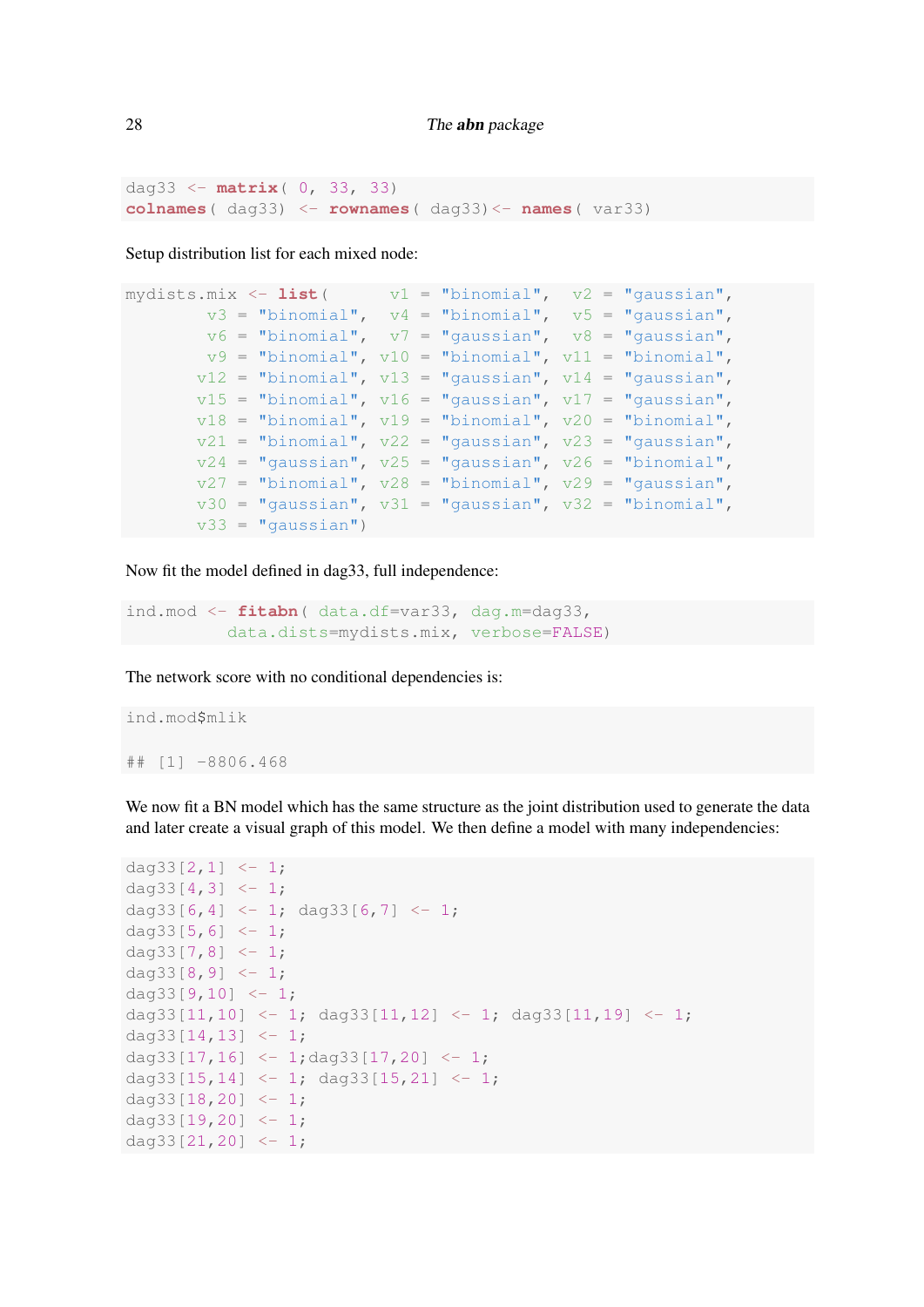```
dag33[22, 21] <- 1;
dag33[23,21] \leftarrow 1;
dag33[24, 23] <- 1;
dag33[25,23] \leftarrow 1; dag33[25,26] \leftarrow 1;
dag33[26, 20] <- 1;
dag33[33,31] <- 1;
dag33[33,31] <- 1;
dag33[32,21] \leftarrow 1; dag33[32,31] \leftarrow 1; dag33[32,29] \leftarrow 1;
dag33[30,29] <- 1;
dag33[28,27] \leftarrow 1; dag33[28,29] \leftarrow 1; dag33[28,31] \leftarrow 1;
dep.mod <- fitabn( data.df=var33, dag.m=dag33,
             data.dists=mydists.mix, verbose=FALSE)
```
The network score for a model with conditional independence is:

```
dep.mod$mlik
## [1] -8019.887
tographviz( dag=dag33, data.df=var33, data.dists=mydists.mix,
            outfile="mydaq_all.dot", directed=TRUE) #Create file
```


Figure 11: Directed acyclic graph dag33 for mixed continuous and discrete variables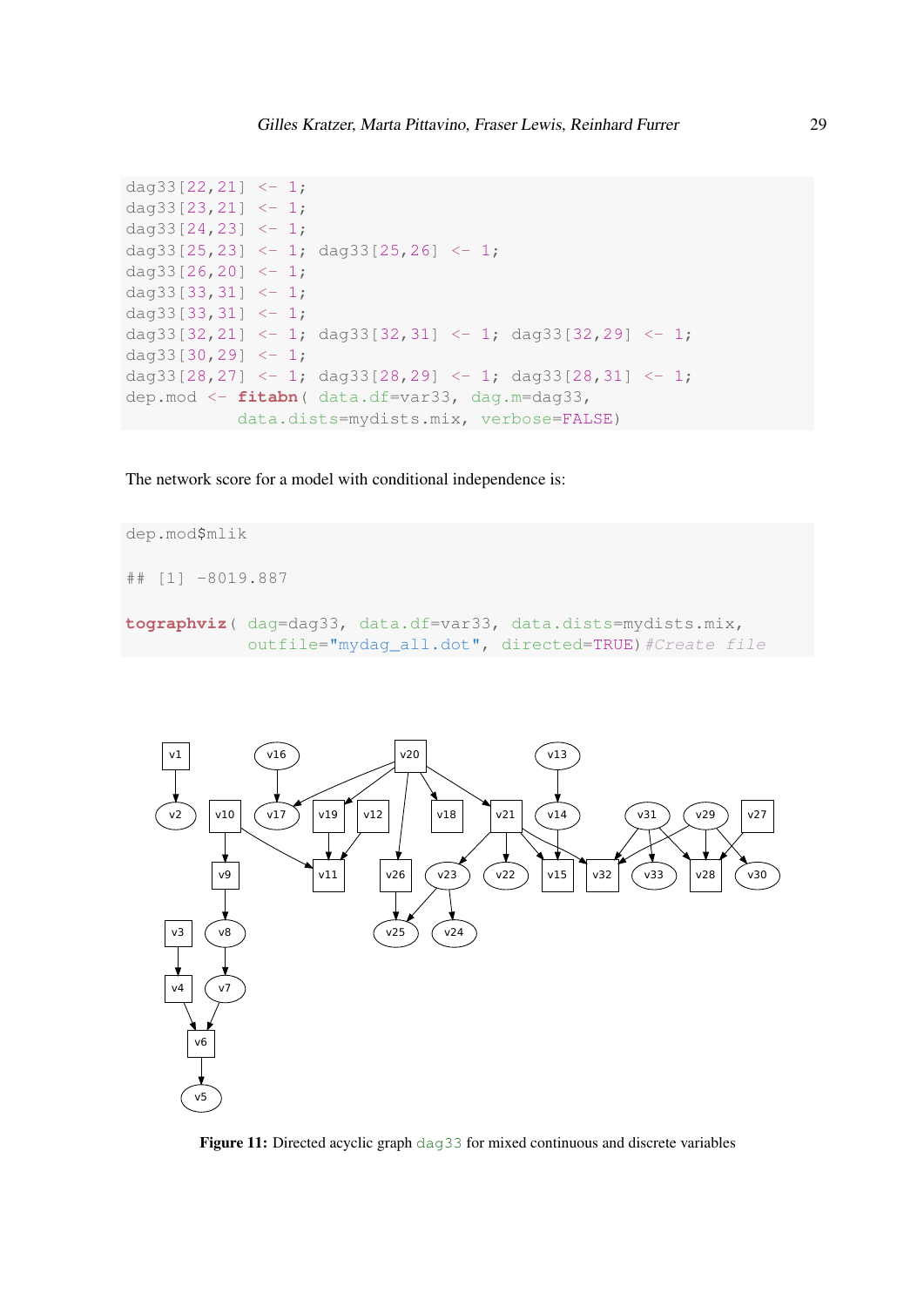#### 30 The **abn** package

### 3.5. Model fitting validation

In order to validate the additive models for mixed binary and Gaussian models, estimates of the posterior distributions for the model parameters using Laplace approximations were compared with those estimated using Markov chain Monte Carlo. These were always in very close agreement for the range of models and data examined. This is an indirect validation of the Laplace estimate of the network score, e.g. if the posterior densities match closely then this implies that the denominator (the marginal likelihood - network score) must also be accurately estimated, as a "gold standard" estimate of the network score is generally unavailable for such non-conjugate models.

# 4. Further insights into searching strategy

The key objective of the **abn** library is to enable estimation of statistical dependencies in data comprising of multiple variables - that is, find a DAG which is robust and representative of the dependency structure of the (unknown) stochastic system which generated the observed data. The challenge here is that with such a vast model space it is impossible to enumerate over all possible DAGs, and there may be very many different DAGs with similar goodness of fit. In the next sections we first consider searching for additive (non-conjugate) models.

### 4.1. Single search for optimal additive BN model from categorical data

To run a single search heuristic use search.hillclimber(). This commences from a randomly created DAG which is constructed by randomly adding arcs to an empty network until all possible arcs have been tried. The function search.hillclimber() then searches stepwise from the initial random network for an improved structure, where three stepwise operations are possible: i) add an arc; ii) remove and arc; or iii) reverse and arc. The stepwise search is subject to a number of conditions, firstly only moves that do not generate a cycle are permitted, secondly, a parent limit is imposed which fixes the maximum number of parents which each child node can have (arcs go from parent to child), and thirdly it is possible to ban or retain arcs. If provided, banned. m is a matrix which defines arcs that are not allowed to be considered in the search process (or in the creation of the initial random network). Similarly, retain.m includes arcs which must always be included in any model. It is also possible to specific an explicit starting matrix, start.m and if using a retain matrix then start.m should contain at least all those arcs present in retain.m. Note that only very rudimentary checking is done to make sure that the ban, retain and start networks - if user supplied - are not contradictory.

To improve the computational performance of search.hillclimber() a cache of all possible goodness of fit must be built in advance, using the function buildscorecache(). Rather than re-calculate the score for each individual node in the network (the overall network score is the product of all the scores for the individual nodes) the score for each unique node found during the search is stored in the cache created by the function buildscorecache().

```
bin.nodes <- c( 1,3,4,6,9,10,11,12,15,18,19,20,21,26,27,28,32)
var33.cat <- var33[,bin.nodes] #Categorical nodes only
dag33 <- matrix( 0, 17, 17)
colnames(dag33) <- rownames(dag33) <- names(var33.cat)#Set names
```
Create banned and retain empty DAGs: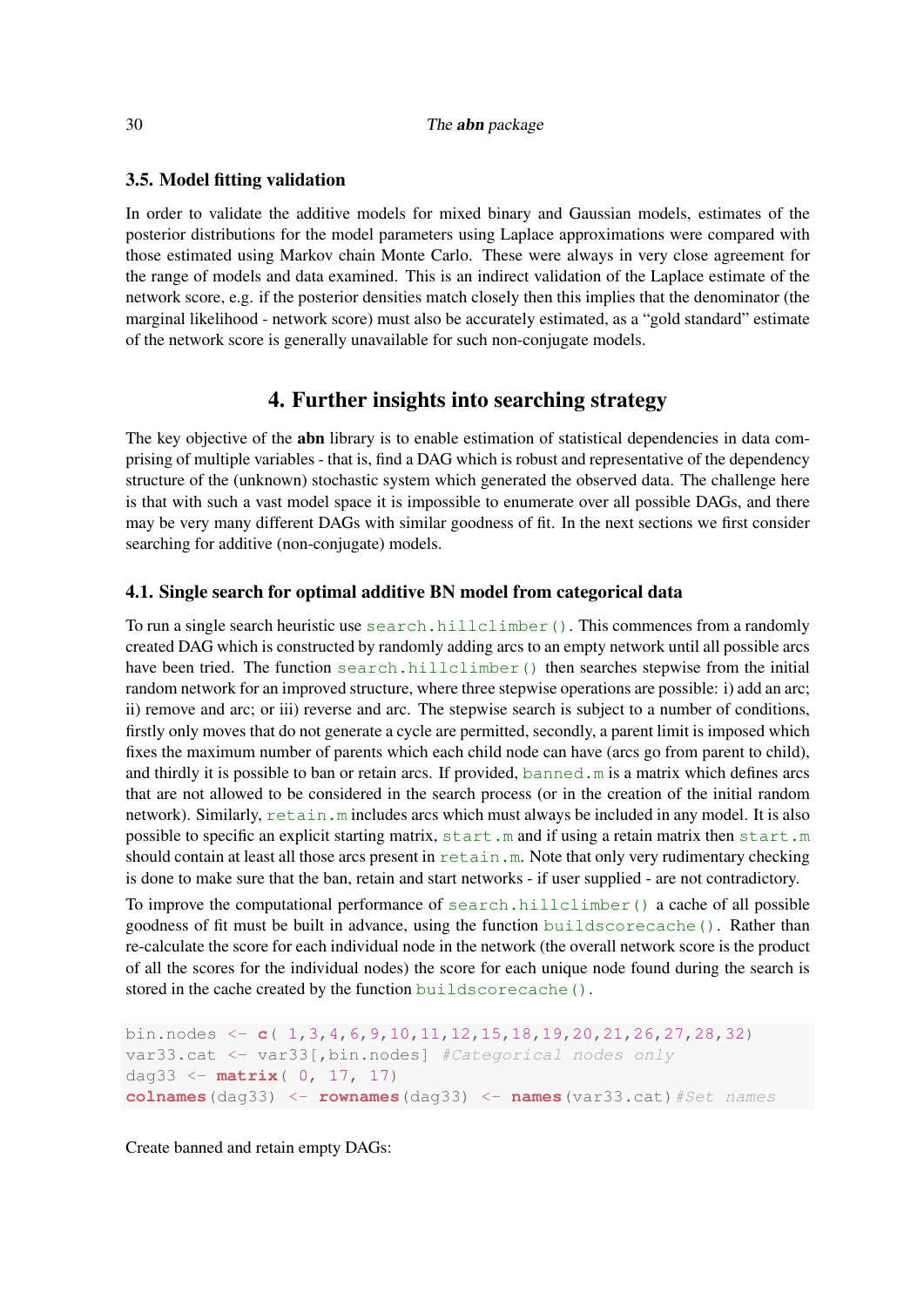```
banned.cat <- matrix( 0, 17, 17)
colnames(banned.cat) <- rownames(banned.cat) <- names(var33.cat)
retain.cat <- matrix( 0, 17, 17)
colnames(retain.cat) <- rownames(retain.cat) <- names(var33.cat)
```
Setup distribution list for each categorical node:

```
mydists.cat \leq - list ( v1 = "binomial", v3 = "binomial",
      v4 = "binomial", v6 = "binomial", v9 = "binomial",
      v10 = "binomial", v11 = "binomial", v12 = "binomial",
      v15 = "binomial", v18 = "binomial", v19 = "binomial",
      v20 = "binomial", v21 = "binomial", v26 = "binomial",
      v27 = "binomial", v28 = "binomial", v32 = "binomial")
```
Build cache of all the local computations this information is needed later when running a model search:

```
mycache.cat <- buildscorecache( data.df=var33.cat,
              data.dists=mydists.cat, dag.banned=banned.cat,
              dag.retained=retain.cat, max.parents=1)
```
Running a single search heuristic for an additive BN uses search.hillclimber(). It uses a parameter prior specifications (as detailed above). Several additional arguments are available which relate to the numerical routines used in the Laplace approximation to calculate the network score. The defaults appear to work reasonably well in practice and if it is not possible to calculate a robust value for this approximation in any model, for example due to a singular design matrix at one or more nodes, then the model is simply assigned a log network score of  $-\infty$  which effectively removes it from the model search.

Run a single search heuristic for an additive BN:

```
heur.res.cat <- search.hillclimber( score.cache=mycache.cat,
                num.searches=1, seed=0, verbose=FALSE,
                trace=FALSE, timing.on=FALSE)
```
Setting  $trace=TRUE$ , the majority consensus network is plotted as the searches progress.

### 4.2. Single search for optimal additive BN model for continuous data

As above but for a network of Gaussian nodes.

```
var33.cts <- var33[,-bin.nodes] #Drop categorical nodes
dag33 <- matrix( 0, 16, 16)
colnames(dag33) <- rownames(dag33) <- names(var33.cts) #Set names
banned.cts <- matrix( 0, 16, 16)
colnames(banned.cts) <- rownames(banned.cts) <- names(var33.cts)
retain.cts <- matrix( 0, 16, 16)
colnames(retain.cts) <- rownames(retain.cts) <- names(var33.cts)
```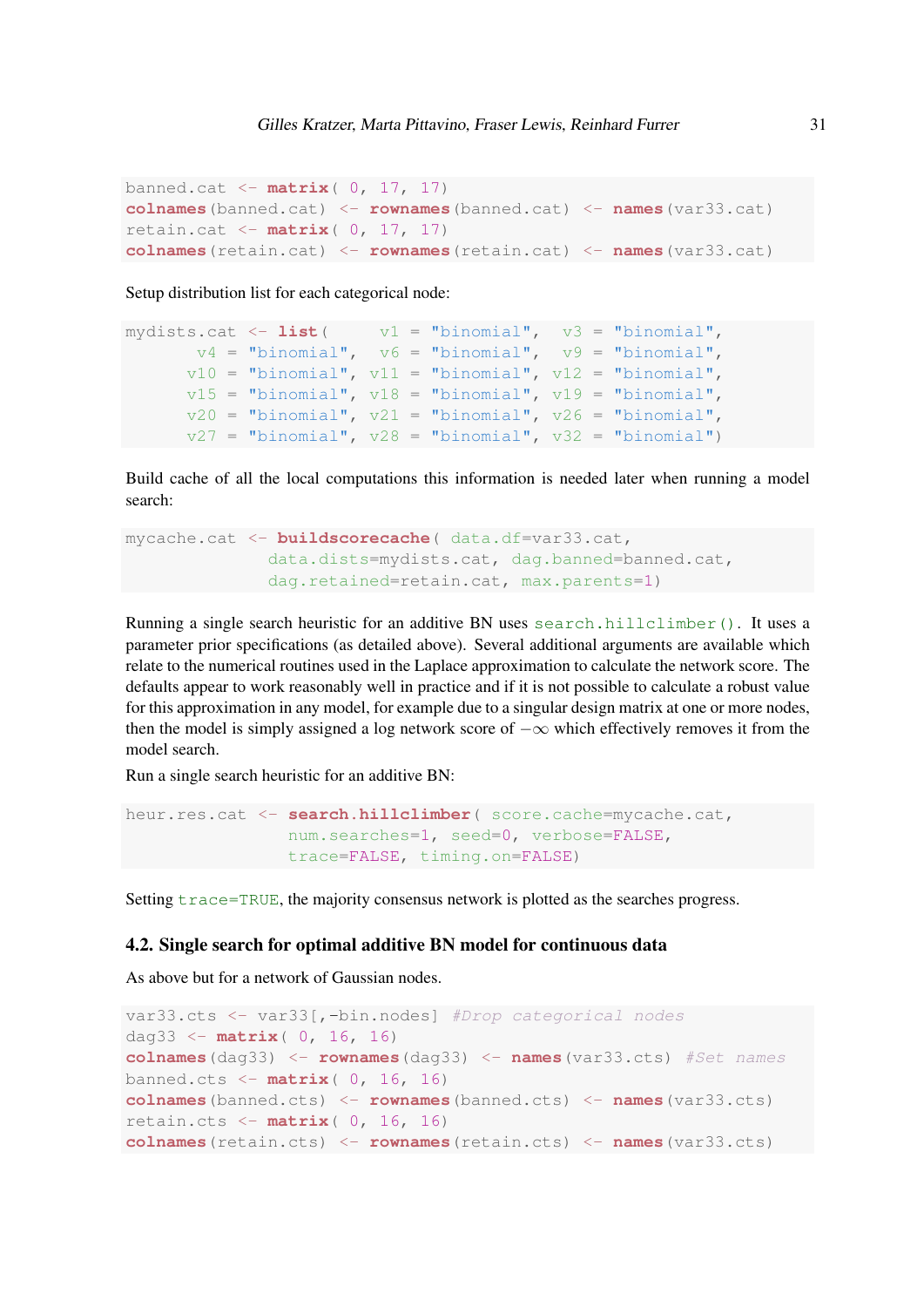Setup distribution list for each continuous node:

```
mydists.cts \langle -\right] list (\forall \lambda = "gaussian", \forall 5 = "gaussian",
         v7 = "gaussian", v8 = "gaussian", v13 = "gaussian",v14 = "gaussian", v16 = "gaussian", v17 = "gaussian",v22 = "gaussian", v23 = "gaussian", v24 = "gaussian",v25 = "gaussian", v29 = "gaussian", v30 = "gaussian",v31 = "gaussian", v33 = "gaussian")
```
Build cache of all local computations, information needed later when running a model search:

```
mycache.cts<- buildscorecache( data.df=var33.cts,
             data.dists=mydists.cts, dag.banned=banned.cts,
             dag.retained=retain.cts, max.parents=1)
```
Run a single search heuristic for an additive BN:

```
heur.res.cts<- search.hillclimber( score.cache=mycache.cts,
              num.searches=1, seed=0, verbose=FALSE,
              trace=FALSE, timing.on=FALSE)
```
Setting trace=TRUE, the majority consensus network is plotted as the searches progress.

### 4.3. Single search for optimal additive BN model for mixed data

Model searching for mixed data is again very similar to the previous examples. Note that in this example the parameter priors are specified explicitly (although those given are the same as the defaults). The  $+1$  in the hyperparameter specification is because a constant term is included in the additive formulation for each node.

```
dag33 <- matrix( 0, 33, 33)
colnames(dag33) <- rownames(dag33) <- names(var33)#Set names
```
Create empty DAGs:

```
banned.mix <- matrix( 0, 33, 33)
colnames(banned.mix) <- rownames(banned.mix) <- names(var33)
retain.mix<- matrix( 0, 33, 33)
colnames(retain.mix) <- rownames(retain.mix) <- names(var33)
```
Setup distribution list for mixed node:

```
mydists.mix \langle -\right] list ( v1 = "binomial", v2 = "gaussian",
         v3 = "binomial", v4 = "binomial", v5 = "gaussian",
         v6 = "binomial", v7 = "gaussian", v8 = "gaussian",
        v9 = "binomial", v10 = "binomial", v11 = "binomial",
```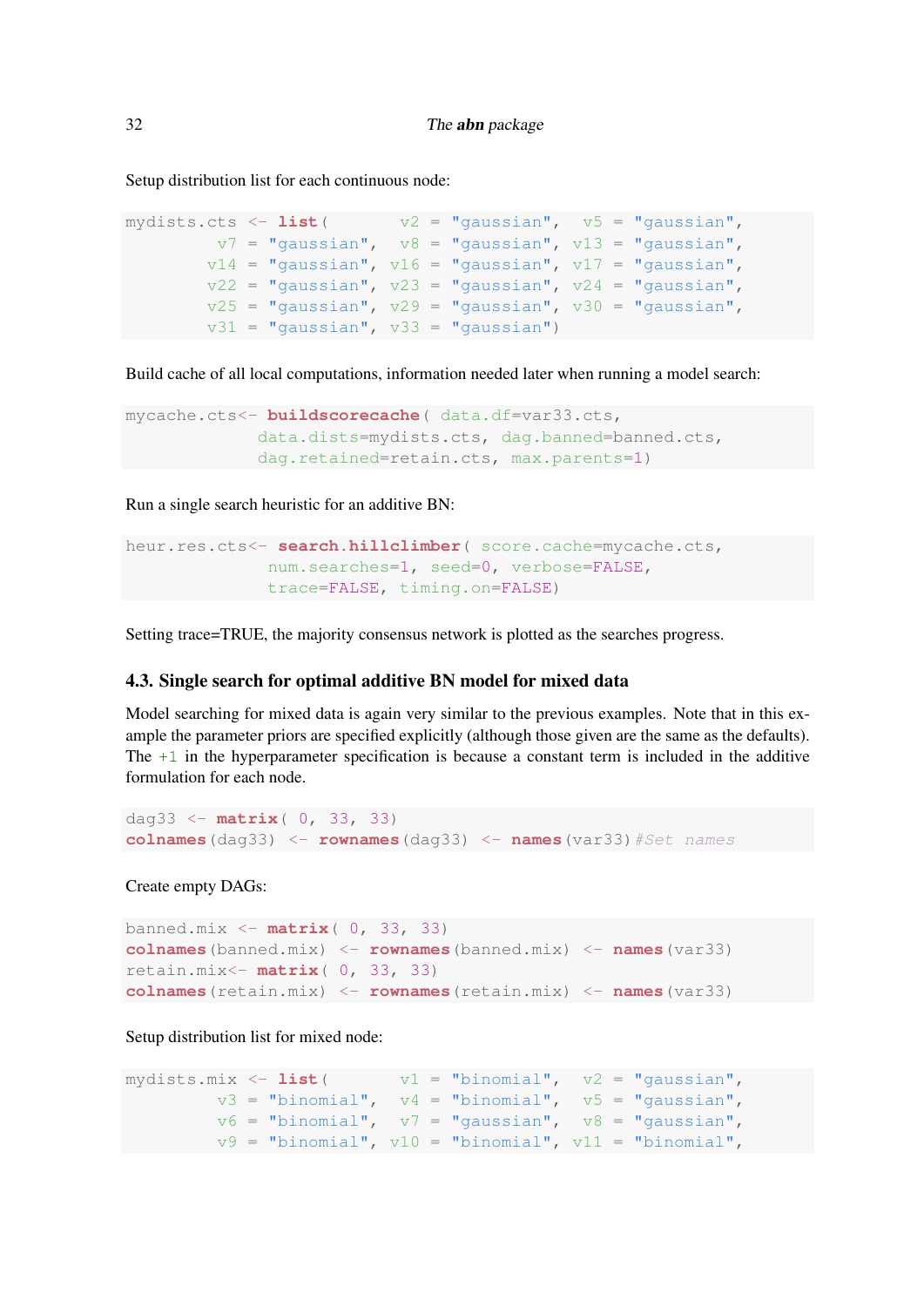```
v12 = "binomial", v13 = "gaussian", v14 = "gaussian",
v15 = "binomial", v16 = "gaussian", v17 = "gaussian",
v18 = "binomial", v19 = "binomial", v20 = "binomial",
v21 = "binomial", v22 = "gaussian", v23 = "gaussian",
v24 = "gaussian", v25 = "gaussian", v26 = "binomial",v27 = "binomial", v28 = "binomial", v29 = "gaussian",
v30 = "gaussian", v31 = "gaussian", v32 = "binomial",v33 = "gaussian")
```
Build cache of all local computations, information needed later when running a model search:

```
mycache.mix <- buildscorecache( data.df=var33,
             data.dists=mydists.mix, dag.banned=banned.mix,
             dag.retained=retain.mix, max.parents=1)
```
Run a single search heuristic for an additive BN:

```
heur.res.mix <- search.hillclimber( score.cache=mycache.mix,
              num.searches=1, seed=0, verbose=FALSE,
              trace=FALSE, timing.on=FALSE)
```
Setting  $trace = TRUE$ , the majority consensus network is plotted as the searches progress.

### 4.4. Multiple Search Strategies

To estimate a robust additive BN for a given dataset is it necessary to run many searches and then summarize the results of these searches. The function search.hillclimber() with num. searches>1 run multiple searches. It is necessary to use a single joint node cache over all searches, using the function buildscorecache.

Conceptually it may seem more efficient to use one global node cache to allow node information to be shared between different searches, however, in practice as the search space is so vast for some problems this can result in extremely *slow* searches. As the cache becomes larger it can take much more time to search it (and it may need to be searched a very large number of times) than to simply perform the appropriate numerical computation. Profiling using the google performance tool google-pprof suggests that more than 80% of the computation time may be taken up by lookups. When starting searches from different random places in the model space the number of individual node structures in common between any two searches, relative to the total number of different node structures searched over can be very small meaning a common node cache is inefficient. This may not be the case when starting networks are relatively similar.

To help with performance monitoring it is possible to turn on timings using timing.on=TRUE which then outputs the number of seconds of CPU time each individual search takes (using standard libc functions declared in time.h).

```
dag33 <- matrix( 0, 33, 33)
colnames(dag33) <- rownames(dag33) <- names(var33) #Set names
```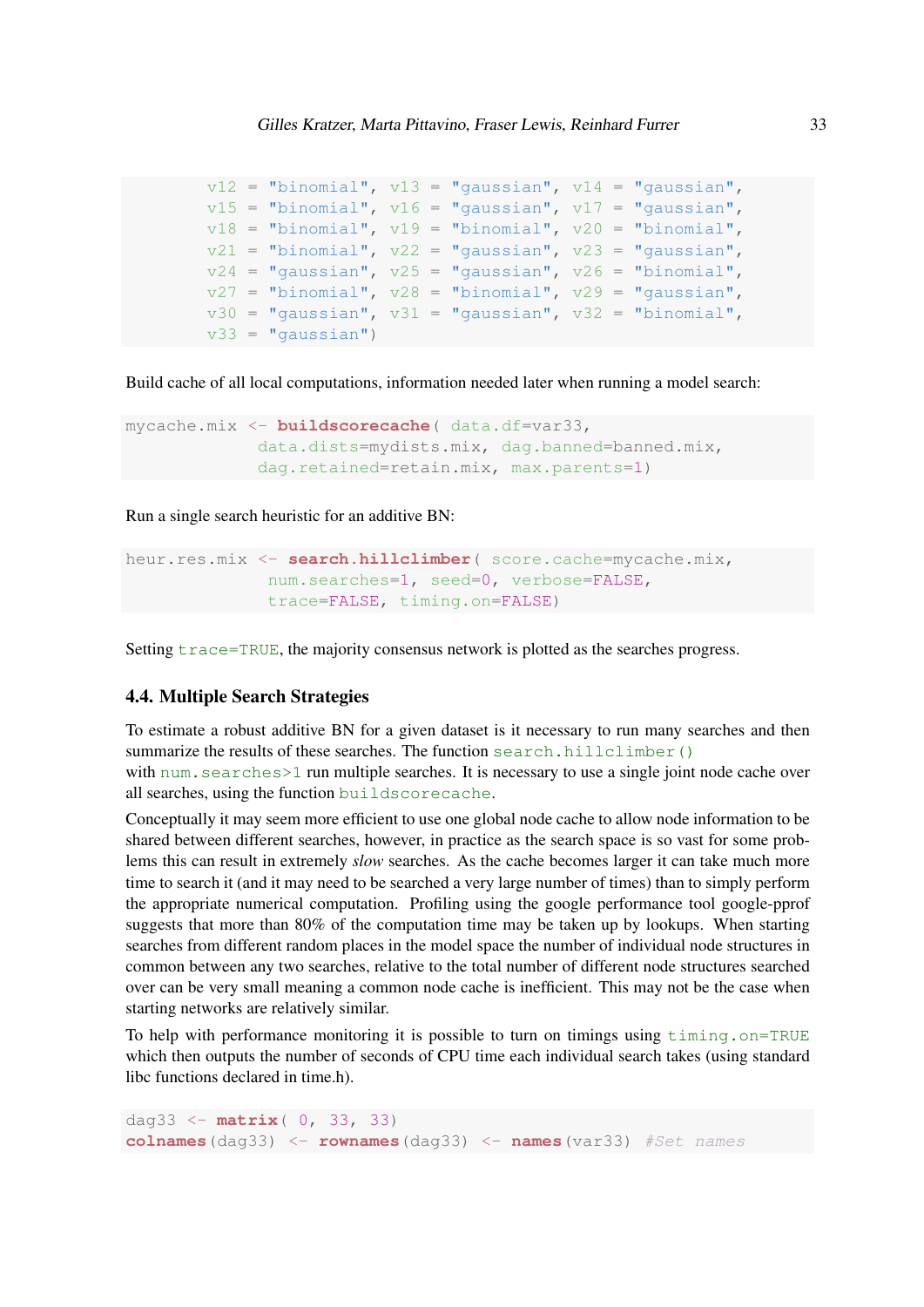Create empty DAGs:

```
banned.mix <- matrix( 0, 33, 33)
colnames(banned.mix)<- rownames(banned.mix)<- names(var33)
retain.mix <- matrix( 0, 33, 33)
colnames(retain.mix) <- rownames(retain.mix)<- names(var33)
```
Setup distribution list for mixed node:

```
mydists.mix <- list( v1 = "binomial", v2 = "gaussian",
       v3 = "binomial", v4 = "binomial", v5 = "gaussian",
       v6 = "binomial", v7 = "gaussian", v8 = "gaussian",
       v9 = "binomial", v10 = "binomial", v11 = "binomial",
      v12 = "binomial", v13 = "gaussian", v14 = "gaussian",
      v15 = "binomial", v16 = "gaussian", v17 = "gaussian",
       v18 = "binomial", v19 = "binomial", v20 = "binomial",
      v21 = "binomial", v22 = "gaussian", v23 = "gaussian",
      v24 = "gaussian", v25 = "gaussian", v26 = "binomial",v27 = "binomial", v28 = "binomial", v29 = "gaussian",
      v30 = "gaussian", v31 = "gaussian", v32 = "binomial",v33 = "gaussian")n.searches <- 10
```
The number 10 is an example only, it must be much larger in practice. Set the parent limits:

max.par <- 1

We set only one parent, because the search with buildscorecache() take some minutes. Now we build the cache:

```
mycache.mix <- buildscorecache( data.df=var33, data.dists=mydists.mix,
dag.banned=banned.mix, dag.retained=retain.mix, max.parents=max.par)
```
Repeat but this time have the majority consensus network plotted as the searches progress:

```
myres.mlp <- search.hillclimber(score.cache=mycache.mix,
             num.searches=n.searches, seed=0, verbose=FALSE,
           trace=FALSE, timing.on=FALSE)
```
## <span id="page-33-0"></span>4.5. Creating a Summary Network: Majority Consensus

Having run many heuristic searches, then the next challenge is to summarise these results to allow for ready identification of the joint dependencies most supported by the data. One common, and very simple approach is to produce a single robust BN model of the data mimicing the approach used in phylogenetics to create majority consensus trees. A majority consensus DAG is constructed from all the arcs present in at least 50% of the locally optimal DAGs found in the search heuristics. This creates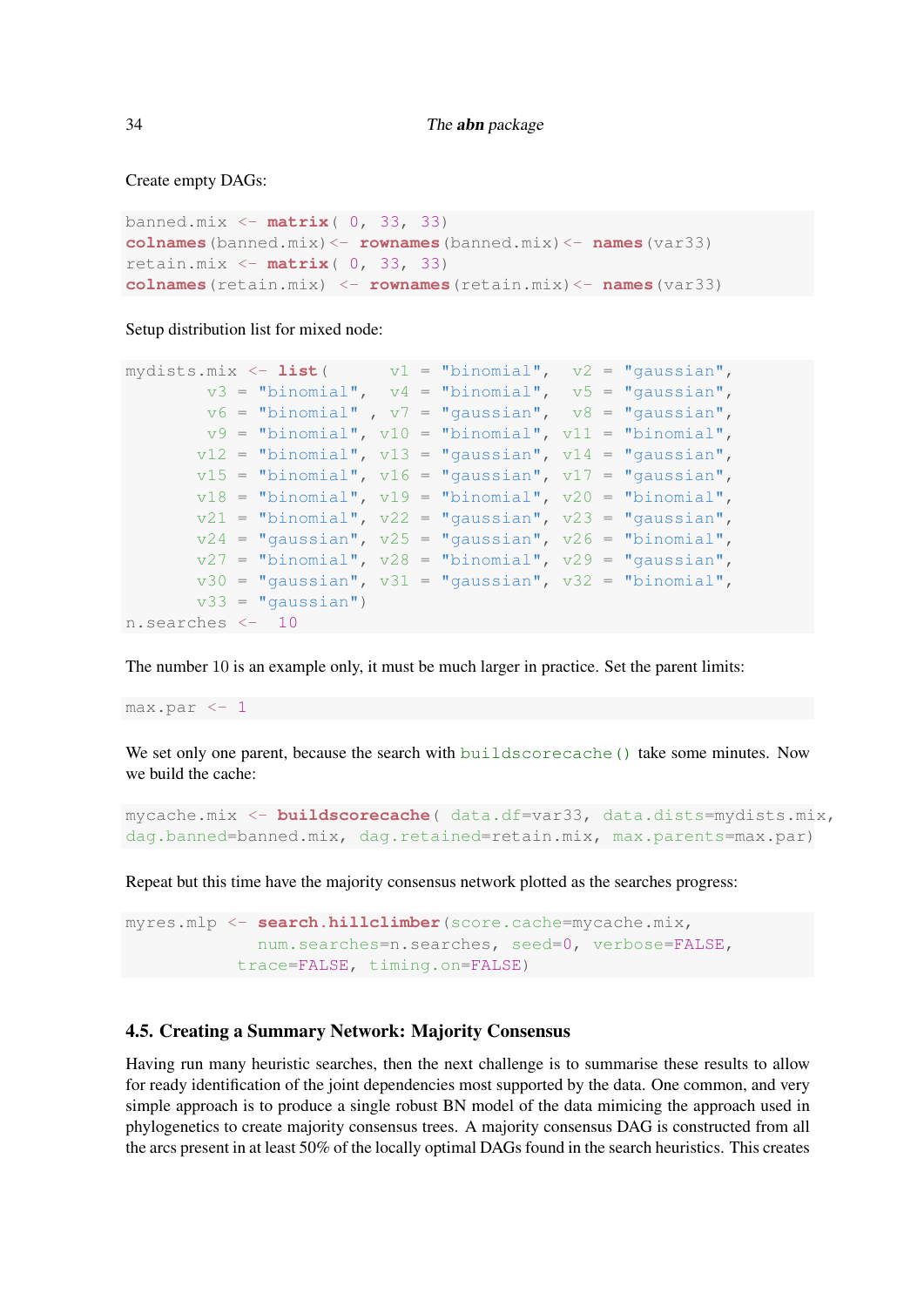a single summary network. Combining results from different runs of search.hillclimber() or search.hillclimber() is straightforward, although note that it is necessary to check for duplicate random starting networks, as while highly unlikely this is theoretically possible. The following code provides a simple way to produce a majority consensus network and Figure [12](#page-34-0) shows the resulting network - note that this is an example only and many thousands of searches may need to be conducted to achieve robust results. One simple ad-hoc method for assessing how many searches are needed is to run a number of searches and split the results into two (random) groups, and calculate the majority consensus network within each group. If these are the same then it suggests that sufficient searches have been run. To plot the majority consensus network use the result of the function search.hillclimber, see below for some example.

<span id="page-34-0"></span>

Figure 12: Example majority consensus network (from the results of only 10 searches)

```
tographviz( dag= myres.mlp$consensus, data.df=var33,
data.dists=mydists.mix, outfile="dagcon.dot") #Create file
```
dagcon.dot can then be processed with graphviz un a unix shell typing: "dot -Tpdf dagcon.dot -o dagcon.pdf" or using gedit if on Windows.

### 4.6. Creating a Summary Network: Pruning

Rather than use the majority consensus network as the most appropriate model of the data, an alternative approach is to choose the single best model found during a large number of searches. To determine sufficient heuristic searches have been run to provide reasonable coverage of all the features of the model landscape, then again checking for a stable majority consensus network as in Section [4.5,](#page-33-0) seems a sensible approach. Once the best overall DAG has been identified then the next task is to check this model for over-fitting. Unlike with the majority consensus network, which effective "averages" over many different competing models and therefore should generally comprise only robust structural features, choosing the DAG from a single model search is far more likely to contain some spurious features. When dealing with smaller data sets, say, of several hundred observations then this is extremely likely, as can easily be demonstrated using simulated data. A simple assessment of overfitting can be made by comparing the number of arcs in the majority consensus network with the number of arcs in the best fitting model. We have found that in larger data sets the majority consensus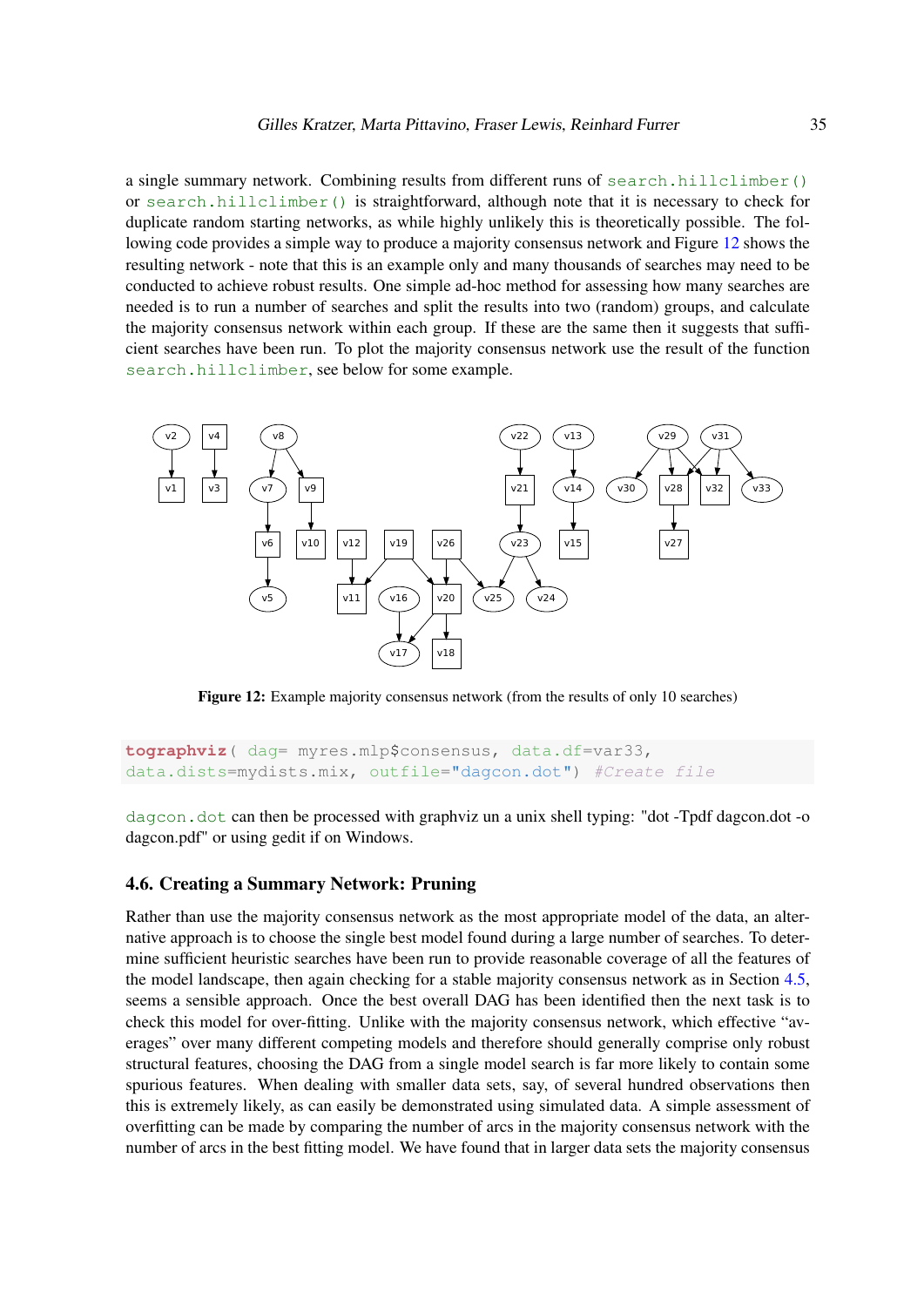and best fitting model can be almost identical, while in smaller data sets the best fitting models may have many more arcs - suggesting a degree of overfitting.

An advantage of choosing a DAG from an individual search is that unlike averaging over lots of different structures, as in the construction of a majority consensus network, the model chosen here has a structure which was actually found during a search across the model landscape. In contrast, the majority consensus network is a derived model which may never have been found chosen during even an exhaustive search, indeed it may even comprise of contradictory features as is a usual risk in averaging over different explanations (models) of data. In addition, a majority consensus network need also not be acyclic, although in practice this can be easily corrected by reversing one or more arcs to produce an appropriate DAG.

A simple compromise between the risk of over-fitting in choosing the single highest scoring DAG, and the risk of inappropriately averaging across different distinct data generating processes, is to prune the highest scoring DAG using the majority consensus model. In short, an element by element multiply of the highest scoring DAG and the majority consensus DAG, which gives a new DAG which only contains the structural features in *both* models.

# 5. Summary

The abn library provides a range of Bayesian network models to assist with identifying statistical dependencies in complex data, in particular models which are multidimensional analogues of generalised linear models. This process is typically referred to as structure learning, or structure discovery, and is computational extremely challenging. Heuristics are the only options for data comprising of larger numbers of variables. As with all model selection, over-modelling is an everpresent danger and using either: i) summary models comprising of structural features present in many locally optimal models or else; ii) using parametric bootstrapping to determine the robustness of the features in a single locally optimal model are likely essential to provide robust results. An alternative presented was exact order based searches, in particular finding the globally most probable structure. This approach is appealing as it is exact, but despite collapsing DAGs into orderings for larger scale problems it may not be feasible. For further in-depth analysis about abn refer to the website: [www.r-bayesian](http://www.r-bayesian-networks.org)[networks.org.](http://www.r-bayesian-networks.org)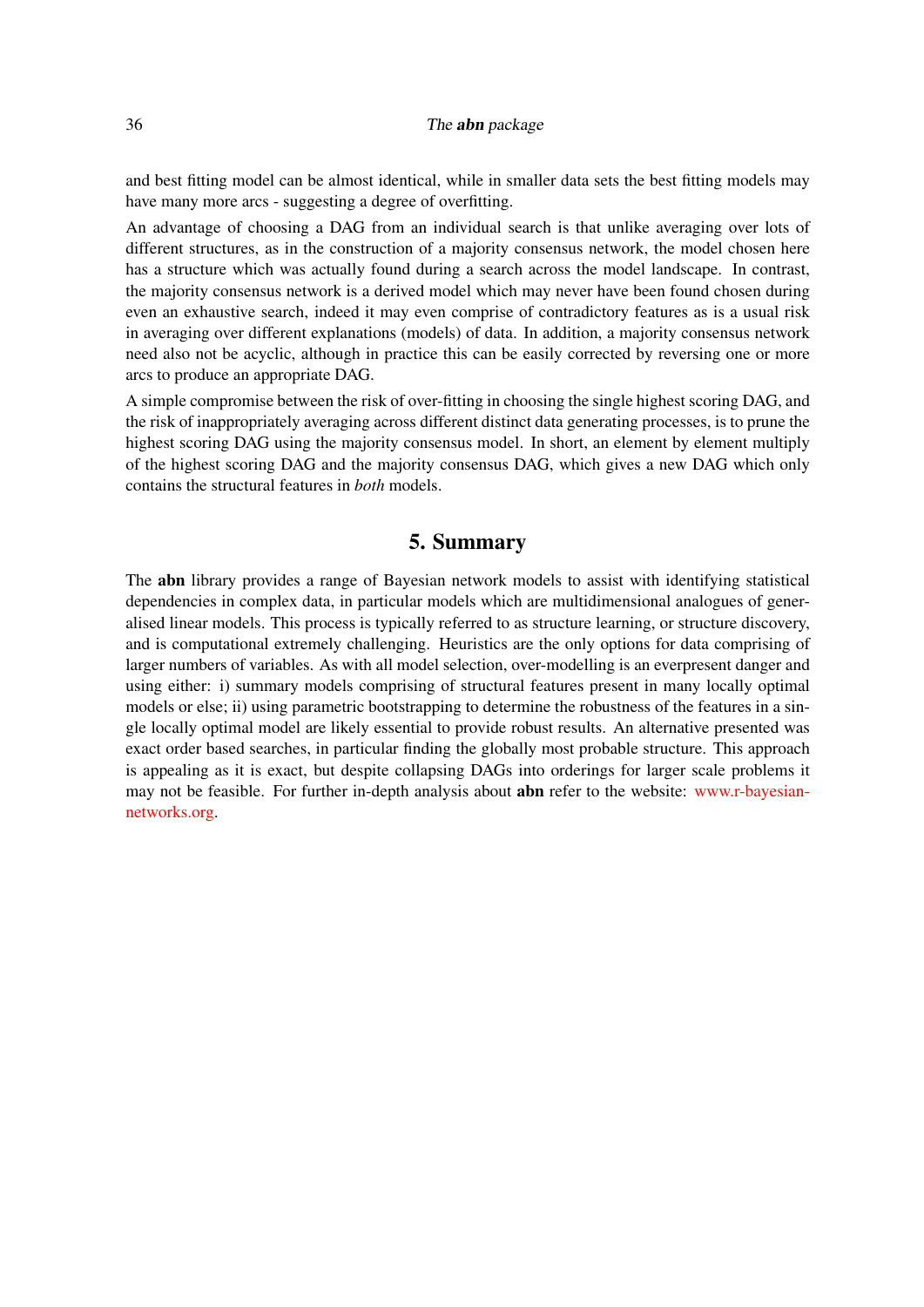# References

- <span id="page-36-13"></span>Babyak MA (2004). *What you see may not be what you get: a brief, nontechnical introduction to overfitting in regression-type models.* Psychosomatic Medicine.
- <span id="page-36-8"></span>Boettcher SG (2004). *Learning Bayesian networks with mixed variables*. Ph.D. thesis, Aalborg University - Department of Mathematical Sciences.
- <span id="page-36-0"></span>Buntine W (1991). "Theory refinement on Bayesian networks." In *Uncertainty in artificial intelligence: proceedings of the seventh conference*, pp. 52–60. Morgan Kaufmann Publishers Inc.
- <span id="page-36-6"></span>Djebbari A, Quackenbush J (2008). "Seeded Bayesian Networks: Constructing genetic networks from microarray data." *BMC Systems Biology*, 2, 57.
- <span id="page-36-4"></span>Dojer N, Gambin A, Mizera A, Wilczynski B, Tiuryn J (2006). "Applying dynamic Bayesian networks to perturbed gene expression data." *BMC Bioinformatics*, 7, 249.
- <span id="page-36-11"></span>Firestone SM, Lewis FI, Schemann K, Ward MP, Toribio JA, Dhand NK (2013). "Understanding the associations between on-farm biosecurity practice and equine influenza infection during the 2007 outbreak in Australia." *Preventive Veterinary Medicine*, 110(1), 28–36. ISSN 0167-5877.
- <span id="page-36-12"></span>Firestone SM, Lewis FI, Schemann K, Ward MP, Toribio JA, Taylor MR, Dhand NK (2014). "Applying Bayesian network modelling to understand the links between on-farm biosecurity practice during the 2007 equine influenza outbreak and horse managers' perceptions of a subsequent outbreak." *Preventive Veterinary Medicine*, 116(3), 243–251. ISSN 0167-5877.
- <span id="page-36-14"></span>Friedman N, Goldszmidt M, Wyner A (1999). "Data analysis with Bayesian networks: A Bootstrap approach." In *Proc. Fifteenth Conference on Uncertainty in Artificial Intelligence (UAI'99) (pp.206- 215). San Francisco: Morgan Kaufmann*.
- <span id="page-36-3"></span>Friedman N, Koller D (2003). "Being Bayesian about network structure. A Bayesian approach to structure discovery in Bayesian networks." *Machine Learning*, 50(1-2), 95–125.
- <span id="page-36-9"></span>Geiger D, Heckerman D (1994). "Learning Gaussian networks." In *Proceedings of Tenth Conference on Uncertainty in Artificial Intelligence*, UAI'94, pp. 235–243. Morgan Kaufmann Publishers Inc., San Francisco, CA, USA. ISBN 1-55860-332-8.
- <span id="page-36-1"></span>Heckerman D, Geiger D, Chickering DM (1995). "Learning Bayesian networks: the combination of knowledge and statistical data." *Machine Learning*, 20(3), 197–243.
- <span id="page-36-7"></span>Hodges AP, Dai DJ, Xiang ZS, Woolf P, Xi CW, He YQ (2010). "Bayesian network expansion identifies new ros and biofilm regulators." *PLOS One*, 5(3), e9513.
- <span id="page-36-5"></span>Jansen R, Yu HY, Greenbaum D, Kluger Y, Krogan NJ, Chung SB, Emili A, Snyder M, Greenblatt JF, Gerstein M (2003). "A Bayesian networks approach for predicting protein-protein interactions from genomic data." *Science*, 302(5644), 449–453.
- <span id="page-36-2"></span>Jensen FV (2001). *Bayesian network and decision graphs*. Springer-Verlag, New York.
- <span id="page-36-10"></span>Koivisto M, Sood K (2004). "Exact Bayesian structure discovery in Bayesian networks." *Journal of Machine Learning Research*, 5, 549–573.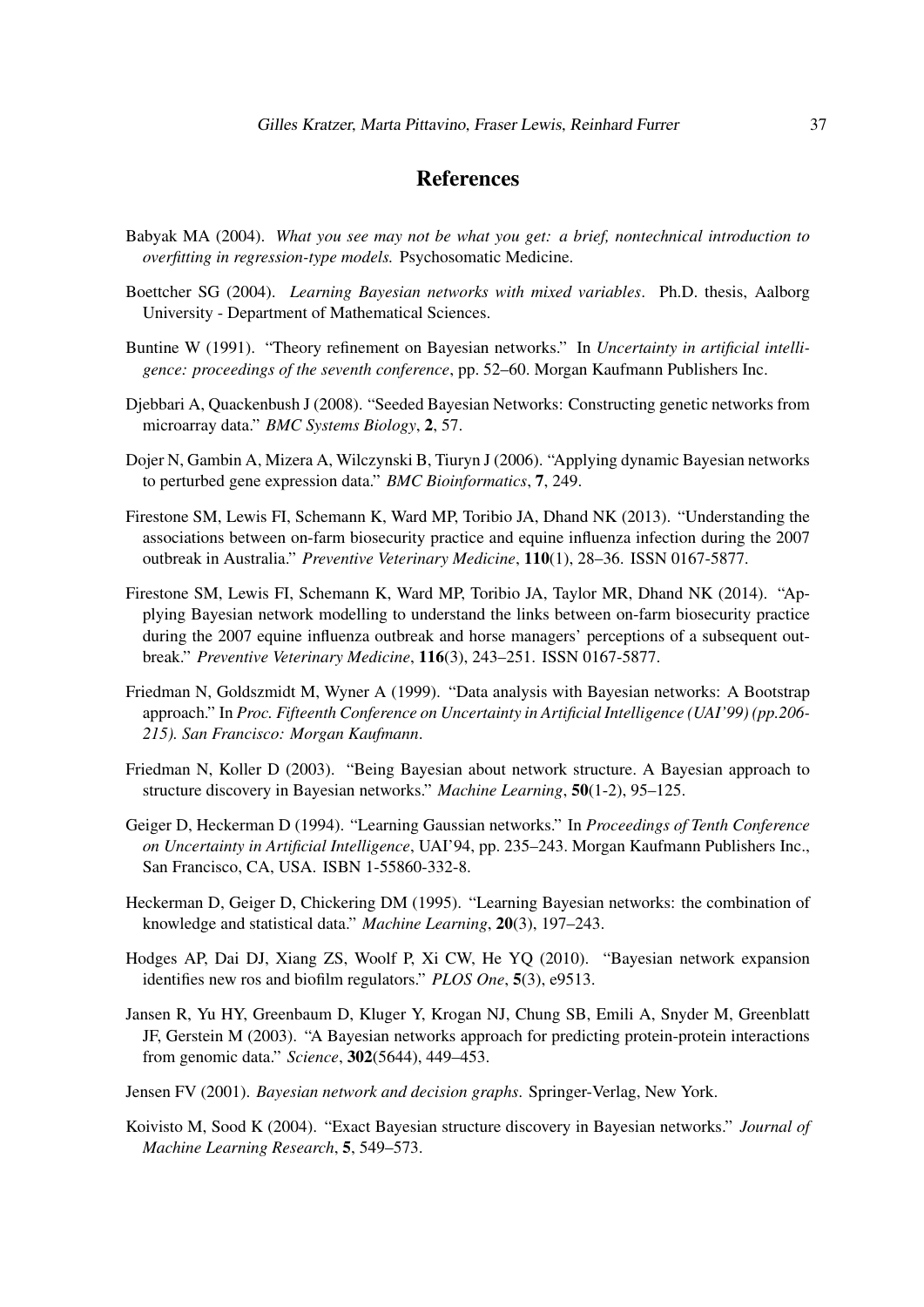<span id="page-37-0"></span>Lauritzen SL (1996). *Graphical Models*. Oxford Univ Press, New York.

- <span id="page-37-8"></span>Lewis F, Ward M (2013). "Improving epidemiologic data analyses through multivariate regression modelling." *Emerging Themes in Epidemiology*, 10(1), 4. ISSN 1742-7622.
- <span id="page-37-7"></span>Lewis FI (2012). "Bayesian networks as a tool for epidemiological systems analysis." In S Sivasundaram (ed.), *9th International Conference On Mathematical Problems In Engineering, Aerospace and Sciences (icnpaa 2012), Amer Inst Physics*, volume 1493 of *AIP Conference Proceedings*, pp. 610–617. ISBN 978-0-7354-1105-0. ISSN 0094-243X.
- <span id="page-37-5"></span>Lewis FI, Brulisauer F, Gunn GJ (2011). "Structure discovery in Bayesian networks: An analytical tool for analysing complex animal health data." *Preventive Veterinary Medicine*, 100(2), 109–115.
- <span id="page-37-6"></span>Lewis FI, McCormick BJJ (2012). "Revealing the complexity of health determinants in resource-poor settings." *American Journal of Epidemiology*, 176(11), 1051–1059.
- <span id="page-37-9"></span>Ludwig A, Berthiaume P, Boerlin P, Gow S, Léger D, Lewis FI (2013). "Identifying associations in Escherichia coli antimicrobial resistance patterns using additive Bayesian networks." *Preventive Veterinary Medicine*, 110(1), 64–75. ISSN 0167-5877.
- <span id="page-37-14"></span>Lycett SJ, Ward MJ, Lewis FI, Poon AFY, Pond SLK, Brown AJL (2009). "Detection of mammalian virulence determinants in highly pathogenic avian influenza H5N1 viruses: multivariate analysis of published data." *Journal of Virology*, 83(19), 9901–9910.
- <span id="page-37-11"></span>Mackay DJC (1992). "Bayesian Interpolation." *Neural Computation*, 4(3), 415–447.
- <span id="page-37-10"></span>McCormick B, Sanchez-Vazquez M, Lewis F (2013). "Using Bayesian networks to explore the role of weather as a potential determinant of disease in pigs." *Preventive Veterinary Medicine*, 110(1), 54–63. ISSN 0167-5877.
- <span id="page-37-4"></span>Needham CJ, Bradford JR, Bulpitt AJ, Westhead DR (2007). "A primer on learning in Bayesian networks for computational biology." *PLOS Computational Biology*, 3(8), e129.
- <span id="page-37-12"></span>Plummer M (2003). "JAGS: a program for analysis of Bayesian graphical models using Gibbs sampling." *Proc 3rd Int Work Dist Stat Comp*.
- <span id="page-37-13"></span>Plummer M, Best N, Cowles K, Vines K (2006). "CODA: Convergence Diagnosis and Output Analysis for MCMC." *R News*, 6(1), 7–11.
- <span id="page-37-2"></span>Poon AFY, Lewis FI, Frost SDW, Pond SLK (2008). "Spidermonkey: rapid detection of co-evolving sites using Bayesian graphical models." *Bioinformatics*, 24(17), 1949–1950.
- <span id="page-37-1"></span>Poon AFY, Lewis FI, Pond SLK, Frost SDW (2007a). "Evolutionary interactions between N-linked glycosylation sites in the HIV-1 envelope." *PLOS Computational Biology*, 3(1), e11.
- <span id="page-37-3"></span>Poon AFY, Lewis FI, Pond SLK, Frost SDW (2007b). "An evolutionary-network model reveals stratified interactions in the V3 loop of the HIV-1 envelope." *PLOS Computational Biology*, 3(11), e231.
- <span id="page-37-15"></span>Rijmen F (2008). "Bayesian networks with a logistic regression model for the conditional probabilities." *International Journal of Approximate Reasoning*, 48(2), 659–666.